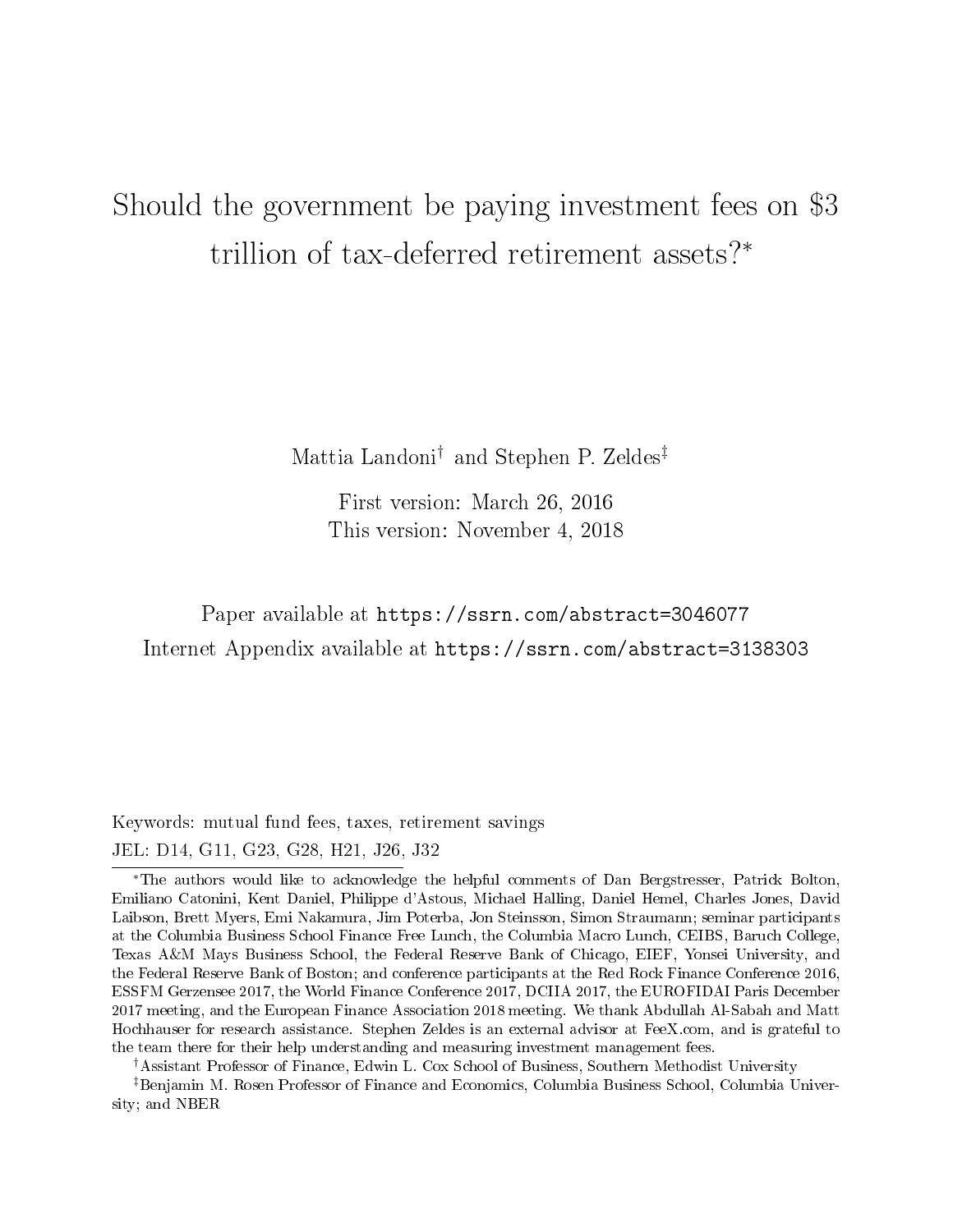# Should the government be paying investment fees on \$3 trillion of tax-deferred retirement assets?

**Abstract (100 words)** – Under some simplifying assumptions, both individuals and the government are indifferent between traditional tax-deferred retirement accounts and "frontloaded" (Roth) accounts. We add investment fees to this standard benchmark and show that individuals are still indifferent but the government is not. We estimate that, by deferring tax revenue, the U.S. government pays \$16.1 billion in annual fees, representing an implicit subsidy to asset managers. We also show that this result continues to hold when asset managers choose the fee level competitively in equilibrium. In our model, tax deferral produces a larger asset management industry, lower tax revenue and lower social welfare.

Abstract – Governments incentivize retirement saving by allowing individuals to contribute to tax-advantaged accounts in which the returns to nancial assets receive special tax treatment. In accounts with "back-loaded" taxation, the individual contributes pretax money and pays taxes when the money is withdrawn. In accounts with "front-loaded" taxation, the individual contributes aftertax money and pays no future taxes. Under some simplifying assumptions, a standard benchmark result is that each account type results in the same cash flows for the individual, and the same present value of tax revenue for the government, even though back-loaded taxation results in more assets under management (AUM). We add investment management fees to the benchmark model and show that the indifference result breaks down. Assuming fees are fixed as a percent of AUM, we show that individuals are still indifferent to the timing of taxation but the government is not. Under back-loaded taxation, the government implicitly owns a share of all retirement accounts and is effectively paying investment fees on this share, something it avoids under front-loaded taxation. We estimate this to cost the U.S. government \$16.1 billion per year, representing an implicit subsidy to the asset management industry. We then ask whether this result holds in general equilibrium when asset managers choose the fee level competitively. The answer depends both on the nature of the cost function for asset management services, and on the nature of market competition, but we find that the result will in general continue to hold: back-loaded taxation is more expensive for the government, and it produces a larger asset management industry. We also find that back-loaded taxation reduces social welfare in our model.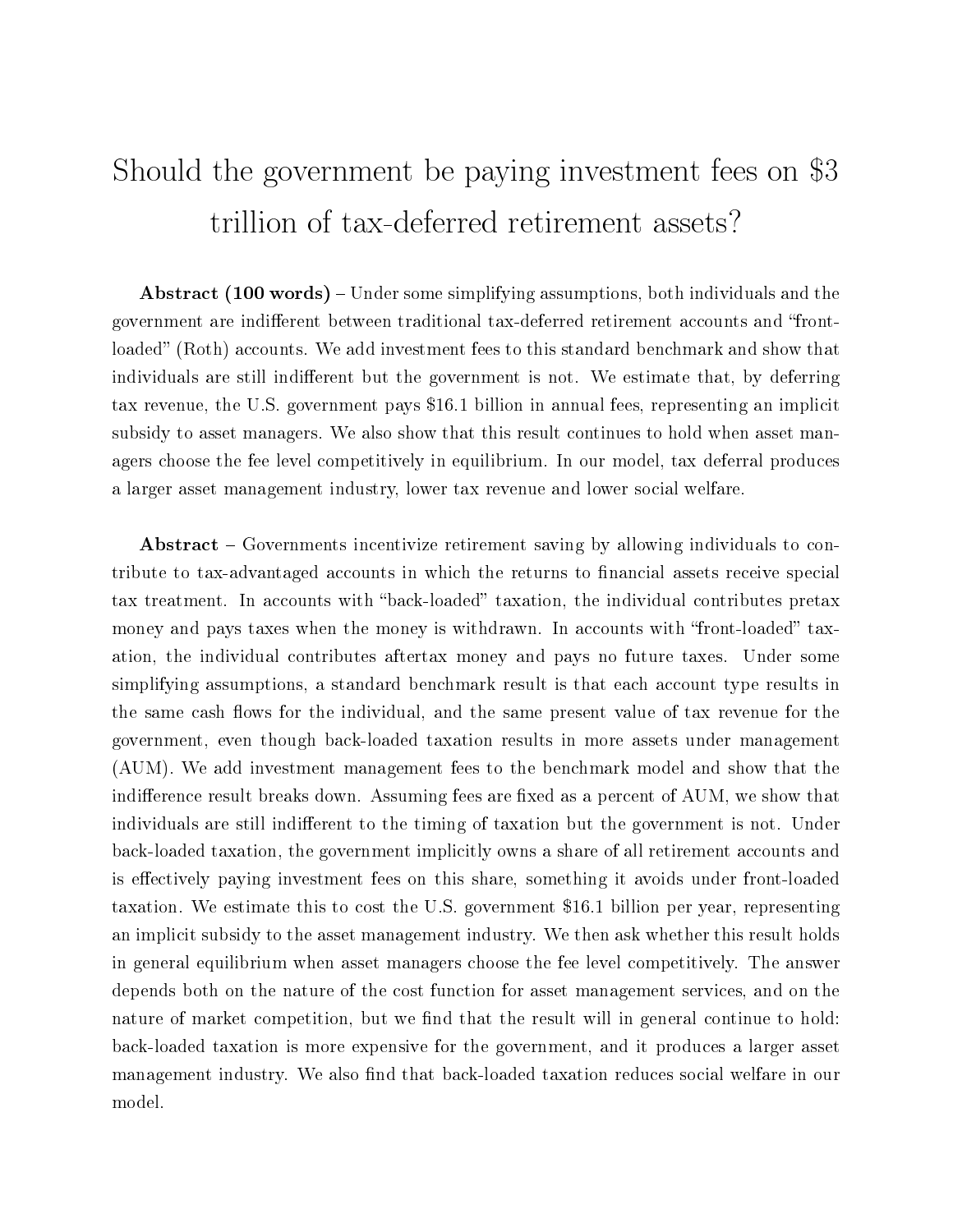### 1 Introduction

Retirement savings systems around the world incorporate tax incentives designed to increase saving and enhance retirement security. One dimension along which these incentive schemes vary is the timing of taxation. The traditional way to structure these incentives is through tax deferral—exempting contributions to retirement accounts from current income taxation and then taxing the principal and returns upon withdrawal. This "back-loading" of taxation benefits the investor, because asset returns (interest, dividends, and capital gains) can be earned on the deferred taxes, yielding a higher amount of resources during retirement than would occur in the absence of the tax deferral.

Although a large majority of assets is still held in traditional accounts, "front-loaded" schemes are becoming increasingly widespread. Under these schemes, contributions are made with after-tax income, but then neither the principal nor returns are taxed at any point in the future. In the U.S., the defined contribution retirement system began with the introduction of traditional accounts with back-loaded taxation, including both employer-based accounts  $(401(k)s)$  and individual accounts ("IRAs"). Accounts with front-loaded taxation (named "Roth" accounts after the U.S. senator who originally proposed them) were made available as an additional option—via Roth IRAs in 1997 and Roth  $401(k)s$  in  $2001<sup>1</sup>$  In the formulation of the 2017 U.S. tax reform, Congress considered including provisions for "Rothification", i.e., a shift away from traditional accounts in favor of front-loaded taxation (see, e.g., Tergesen and Rubin, 2017), although these provisions were not included in the final tax reform text (Public Law 115-97 of  $12/22/2017$ ). A similar pattern occurred in Canada and the U.K., who started with traditional accounts and later introduced front-loaded ones as an additional option. In 2015, the U.K. Treasury launched a formal consultation on, among other things, whether one or the other scheme is preferable (Osborne, 2015; Buttonwood, 2015).

Much of the recent U.S. debate focused on the political economy aspects of the choice, i.e., whether front-loading tax revenue with a Roth scheme would encourage irresponsible fiscal policy. We abstract from this debate. Instead, our contribution is to highlight another important channel through which the timing of taxation affects welfare outcomes: record-

<sup>1</sup>We follow the World Bank (Holzmann and Hinz, 2005) and Beshears et al. (2017) in using the terms "front-loaded" and "back-loaded" to refer to the timing of the taxation. A source of potential confusion is the earlier use of the terms "front-loaded" and "back-loaded" to refer to the timing of the tax break. Since the tax break for Roth accounts does not occur upfront, some of those involved in the discussion of the 1997 law that introduced Roth accounts referred to them as "back-loaded IRAs" (Committee on Finance of the U.S. Senate, 1997). Several authors including Thaler (1994) and Burman et al. (2001) follow this latter convention as well.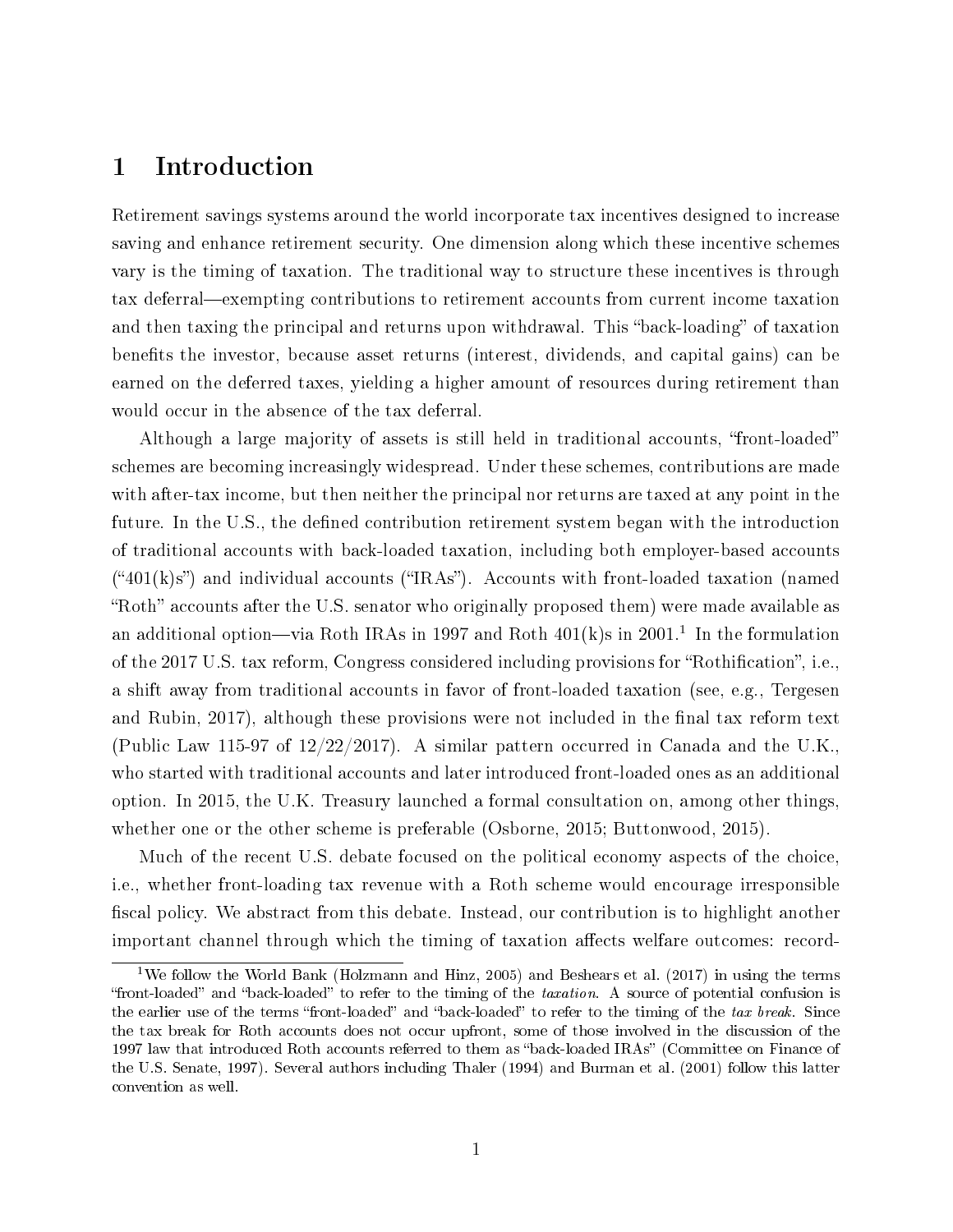

Figure 1: **Benchmark indifference result.** Traditional is equivalent to a Roth account plus an implicit government account equal to the balance of deferred taxes. Without asset management fees, the two accounts yield the same cash flows for individuals, and the same future value of cash flows for the government. A  $150\%$  return is approximately equal to the total return on a 30-year Treasury bond (3.10% for 30 years).

keepers, asset managers, and financial advisors charge fees for running retirement plans, managing assets, and advising clients. These fees are typically charged as a percentage of assets under management (AUM). In addition, asset managers incur trading costs on behalf of clients. (For the sake of exposition, we lump these costs together with "investment fees" except where we explicitly treat them as separate items). By deferring tax revenue with a traditional scheme, the government pays investment fees on the substantial amount of assets that sit in retirement accounts waiting to pay future taxes.

Under a few simplifying assumptions, including the constancy of the tax rate across working and retirement years, some basic math shows a standard benchmark indifference result: in the absence of fees, (i) individuals are indifferent between Traditional and Roth accounts, which yield identical cash flow streams; and (ii) the timing of government cash flows differs across accounts, but the future (or present) value of tax revenue is the same.<sup>2</sup> The first two panels of of Fig. 1 provide a simple numerical example of this. The result can be intuitively understood by decomposing a Traditional account into a Roth-like individual account plus an implicit government account equal to the balance of deferred taxes. An individual with

 $2$ This benchmark result abstracts from differences that exist across Traditional and Roth in features such as contribution limits, withdrawal penalties and required minimum distributions. We briefly discuss these features in Section 2.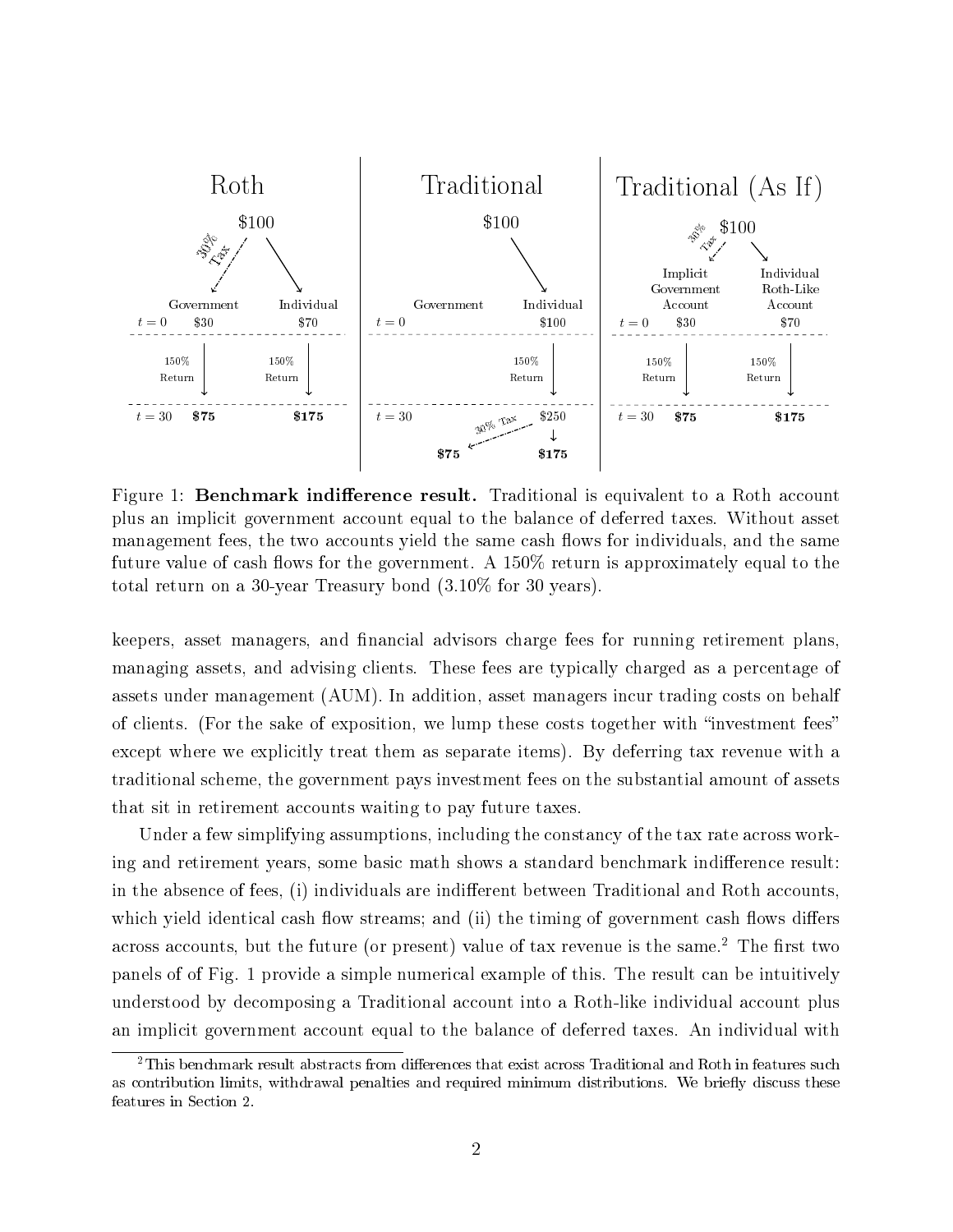

Figure 2: Fee nonneutrality. Traditional is equivalent to a Roth account plus an implicit government account equal to the balance of deferred taxes. With asset management fees, the two accounts yield the same cash flows for individuals, but the Roth account yields a superior future value for the government thanks to lower total fees. A 150% return is approximately equal to the total return on a 30-year Treasury bond (3.10% for 30 years); 20% fees are the future-value equivalent of 0.66%/year (the value we calibrate in this paper) for 30 years.

\$100 in a tax-deferred retirement account who faces a 30% tax rate in retirement could be seen as owning \$70 in a Roth-like account, with the government owning the remaining \$30 as in the third panel of Fig. 1.

We add fees to this benchmark model and show that, while individuals remain indifferent. the timing of taxation does affect the future value of government revenues. This is shown in Fig. 2. Because under Roth the government levies taxes upfront, the account size is smaller, and therefore total fees are also smaller. The third panel shows again the decomposition into a Roth-like account and an implicit government account, which also pays fees. In essence, the government is paying investment fees on its share of Traditional defined-contribution retirement accounts, something it does not incur with Roth accounts.

It is possible, of course, that the additional fees that the government pays on its implicit portfolio are compensation for services provided by asset managers, possibly including better performance. However, we deem it unlikely that the government captures these benefits because it implicitly holds a fraction of all retirement portfolios, and many of the potential benefits will cancel out in the aggregate. For example, some of the higher costs might be associated with creating customized funds or asset allocations, such as target-date retirement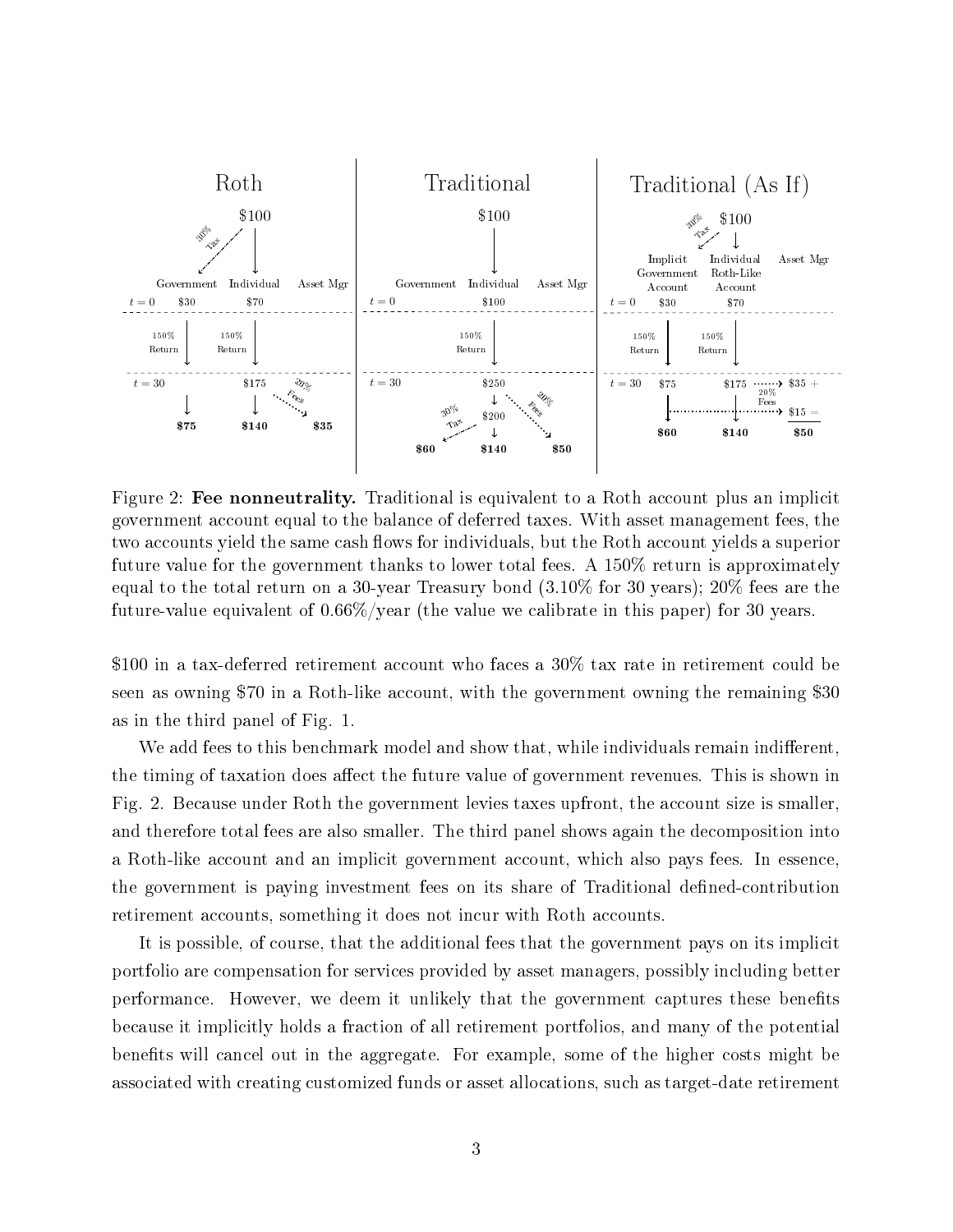funds or industry funds. While this might create value for individuals, holding all targetdate funds or industry funds does not create value for the government. A similar argument applies to active asset management, at least with regard to equity funds. In the words of Fama and French (2010), "The aggregate portfolio of actively managed U.S. equity mutual funds is close to the market portfolio, but the high costs of active management show up intact as lower returns to investors.

The U.S. government's implicit account is large. We estimate its size as the total amount of tax-deferred assets in DC plans and IRAs (\$15.4 trillion) times 20%, a reasonable approximation of the average marginal tax rate in retirement, leading to our title figure of \$3 trillion of retirement assets.<sup>3</sup> We conservatively estimate overall asset-weighted investment fees (including asset-level fees, account-level fees, individual-level fees and implicit trading costs) to be about 66 basis points (bps). We assume that  $21\%$  of fees paid by the government are recovered via corporate taxation of the asset managers. Multiplying \$3 trillion by .66%×(1 – .21), we reach our estimate of \$16.1 billion per year—a cost for the government, and an annual subsidy to the asset management industry.

Our estimate of investment fees is itself a contribution, as it is to our knowledge the first estimate that is both comprehensive and asset-weighted. Most published estimates of fees and overall net-of-fees performance are fund-weighted, usually for the purpose of assessing fund manager skill. Similarly, most published estimates of trading costs are volumeweighted, usually for the purpose of assessing trader execution skill or overall market liquidity. However, lower-cost funds attract more AUM. We estimate the total investment fees incurred by the average dollar invested in DC plans and IRAs, a large fraction of all financial assets.

Our main result and the above back-of-the-envelope calculation rely on the partial equilibrium assumption that fees as a percentage of AUM are constant as AUM vary, i.e., that marginal fees equal average fees. Under this assumption, if all Traditional accounts are converted to Roth, total dollar fees collected by asset managers drop proportionally to aggregate assets. This assumption is consistent with recent evidence that an increase in the scale of the financial sector has not resulted in economies of scale, or at least these economies of scale have not been passed along to the consumers of financial services (Greenwood and Scharfstein, 2013; Malkiel, 2013; Philippon, 2015).

Whether such a scenario emerges endogenously in a general equilibrium model depends on

<sup>3</sup>Our estimate of assets excludes the federal government's Thrift Savings Program (TSP), whose fees are negligible. It also excludes DB plans, although a parallel argument applies to these plans as well. Including corporate and state and local government DB plans would add \$7.5 trillion of tax-deferred money, increasing our estimate of the implicit government account by 50%.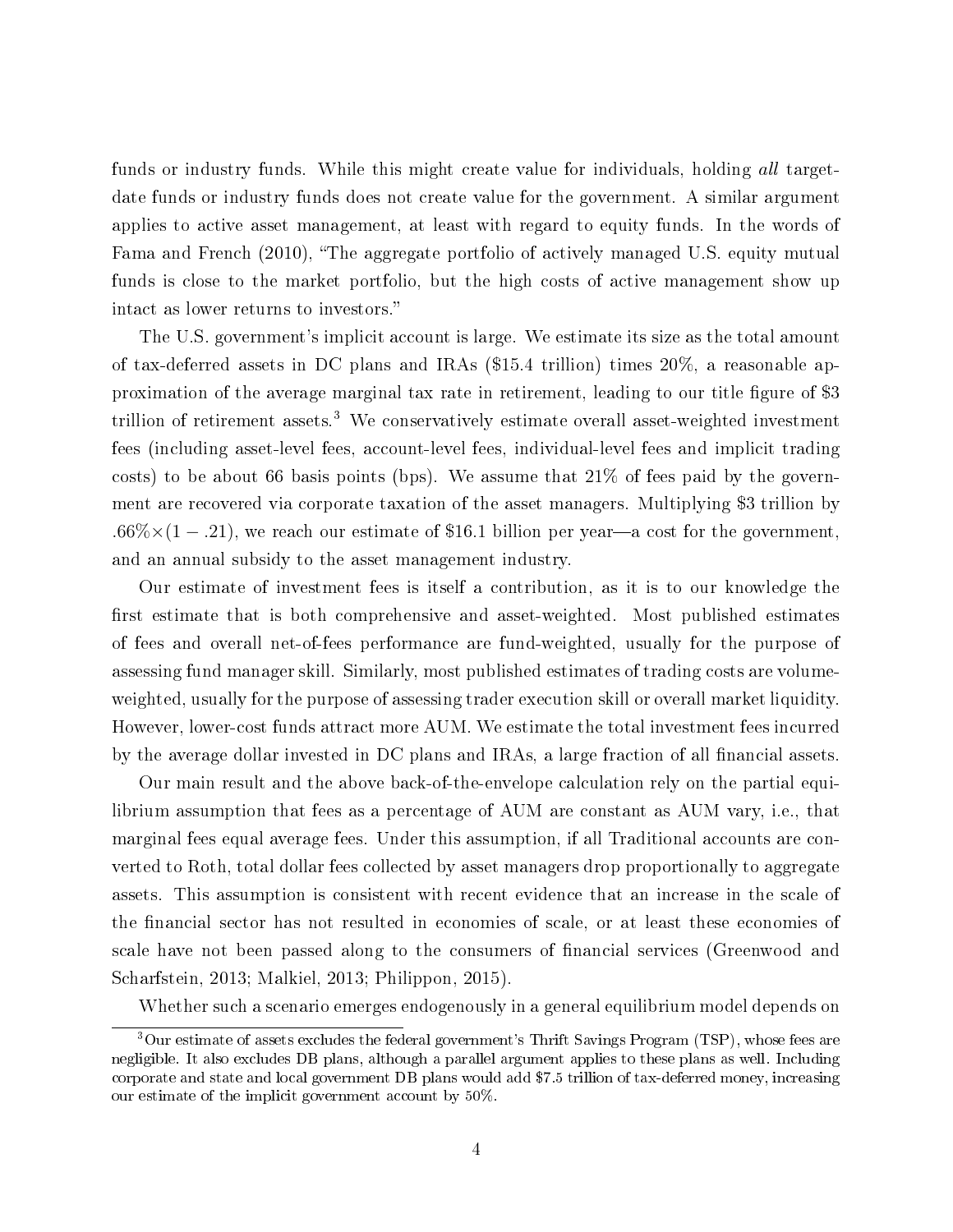both the underlying cost structure and the competitive landscape of the asset management industry. For instance, our result could hold exactly if the total cost of producing asset management services were proportional to aggregate assets and firms set prices proportional to marginal costs, or in a small open economy in which an increase in AUM has a negligible effect on the scale at which asset managers operate.

Less obviously, our result could also hold even with economies of scale in a closed economy. To show this, we formally examine a two-period, general equilibrium model in which the production of asset management services entails fixed costs and therefore increasing returns to scale. Intuitively, absent any frictions, the existence of economies of scale would lead to a monopoly, which is inconsistent with the large observed number of asset management firms. We therefore introduce two additional realistic assumptions. First, consumers are not fully sensitive to the level of fees (see, e.g., Bergstresser et al., 2009; Gil-Bazo and Ruiz-Verdú, 2009; Henderson and Pearson, 2011; Pool et al., 2016; Cremers et al., 2016), and second, entry is free. Specifically, we model competition among asset management firms ("funds") as monopolistic competition with differentiated products (Salop, 1979). In this model, a switch from Roth to Traditional continues to increase assets under management. Moreover, equilibrium percent fees remain constant even though our cost function specification nests the extreme case in which each fund only needs a fixed amount of labor to operate, and therefore could costlessly expand to manage the additional assets. Constant percent fees results in an increase in (i) the aggregate dollar fees collected, (ii) the equilibrium number of funds, and (iii) employment in the asset management industry. This result contributes to the recent literature on the size of the financial services industry (Philippon and Reshef, 2012; Greenwood and Scharfstein, 2013; Malkiel, 2013; Gârleanu and Pedersen, 2018; Bolton et al.,  $2016$ ) by showing one possible source of the growth of the financial sector—an implicit government subsidy.

Finally, we examine how the larger asset management industry that arises under Traditional accounts affects social welfare in our model, defined as the aggregate utility of all individuals. As a thought experiment, consider a shift from Roth to Traditional. If a market equilibrium under Roth were the social optimum, the shift would result in excess resources devoted to asset management. The total welfare loss would be relatively small, however, because we are departing from the optimum where the social welfare function is flat. However, a market equilibrium under Roth departs from this hypothetical optimum for two reasons. First, monopolistic competition à la Salop results in excess product differentiation, boosting overall demand for asset management relative to the social optimum. Second, the fact that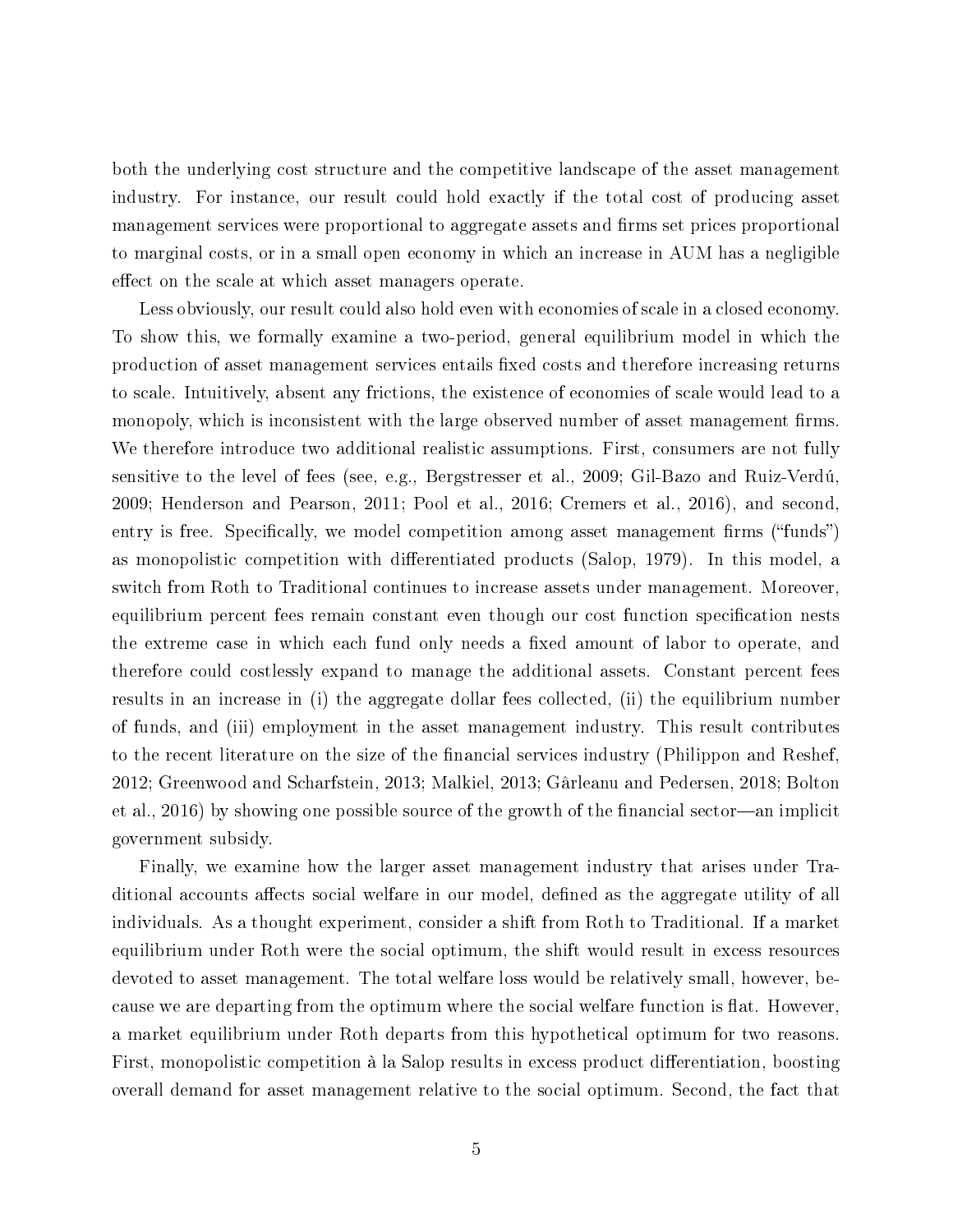fees are charged as a percent of total assets causes individuals to consume too much at time 0 and thus save too little, because if they save more they pay higher dollar fees. In turn, lower savings curb demand for asset management. Depending on which effect prevails, a market equilibrium under Roth may entail too many or too few resources devoted to asset management compared to a hypothetical optimum.<sup>4</sup> However, regardless of which effect prevails, a switch from Roth to Traditional is never beneficial in our model because it does not create a bigger saving subsidy; it merely exacerbates the individuals' price insensitivity. A switch increases the resources devoted to asset management at the expense of time-1 consumption (which is already too low), while it does nothing to reduce time-0 consumption (which is too high), bringing society even farther from the hypothetical optimum, starting at a point where the social welfare function is already steep.

Our results have implications for public policy questions related to retirement saving. The primary question is whether it is appropriate for the government to mandate, subsidize, or otherwise encourage a shift towards Roth. We see our main contribution as pointing out an important difference between Roth and Traditional retirement accounts: Roth accounts have higher present value of tax revenue because Traditional accounts, as currently structured, contain an implicit subsidy to the financial industry—the fees on \$3 trillion of retirement savings that would not exist under Roth. However, there are potentially other important factors not captured by our model that could affect the relative desirability of the two types of account. One possibility is that active asset managers create a positive externality because they make prices more efficient ad do not fully capture the value they create by trading. In this case, a subsidy may result in more price discovery.<sup>5</sup> Other factors include progressive taxation, behavioral biases, and political economy considerations. Potential policies include attempting to reduce the overall level of fees, either directly, by leveraging the bargaining power arising from its large implicit account, or indirectly, via stricter fiduciary standards for retirement savings accounts. We address these public policy issues in the conclusion.

<sup>4</sup>Welfare analysis of a model with lump-sum fees would be more straightforward: Roth would have too many resources devoted to asset management, and Traditional even more. However, we choose to have percent fees in our model because in reality fees are charged as a percent of assets under management. This too is a simplication, because asset managers do charge lower percentage fees to larger clients, but percent fees are a much better representation of reality than lump-sum fees. This choice enables us to study the interaction between fees, retirement saving subsidies, and the consumption/saving decision.

<sup>&</sup>lt;sup>5</sup>For a discussion, see Wurgler (2011). However, note that Traditional accounts are a blunt tool to subsidize price discovery because the extra assets benefit active and passive managers indiscriminately. Moreover, Gârleanu and Pedersen (2018) argue that in a noisy market for asset management services small investors should index and active management should be left to large investors who have the resources to screen managers.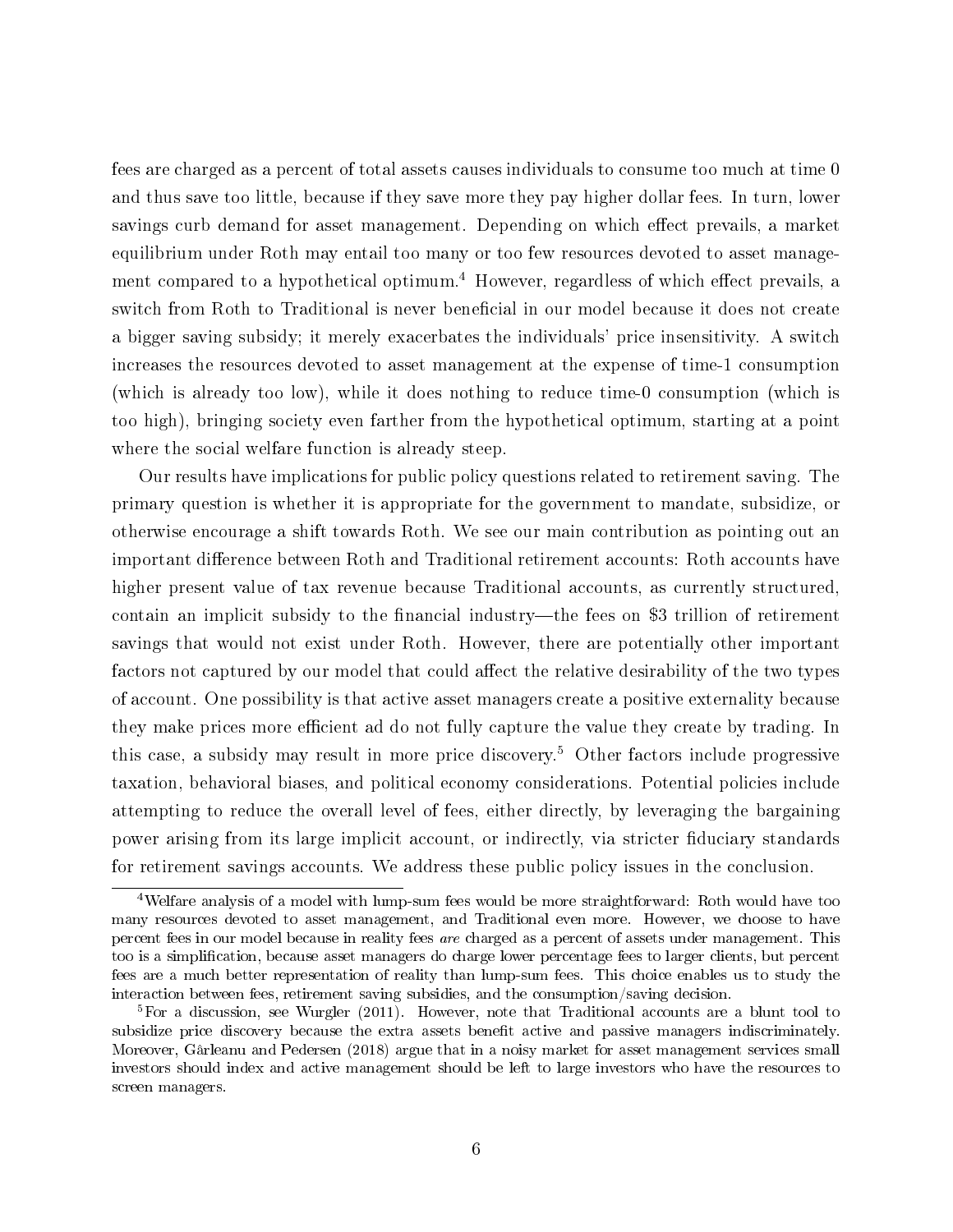Finally, our result is also related to an extensive literature showing that the government may be able to borrow more efficiently than private agents (e.g., Barro, 1974; Woodford, 1990; Aiyagari and McGrattan, 1998; Holmström and Tirole, 1998; Heathcote, 2005). Here we provide an example in which the government can *save* more efficiently by simply not borrowing.

Our paper is structured as follows. Section 2 derives the basic result that the investor and the government are indifferent between Traditional and Roth in a benchmark partialequilibrium model. We then introduce investment fees, and show that the basic indifference result still holds for the investor, but not for the government. In Section 3 we construct an asset-weighted estimate of total investment fees applicable to retirement accounts and use it to estimate the difference between total fees under Traditional and under Roth. Section 4 examines a simple general equilibrium model in which the size of the asset management industry and fees as a percent of AUM are determined endogenously. Section 5 examines the implications for public policy and concludes.

### 2 The benchmark model and the impact of fees

In this section we begin by describing the standard indifference result (e.g. Brady,  $2012$ ) that, assuming proportional (flat) taxation and no time variation in the tax rate, optimizing individuals under Roth can and will choose the same consumption allocation (both during work life and during retirement) as they would under Traditional. In addition, the present value of government revenue is identical under Roth and Traditional. We show that, together, these results imply that the economic equilibrium is the same if only Roth or only Traditional accounts are allowed, even though assets under management are larger under Traditional.

Next, we add fees to the model, assuming that asset managers provide their services in exchange for a fee, charged as a fixed proportion of account size,  $f$ . Under this assumption, we show that the indifference result breaks down and the economic equilibrium is no longer the same because higher assets under management translate to higher total fees.

Our fixed-fee assumption can be interpreted in several ways. For instance, our result could hold exactly if the total cost of producing asset management services were proportional to aggregate assets and firms set prices proportional to marginal costs. Another possibility is that the economy is a small open economy, and any changes in the assets are immaterial for the scale at which the asset managers operate.<sup>6</sup> In Section 4, we relax this assumption and

 ${}^{6}$ For instance, suppose that the same asset managers operate in countries A and B, but A's retirement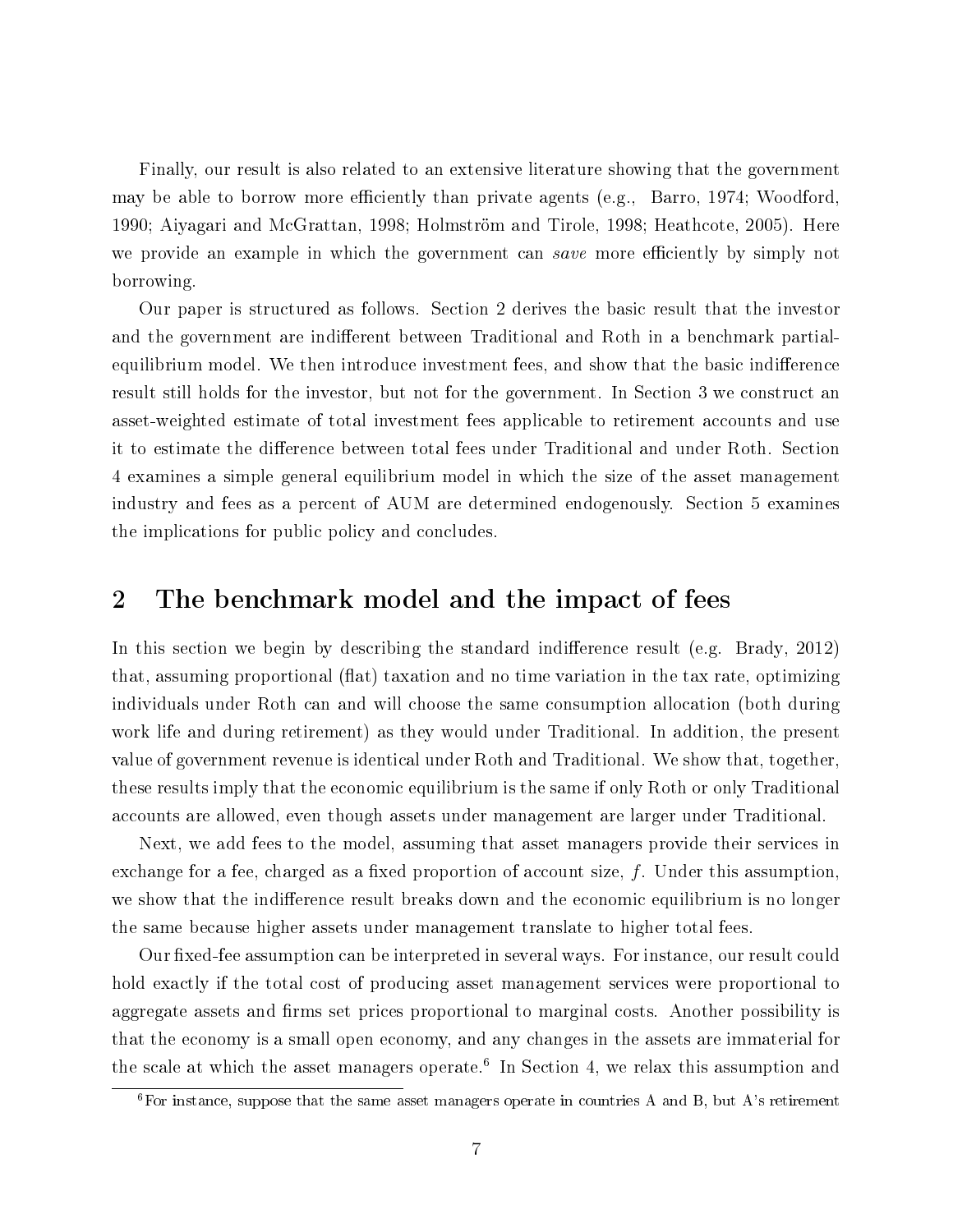| Account<br>type                | Label              | Type<br><sub>of</sub><br>taxation           | Tax on<br>initial<br>contribution | Tax rate<br>on investment<br>returns | Tax on<br>retirement<br>payouts |
|--------------------------------|--------------------|---------------------------------------------|-----------------------------------|--------------------------------------|---------------------------------|
| Taxable<br>Traditional<br>Roth | TTE.<br>EET<br>TEE | Front-loaded<br>Back-loaded<br>Front-loaded | $\tau_L$<br>$\tau_L$              | $\tau_I$                             | $\tau_R$                        |

Table 1: Different tax treatment of retirement savings. Money earned and saved for retirement can be taxed at three points: when earned, when it earns returns on investment, and when paid out of the account in retirement. Each type of account is represented by a three-letter abbreviation. For instance, a common taxable account is "TTE" because earned income is taxable, investment returns are taxable, but account distributions in retirement are exempt.

allow asset managers to optimally choose the level of fees.

### 2.1 Base assumptions and notation

We assume two constant proportional tax rates, one for labor income  $(\tau_L)$  and one for retirement income  $(\tau_R)$ . Neither tax rate varies with the level of income.<sup>7</sup> Table 1 compares three possible account types: Taxable, Traditional and Roth. Following convention, we label these accounts TTE, EET, and TEE, respectively.<sup>8</sup>

- Taxable account (TTE): all labor income is taxed at rate  $\tau_L$  when earned. Intermediate investment returns are taxed at a rate  $\tau_I > 0$ . This scheme is referred to as TTE, because the earned income is taxable, investment returns are taxed, and account distributions in retirement are exempt.
- Traditional retirement account (EET): income tax on retirement account contributions is deferred until retirement, when the account is assumed to be paid out as retirement

assets are \$99 and B's retirement assets are \$1, and total fees are \$1 or 1%. Next, suppose that B's assets double to \$2, but total dollar fees remain constant to \$1. In this scenario, percent fees only drop to 0.99%, and almost all the economies of scale accrue to the investors of country A.

<sup>&</sup>lt;sup>7</sup>In practice, the tax system is instead progressive (i.e., marginal tax rates increase with income), so that even if the tax rate schedule is constant over time, a lower level of income in retirement would imply  $\tau_L > \tau_R$ . This is our main motivation for allowing distinct tax rates. Progressivity also introduces additional complications: when coupled with uncertain labor income or asset returns, marginal tax rates become stochastic. We briefly address these complications in the conclusion.

<sup>8</sup>This notation is standard in publications by the World Bank (Holzmann and Hinz, 2005; Whitehouse, 2007) and the OECD (Antolín et al., 2004; OECD, 2015a).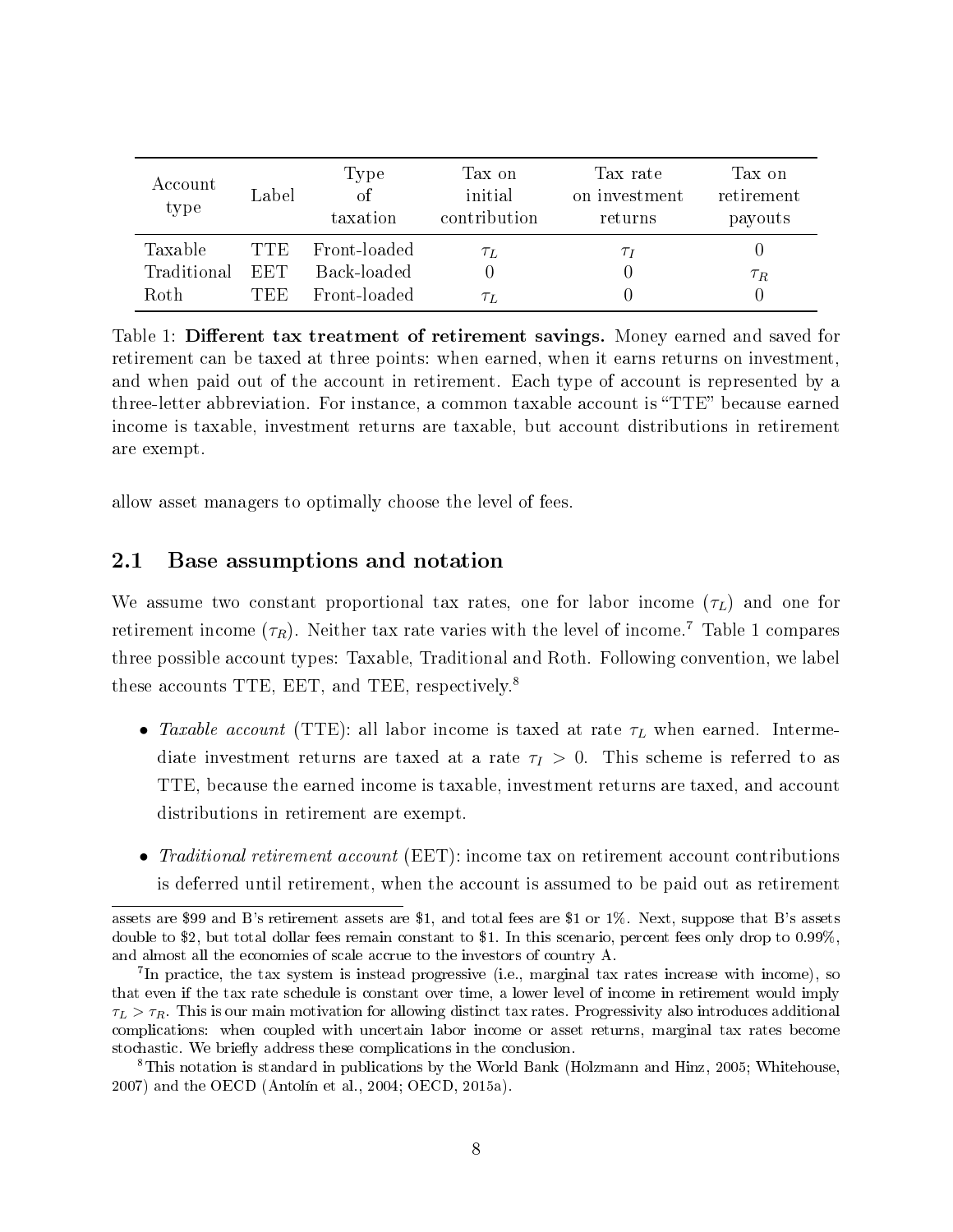income, taxed at a rate  $\tau_R$ . Intermediate investment returns are not taxed. This scheme is referred to as EET because the earned income put into the account is exempt, the returns are exempt, and the full amount of the retirement account is taxed on withdrawal.

• Roth retirement account (TEE): all labor income is taxed at rate  $\tau_L$  when earned. Intermediate investment returns are not taxed. This scheme is referred to as TEE because the earned income is taxable, the returns on investment are exempt, and account distributions in retirement are exempt.

## 2.2 Benchmark: indifference between front-loaded and back-loaded taxation

We assume that an individual's savings are held in an account and invested in the only one asset in positive supply, government bonds, paying a known return of r. We also assume that the individual has the same pretax labor earnings under either account type, and we abstract for now from details such as contribution limits, withdrawal penalties, and required minimum distributions.<sup>9</sup> Finally, we initially guess (and later verify in the resulting equilibrium) that individuals' initial consumption and the interest rate they earn on the assets in their retirement account are the same under Roth and Traditional. Together, these assumptions imply that the individual directs the same amount of pretax labor earnings to account contributions regardless of account type. We normalize this amount to \$1.

Table 2 shows the initial and future cash flows for both the individual and the government. With a Traditional account, the government has no revenue upfront, and the individual's account balance is 1. At time  $T$ , when the individual retires and the account is liquidated, the balance,  $(1+r)^T$ , is paid out and taxed. The government receives a fraction  $\tau_R$  of the balance, and the individual receives the remaining fraction  $1-\tau_R$ . With a Roth account, the government taxes the money upfront and receives  $\tau_L$ , so the individual's starting balance is  $1 - \tau_L$ . No additional taxation happens, and therefore at time T the individual keeps the entire balance,  $(1 - \tau_L) (1 + r)^T$ .

<sup>9</sup>For clarity of exposition we abstract from features that may make one or the other account more attractive to the individual in practice. Advantages of Traditional include the individual's ability to take advantage of low marginal tax rates by timing withdrawals, converting to Roth, and until recently recharacterizing a Roth conversion. Advantages of Roth include less restrictive contribution limits (Burman et al., 2001), and fewer restrictions on withdrawals.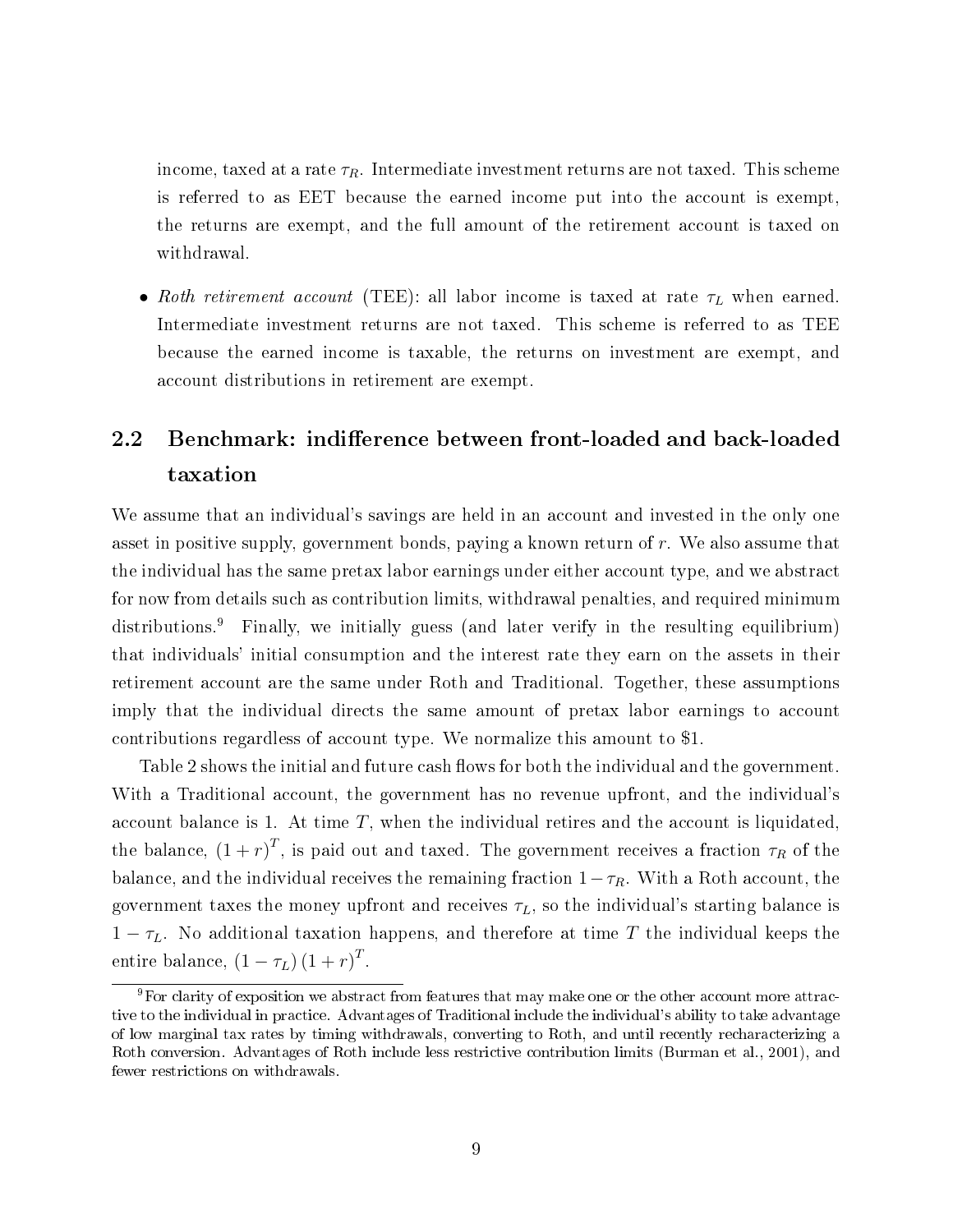|                       | Individual         |                                        |                                                                                                                                                                                                                                                                                                                                                                                                                                                               |  | Government         |                                         |                  |  |
|-----------------------|--------------------|----------------------------------------|---------------------------------------------------------------------------------------------------------------------------------------------------------------------------------------------------------------------------------------------------------------------------------------------------------------------------------------------------------------------------------------------------------------------------------------------------------------|--|--------------------|-----------------------------------------|------------------|--|
| Account               | Initial<br>balance | Future<br>balance                      | Final<br>payout                                                                                                                                                                                                                                                                                                                                                                                                                                               |  | Initial<br>revenue | Future<br>revenue                       | PV @ r           |  |
| Traditional           | $\mathbf{1}$       |                                        | $(1+r)^T$ $(1+r)^T$ .<br>$(1-\tau_R)$                                                                                                                                                                                                                                                                                                                                                                                                                         |  | $\overline{0}$     | $(1+r)^T$ .<br>$\tau_R$                 | $\tau_R$         |  |
| Roth                  |                    | $1-\tau_L$ $(1-\tau_L)$ $(1-\tau_L)$ . | $(1+r)^T$ $(1+r)^T$                                                                                                                                                                                                                                                                                                                                                                                                                                           |  | $\tau_L$           | $\theta$                                | $\tau_L$         |  |
| Traditional<br>- Roth | $\tau_L$           |                                        | $\tau_L \cdot \frac{(1+r)^T \cdot (1+r)^T \cdot (1+r)^T \cdot (1+r)^T \cdot (1+r)^T \cdot (1+r)^T \cdot (1+r)^T \cdot (1+r)^T \cdot (1+r)^T \cdot (1+r)^T \cdot (1+r)^T \cdot (1+r)^T \cdot (1+r)^T \cdot (1+r)^T \cdot (1+r)^T \cdot (1+r)^T \cdot (1+r)^T \cdot (1+r)^T \cdot (1+r)^T \cdot (1+r)^T \cdot (1+r)^T \cdot (1+r)^T \cdot (1+r)^T \cdot (1+r)^T \cdot (1+r)^T \cdot (1+r)^T \cdot (1+r)^T \cdot (1+r)^T \cdot (1+r)^T \cdot (1+r)^T \cdot (1+r$ |  | $-\tau_L$          | $(1+r)^T$ $\tau_R - \tau_L$<br>$\tau_R$ |                  |  |
| If $\tau_R = \tau_L$  |                    |                                        | 0                                                                                                                                                                                                                                                                                                                                                                                                                                                             |  |                    |                                         | $\left( \right)$ |  |

Table 2: Benchmark cash flows under Traditional and Roth. With flat taxes, and assuming that the tax rate on retirement income  $(\tau_R)$  is the same as the tax rate on labor income  $(\tau_L)$ , the individual has the same retirement wealth both with a Traditional and a Roth account. Government revenue is also constant in present value, assuming that the government's discount rate is the same as the return on government debt (r).

It is immediate to see that if  $\tau_R = \tau_L$ , the individual's ending wealth is the same under both account types, and therefore a consumption plan that is feasible under Traditional is also feasible under Roth, and vice versa. Moreover, we assumed that pretax labor earnings are the same under both accounts, and we guessed that the only price in the economy, the interest rate, is also the same. Given the same endowment and prices, the individual's optimal consumption plan would be the same under Traditional as under Roth.<sup>10</sup>

The government's cash flow differs across plans—with Roth accounts revenue  $\tau_L$  is received up front, whereas with Traditional accounts the revenue is deferred with interest until the future  $((1+r)^T \tau_L)$ . However, assuming that the government discount rate is equal to the interest rate on government bonds, the time-0 present value of revenue under Traditional is  $(1+r)^{-T}(1+r)^{T} \tau_L = \tau_L$ , i.e., the same as the immediate revenue under Roth. The government will therefore be indifferent in a present value sense between the accounts.

Up until now we have assumed that the interest rate is the same under the two systems, but we now show the equilibrium result that a shift from Roth to Traditional does not affect the equilibrium interest rate. Under Traditional, the account balance is  $\tau_L$  larger than the

<sup>&</sup>lt;sup>10</sup>We ignore for now any behavior factors that could cause individuals to choose a consumption plan that differs from the optimum computed here under one or both accounts. We discuss some of these factors in the conclusion.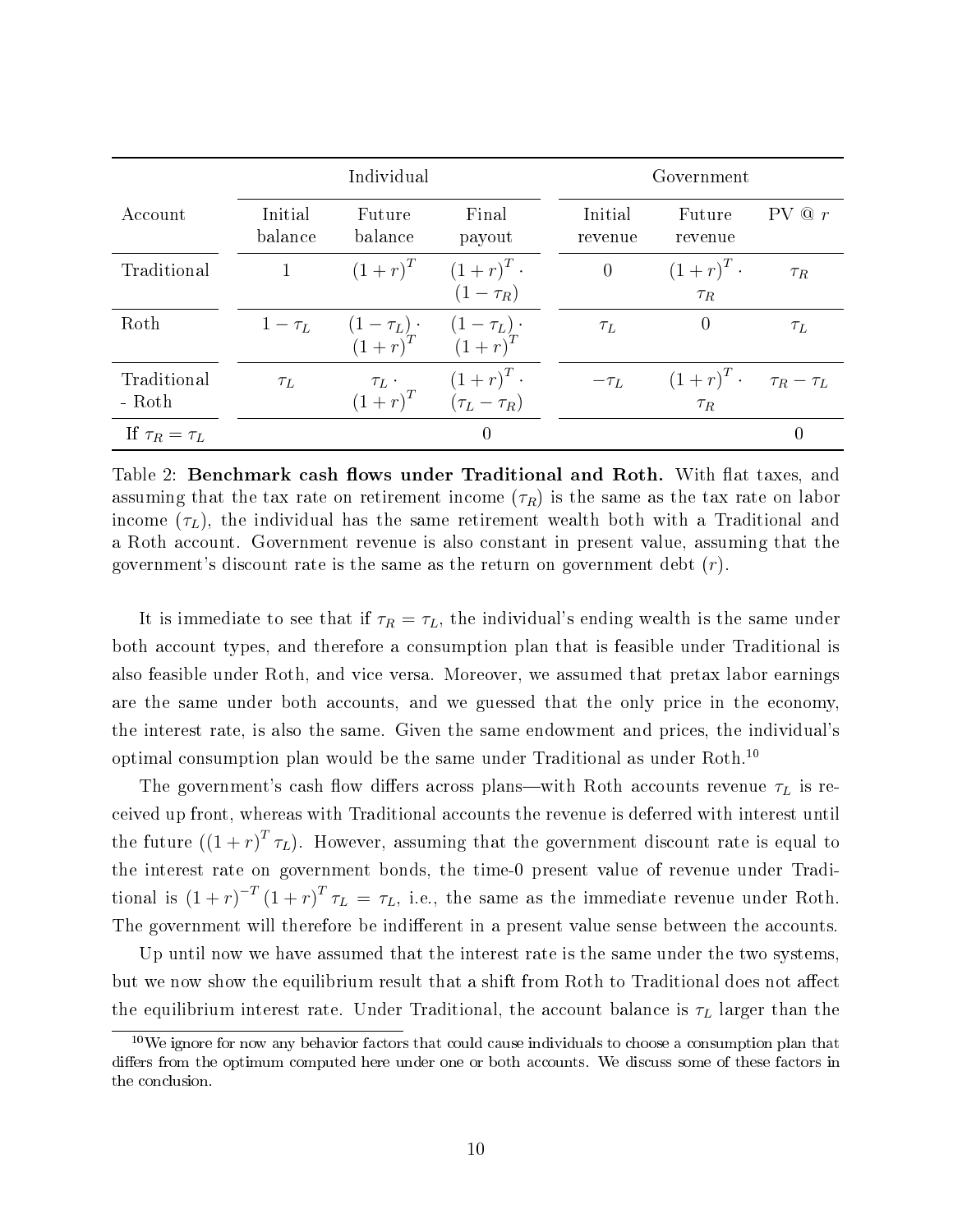balance under Roth. Since the account is invested in government bonds, this creates additional demand for government bonds equal to  $\tau_L$ . At the same time, the government faces a revenue shortfall (relative to Roth) of  $\tau_L$ . Assuming that government expenditure is exogenous, the government must issue an amount  $\tau_L$  of new bonds, adding to the existing supply. Thus, the increase in desired private saving is exactly offset by the decrease in government saving, leaving desired national savings and the equilibrium interest rate unchanged.

Next, consider the case in which  $\tau_R \neq \tau_L$ . In this case, the indifference result does not hold. However, we can still decompose a Traditional balance into three virtual accounts as follows:

$$
V_t^{Trad} = (1+r)^t \begin{bmatrix} \frac{(1-\tau_L)}{\text{Individual}} & + & \frac{(\tau_L - \tau_R)}{\text{Government}} & + & \frac{\tau_R}{\text{Implicit}} \\ \text{Roth-like} & \text{Matching} & \text{Government} \\ \text{Account} & \text{Account} & \text{Account} \end{bmatrix} . \tag{1}
$$

The first term is a "Roth-like" account of size  $1 - \tau_L$ , as if the individual had contributed to a Roth account. The second term is a "government matching account" of size  $\tau_L - \tau_R$ . This account is akin to an employer matching program—the government matches every dollar the individual saves with a grant  $\tau_L - \tau_R$ . The size of this grant corresponds to the difference in tax rates between labor income and retirement income, which depends on separate policy choices. (Although often in practice  $\tau_L - \tau_R > 0$ , specific individuals may experience  $\tau_L - \tau_R < 0$ , resulting in a negative "match"). The last term is the "implicit government account" of size  $\tau_R$ . This account represents the claim the government has on the account due to future taxes when the investor takes distributions from the account.

### 2.3 Extended indifference result: adding a risky asset

So far we have assumed that there is only one asset in the economy: government bonds. When individuals contribute to a Traditional account, the government issues bonds to replace the delayed tax revenue and acquires an implicit account invested in the same bonds. In reality, however, roughly two-thirds of the government's \$3 trillion implicit account is invested in a mix of actively and passively managed stocks. A casual observer may argue that levered holdings of equities benefit the government, which pays a low interest rate on the debt issued to finance its implicit position while earning a high expected return on stocks. However, future government cash flows have both higher expected value *and higher risk* than in the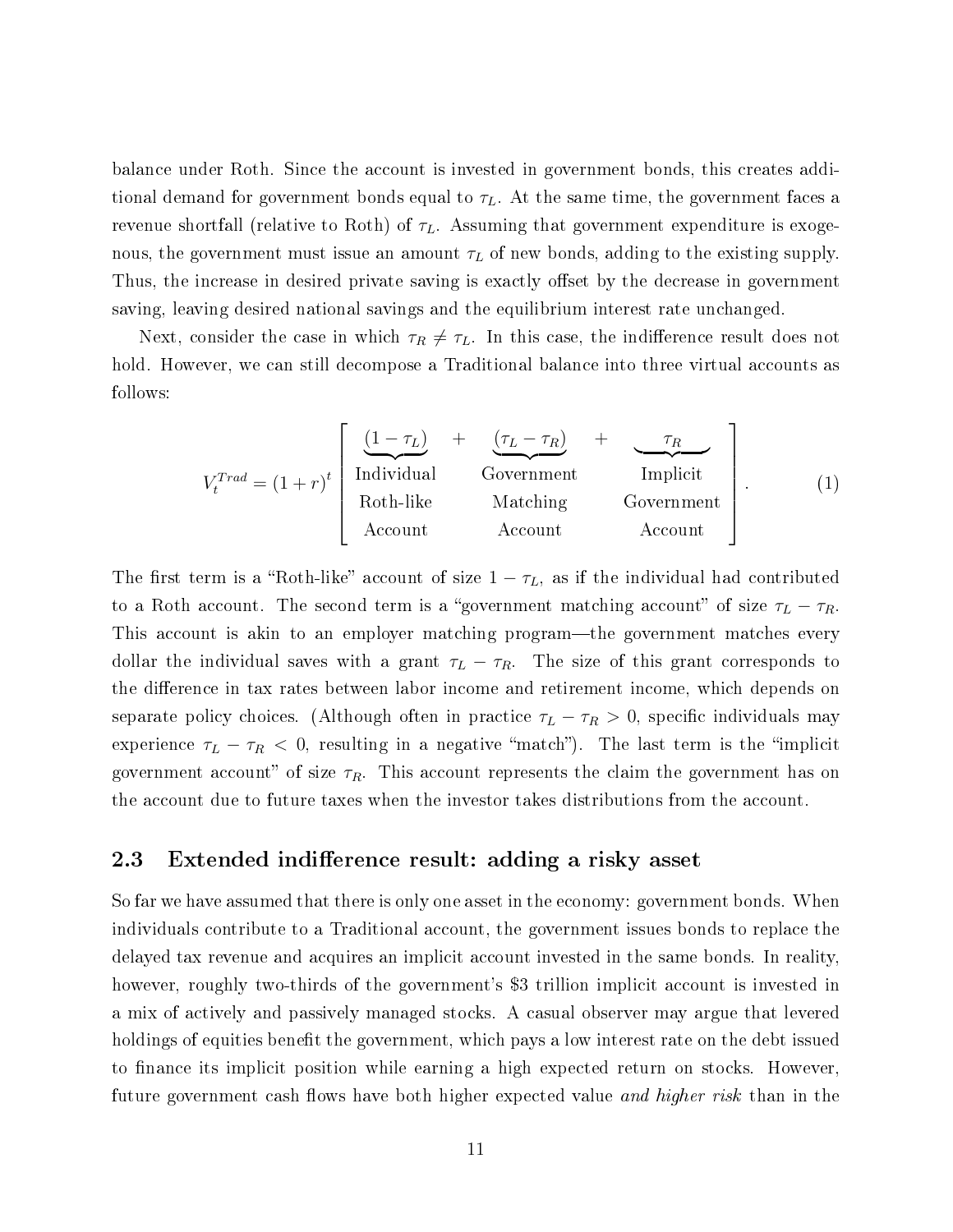benchmark case, because they are proportional to realized stock returns.

To analyze this, consider the base case above with  $\tau_R = \tau_L$ , and suppose that there are now two assets: the government bond yielding  $r$  and a risky asset (stocks) with expected return  $r_s > r$ . Individuals choose the share a of the portfolio that is held in stocks.

Holding tax and interest rates constant, it is straightforward to show that the individual would choose the same initial consumption and portfolio share  $a$ , and thus identical (risky) future consumption, under Roth and Traditional. The individual would therefore be indifferent between the two. For the government, however, the timing of the cash flows would differ (as before) between Roth and Traditional.<sup>11</sup> Only if the government discounts the cash flows from its implicit stockholdings at rate  $r<sub>s</sub>$  does the present value of tax revenues continue to be the same under the two systems.

Under what circumstances will  $r_s$  be the appropriate discount rate, yielding the benchmark equilibrium result? This depends on whether the government is able to make changes in its portfolio. In the absence of other changes, a shift from Roth to Traditional is equivalent to an increase in the supply of government bonds, an equal increase in the private demand for government bonds, and a portfolio swap in the government's implicit account that raises the demand for stocks and lowers the demand for bonds. If the government offsets the added demand for stocks under Traditional by selling stocks in other parts of its portfolio, then the benchmark indifference result above will continue to hold. However, if the government is constrained in some way from offsetting the change in the overall demand for stocks, then this may not be the case. In the absence of a "super" Ricardian equivalence (in which future taxpayers under Traditional see through the veil of government and reduce stockholdings in today's portfolios to account for the fact that future taxes will depend to a greater extent on the performance of the stock market) Roth and Traditional will not yield the same equilibrium.<sup>12</sup>

In the absence of an indifference result, which system would yield higher welfare? This depends on the nature of the government constraint on holding equities, and in particular whether the government is constrained to hold too large or too small a position in stocks,

<sup>&</sup>lt;sup>11</sup>Under Roth, the tax revenue is  $\tau_L$  at time 0. Under Traditional, the *expected* tax revenue at time T is  $[a(1+r_s)^T+(1-a)(1+r)^T]\tau_L$ , which is increasing in a.

<sup>&</sup>lt;sup>12</sup>Infinitely lived and perfectly forward-looking individuals may realize that the government will have to change taxes in the future based on realized stock returns up to then. Under some assumptions about how the government adjusts taxes in response to stock market returns, this amounts to an implicit long position in stocks. To offset this implicit position, individuals would reduce their own stock holdings today. In this scenario, demand and supply of stocks and bonds could remain in balance with no change in interest rates, stock expected returns, or household consumption.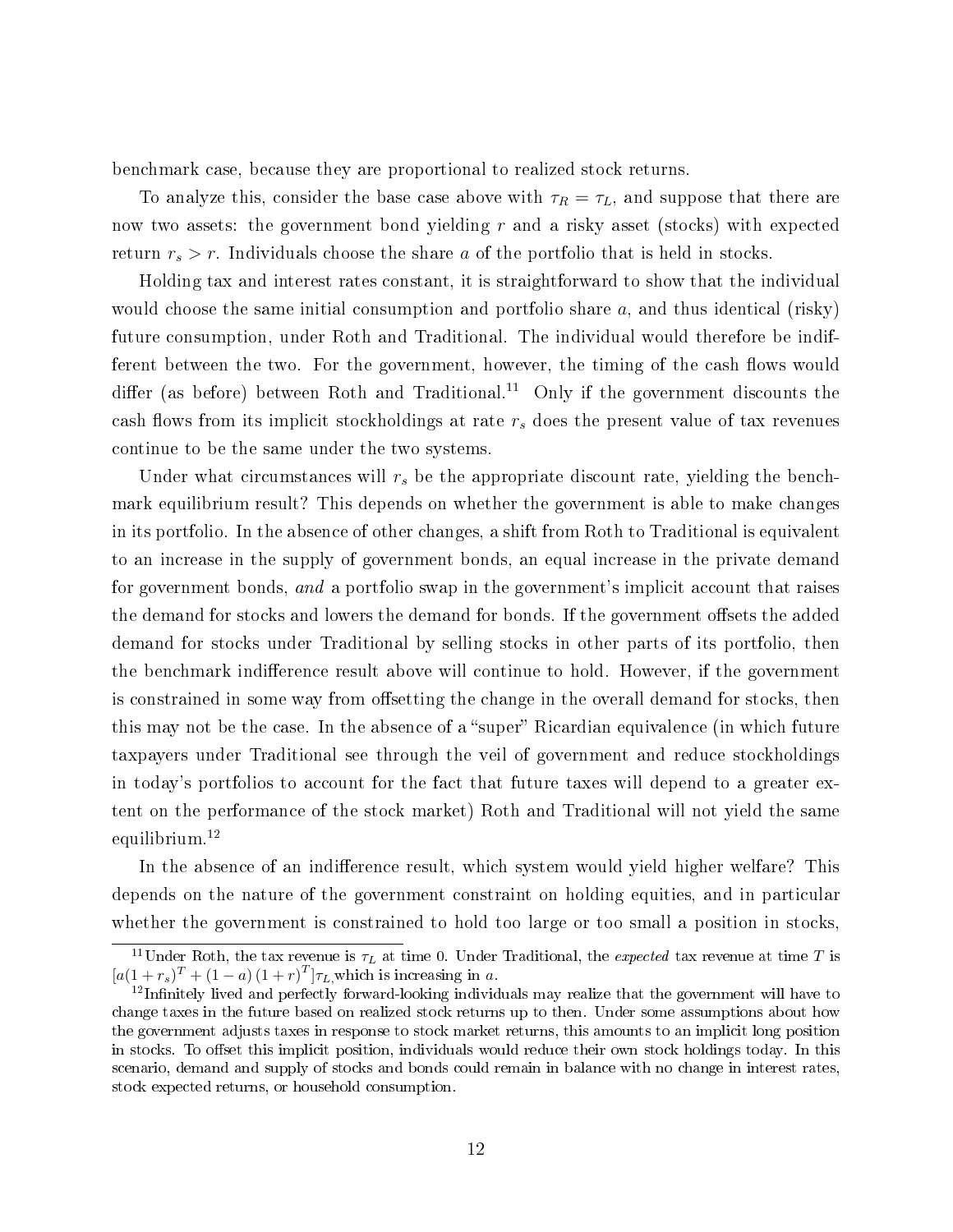relative to the optimum. For example, there may be political constraints on the holding of equities, because democracies are usually averse to direct government holdings of productive assets (see, e.g., Che and Qian, 1998). These constraints are not universal, however, as some governments do hold trillions of dollars of professionally managed risky investments via sovereign wealth funds.<sup>13</sup> Also, it is not clear that it is optimal for the government to hold positive amounts of equity, even in the absence of a political constraint, because it already has substantial implicit exposure to equities through the tax system due to the positive correlation between tax revenue cash flows and stock market performance (Auerbach, 2004). If, under a Roth system, the government is constrained from holding more stocks, then Traditional could ease that constraint and potentially improve welfare.<sup>14</sup> However, if the government already has too large an exposure to the stock market and is constrained from reducing it, Traditional accounts worsen the binding constraint by forcing it to hold even more stocks. The issues that arise here are similar to those in the literature on whether the government should run a sovereign wealth fund that holds stocks or whether the Social Security Trust Fund should invest in equities.<sup>15</sup> In the next section, we will examine an additional factor that needs to be incorporated—the fees paid on retirement savings accounts.

### 2.4 Fee nonneutrality in our benchmark model

We now examine the effects of introducing asset management fees. At time 0, we assume an asset management firm charges fees equal to a fixed proportion  $f$  of account size. As in the base case, we assume that the interest rate is the same under Roth and Traditional. We begin by assuming  $\tau_R = \tau_L$ , a necessary condition for the benchmark indifference result. We also assume that tax rates remain the same under Traditional and Roth (i.e.,  $\tau_L^{Roth} = \tau_L^{Trad} = \tau_L$ ); this is an important assumption that we discuss below. For simplicity, we assume initially that the government does not tax the corporate income of asset managers ( $\tau_C = 0$ ), and

<sup>&</sup>lt;sup>13</sup>An August 2018 estimate by the Sovereign Wealth Fund Institute (https://www.swfinstitute.org/ sovereign-wealth-fund-rankings/) places total sovereign wealth fund assets at \$8 trillion. Holdings of risky assets vary by fund, but as of end 2017 Norway's Government Pension Fund Global, the world's largest sovereign wealth fund, held roughly two-thirds of its assets in equities (https://www.nbim.no/en/ the-fund/).

<sup>14</sup>A complete shift to Traditional from Roth could go too far and make the government's stock position too large, potentially reducing welfare if there were also a constraint on reducing government stock exposure through other channels.

<sup>15</sup>See, for example, Bohn (1990), Geanakoplos et al. (1999), Abel (2001), Diamond and Geanakoplos (2003), and Lucas and Zeldes (2009). See also the related discussion in Romaniuk (2013).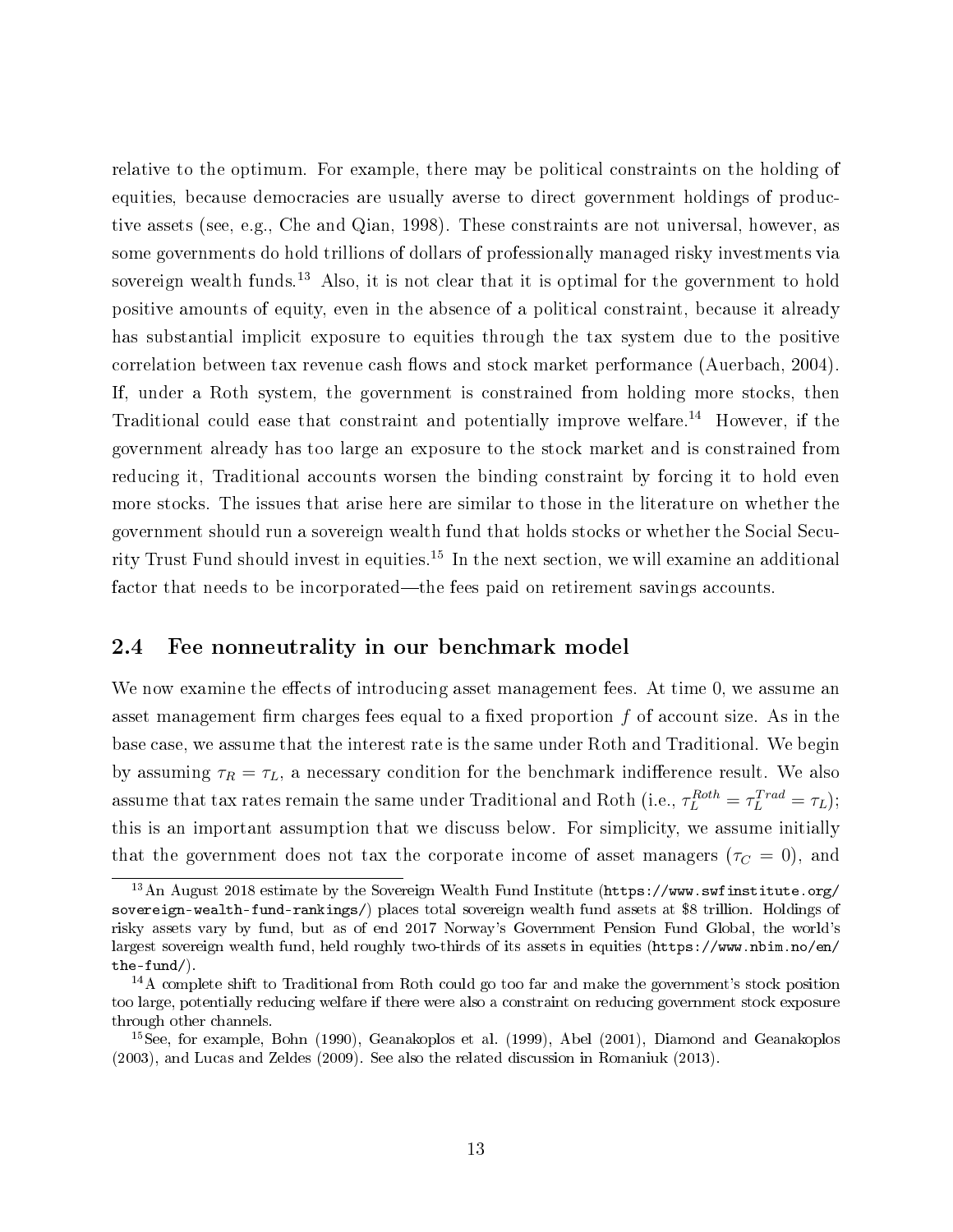that it has a nonnegative amount of debt.<sup>16</sup> As in subsection 2.2, we guess that initial consumption is the same and then we verify whether this assumption holds in the resulting equilibrium.

Table 3 shows our results. The individual's final retirement wealth is lower with fees than it was without, but it is still the same across Traditional and Roth. Both accounts grow at a net-of-fee rate of  $(1 + r)(1 - f) - 1$ . The left panel of Table 3 calculates the final payouts for the individual. Under Traditional, the initial balance is 1, and the final aftertax distribution from the account is  $(1+r)^T (1-f)^T (1-\tau_R) = (1+r)^T (1-f)^T (1-\tau_L)$ . Under Roth, the initial balance is  $1 - \tau_L$ , and the final distribution from the account is  $(1 - \tau_L) (1 + r)^T (1 - f)^T$ .

The right panel of Table 3 calculates the present value of tax revenue for the government. Even with fees, the government discounts cash flows at  $r$ , the interest rate it pays on outstanding debt. As in the benchmark case, the timing of tax revenue cash flows differs between Traditional and Roth. Unlike in the benchmark case, however, the present value of these cash flows is also different. Under our assumption that  $\tau_L^{Roth} = \tau_L^{Trad} = \tau_L$ , the government has unambiguously lower present value of tax revenue under Traditional:

$$
\mathbf{PV}\left(\mathbf{Tax}\ \mathbf{Revenue}^{Trad}\right) - \mathbf{PV}\left(\mathbf{Tax}\ \mathbf{Revenue}^{Roth}\right) = -\tau_L[1 - (1 - f)^T] < 0. \tag{2}
$$

This formula has an intuitive interpretation:  $\tau_L$  is the initial size of the government's implicit account under Traditional, and  $1-(1-f)^T$  is the fraction of the account that gets eroded by fees.

We now examine the resulting equilibrium. For a given initial endowment and consumption, the individual's final wealth is the same under Traditional and Roth, and therefore a consumption plan that is feasible under Traditional is also feasible under Roth. Moreover, given the same wealth and prices, a consumption plan that is optimal under Traditional is also optimal under Roth. Note that since the rate of return on the account is lower, the optimal choice of savings and consumption may be different from the no-fee case. However, the individual is still indifferent between Roth and Traditional because a fraction  $1-\left(1-f\right)^T$ of her final wealth is eroded by fees regardless of account type.

Generally speaking, in an equilibrium with fees, the interest rate and the individual's

 $16$ We make this assumption for simplicity of exposition. If the government had positive net assets, delaying revenues would not increase the debt. Instead, it would reduce the amount of assets in the government's account and increase the amount of assets in retirement accounts. To the extent that the government account were managed more efficiently than the average retirement account, our results would continue to hold.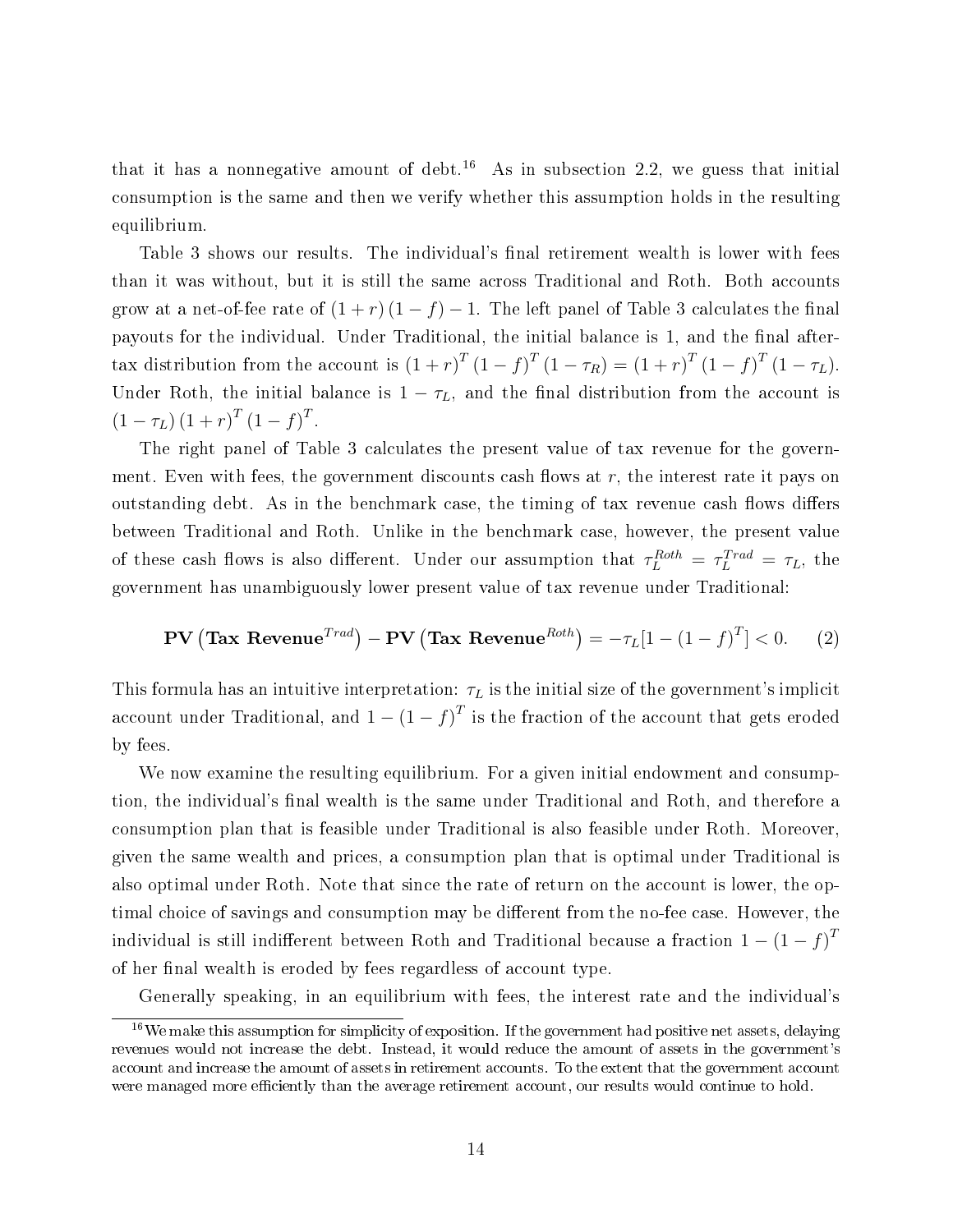|                       | Individual         |                                                                                      |                                                                                                               | Government         |                         |                                                                   |  |
|-----------------------|--------------------|--------------------------------------------------------------------------------------|---------------------------------------------------------------------------------------------------------------|--------------------|-------------------------|-------------------------------------------------------------------|--|
| Account               | Initial<br>balance | Future<br>balance                                                                    | Final<br>payout                                                                                               | Initial<br>revenue | Future<br>revenue       | PV @ r                                                            |  |
| Traditional           | $1 \qquad \qquad$  | $(1+r)^{T}$ $(1+r)^{T}$ .                                                            | $(1-f)^T$ $(1-f)^T$ .<br>$(1-\tau_R)$                                                                         | $\overline{0}$     | $(1-f)^T$ .<br>$\tau_R$ | $(1+r)^{T}$ $(1-f)^{T}$ $\cdot \tau_R$                            |  |
| Roth                  |                    | 1- $\tau_L$ $(1 - \tau_L)$ $(1 - \tau_L)$ $(1 - \tau_L)$ $(1 + r)^T$ . $(1 + r)^T$ . | $(1-f)^T$ $(1-f)^T$                                                                                           | $\tau_L$           | $\theta$                | $\tau_L$                                                          |  |
| Traditional<br>- Roth | $\tau_L$           |                                                                                      | $\tau_L \cdot \frac{(1+r)^T}{(1+r)^T} \cdot \frac{(1+r)^T}{(1-f)^T}$ .<br>$(1-f)^{T}$ $(\tau_{L} - \tau_{R})$ |                    | $\tau_R$                | $-\tau_L$ $(1+r)^T$ $-[\tau_L +$<br>$(1-f)^T$ $- (1-f)^T \tau_R]$ |  |
| If $\tau_R = \tau_L$  |                    |                                                                                      | $\overline{0}$                                                                                                |                    |                         | $-\tau_L \cdot [1 -$<br>$(1-f)^T$                                 |  |

Table 3: Present value of tax revenue under Traditional and Roth with fees and no corporate taxes. An asset manager charges proportional fees  $f$  on the account. Assuming that the tax rate on retirement income  $(\tau_R)$  is the same as the tax rate on labor income  $(\tau_L)$ , the individual has the same retirement wealth both with a Traditional and a Roth account. However, government revenue is lower with Traditional, assuming that the government's discount rate is the same as the return on government debt  $(r)$ .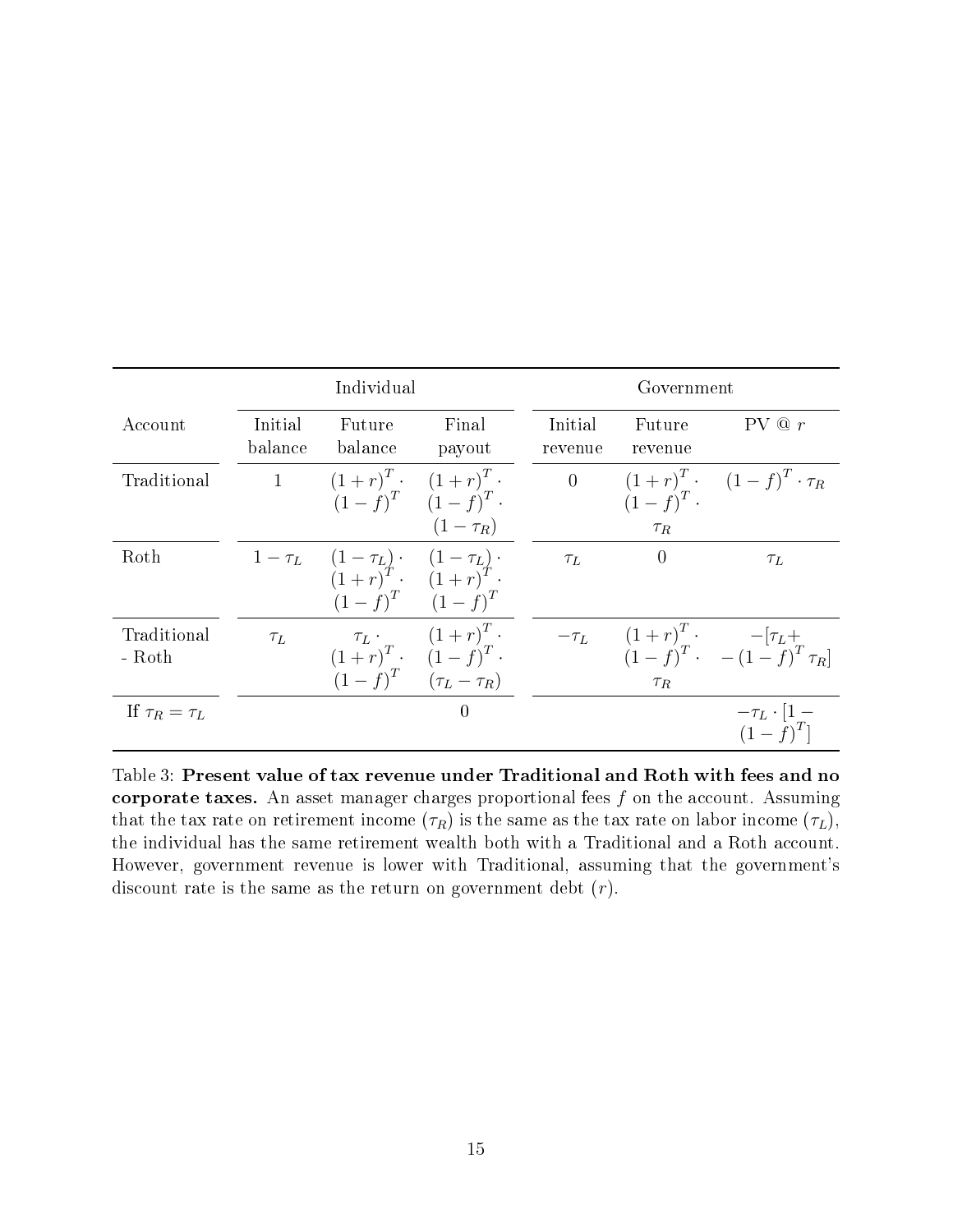final wealth need *not* remain the same under Traditional and Roth. If government expenditure follows an exogenous path, then under Traditional tax rates would have to be raised to cover the loss of revenue, reducing the individuals' wealth. Thus, a consumption plan that is feasible and optimal under Roth may not be feasible under Traditional. For the sake of exposition, we do not solve here for the equilibrium consumption plan, and instead we continue to assume that the individuals' initial consumption stays constant. Later in Section 4 we solve a general equilibrium model with an endogenously determined optimal consumption path in which nonetheless time-0 consumption remains the same.

Up to this point we have not considered corporate taxation. We now show that taxing the income of asset managers at a rate  $\tau_C$  shrinks, but does not eliminate the difference in present value of government revenue between Traditional and Roth accounts. We focus on the simple but conservative case in which asset management is a pure fixed-cost business. In this case, the additional assets under Traditional result in additional fee revenues without additional costs, so that every dollar of asset manager revenue turns into a dollar of pretax income and  $\tau_C$  dollars of tax revenue.<sup>17</sup> Then, the government receives a stream of corporate tax revenues growing at a rate  $(1 + r)(1 - f) - 1$  (the same rate as the account balance), effectively recapturing a fraction  $\tau_C$  of fees:<sup>18</sup>

$$
\mathbf{PV}\left(\mathbf{Tax}\ \mathbf{Revenue}^{Trad}\right) - \mathbf{PV}\left(\mathbf{Tax}\ \mathbf{Revenue}^{Roth}\right) = \\ = -\tau_L[1 - (1 - f)^T](1 - \tau_C) < 0. \tag{3}
$$

Summarizing, when  $\tau_R = \tau_L$ , the investor is still indifferent between Traditional and Roth because both accounts are eroded by fees in equal proportions. However, the government is not indifferent, because fees drive a wedge between its discount rate and its expected return. If the government were to shift from Traditional to Roth, it would receive the revenue upfront and take on lower debt. By leaving the money in its implicit account, the government keeps paying an interest rate  $r$  on the outstanding debt, but receives a net-of-fees

<sup>&</sup>lt;sup>17</sup>If the additional assets result in additional costs, only a fraction of the revenue turns into profits for the asset manager. However, most asset manager costs would equal income for employees (e.g. additional hours worked) or other entities connected with the asset manager (e.g. additional bid-ask spreads and fees paid to a broker-dealer). This income could then be taxed at some rate, possibly higher than  $\tau_C$ , or escape taxation altogether. We abstract from these complexities for the sake of brevity.

<sup>&</sup>lt;sup>18</sup>For a Traditional account, the present value of corporate tax revenues is equal to  $\tau_C{[1-(1-f)^T]}$ , i.e., the asset manager's one-period revenue flow  $f(1 + r)$ , times the corporate tax rate  $\tau_C$  (to obtain the government's one-period corporate tax revenue flow), times a growing annuity term  $1/[f\left(1+r\right)]\cdot\left[1-\left(1-f\right)^{T}\right]$ . Similarly, the present value of corporate tax revenues for Roth is  $(1-\tau_L)\,\tau_C [1-{(1-f)}^T],$  and therefore a Traditional yields an additional  $\tau_L \cdot \tau_C [1-(1-f)^T]$  in corporate tax revenues. Adding this term to (2), we obtain (3).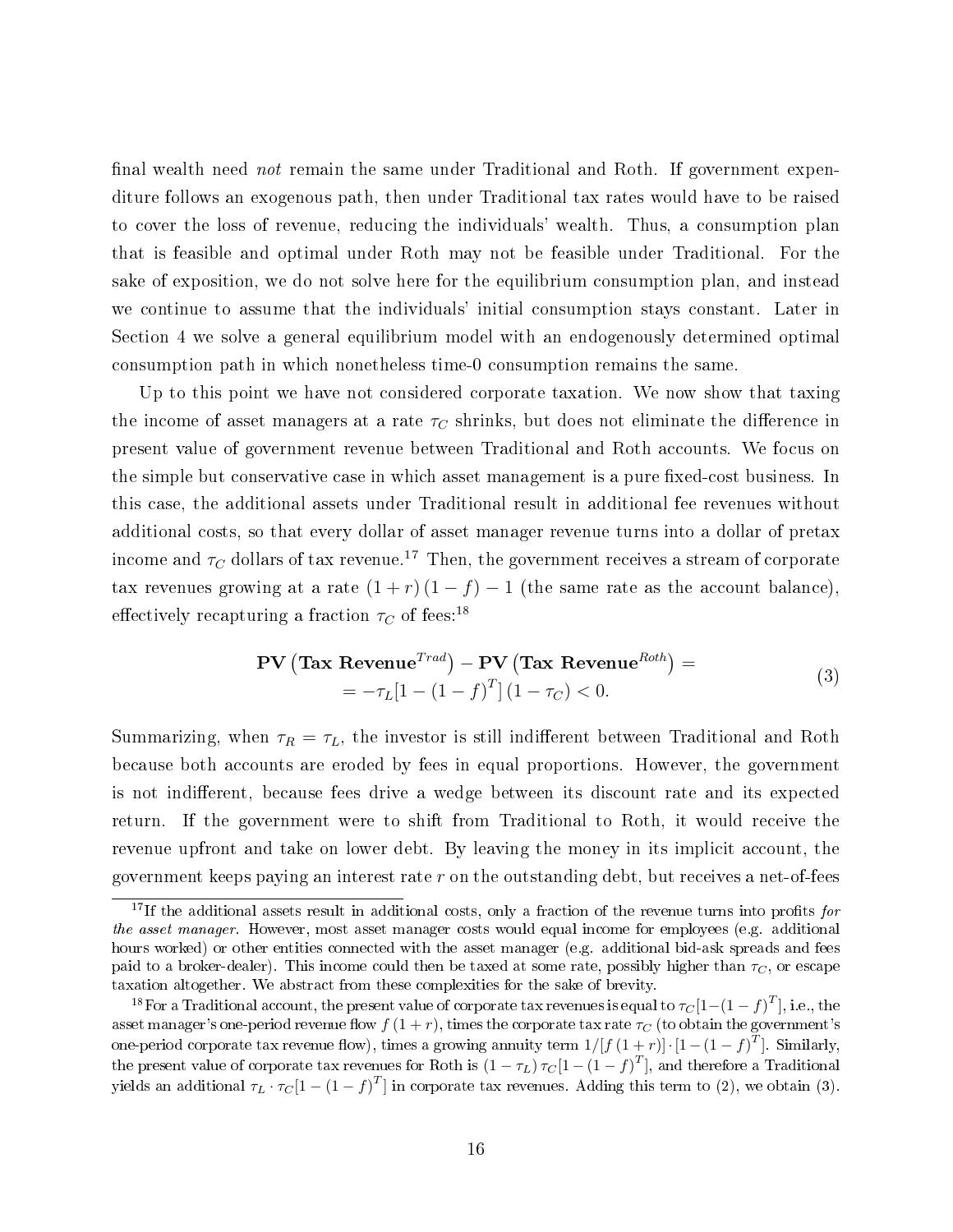return  $(1 + r)(1 - f) - 1 \leq r$ .

The government's loss of tax revenue is not simply a consequence of the fact that in a Roth account fees are paid with after-tax money, whereas in a Traditional account fees are paid with pre-tax money, i.e., "deductible." To examine this possibility, in Section 3 of the Internet Appendix we consider two alternative hypothetical accounts: a "deductible Roth", in which individuals receive a deduction for fees, and a "nondeductible Traditional", in which the government taxes the individual based on the gross-of-fees balance.<sup>19</sup> By comparing outcomes among these four account types we decompose the difference between Traditional and Roth into two components: fee deductibility, accounting for a fraction  $1 - \tau_R$  of the revenue loss, and the sheer existence of additional assets, accounting for the remainder.

As in the benchmark case, if  $\tau_R \neq \tau_L$ , the individual is not indifferent between Traditional and Roth, and the Traditional account can be still decomposed into three virtual accounts: a Roth-like account, a government matching account, and the implicit government account. However, the existence of a government matching account does not create any additional fee revenue. Asset managers receive additional fee revenue because the government leaves an amount  $\tau_L$  in the account at time 0, and how this amount is ultimately split between the government and the individual is inconsequential. The present value of the individual's retirement wealth simply increases by  $(1-f)^T(\tau_L-\tau_R)$ , and the present value of the government's tax revenue drops by the same amount:

$$
\mathbf{PV}\left(\mathbf{Tax}\ \mathbf{Revenue}^{Trad}\right) - \mathbf{PV}\left(\mathbf{Tax}\ \mathbf{Revenue}^{Roth}\right) =
$$
  
= -\left(1 - f\right)^{T}\left(\tau\_{L} - \tau\_{R}\right) - \tau\_{L}\left[1 - \left(1 - f\right)^{T}\right]\left(1 - \tau\_{C}\right). (4)

Thus, from the individual's point of view, the relative preference for one or the other account is determined by the sign of  $\tau_L - \tau_R$ , as in the case with no fees. From the government's point of view, the cost of the matching is unaffected by fees, because the amount of matching received by the individual is equal to the drop in present value of tax revenue.

Thus, the government's *virtual* account pays real fees. The fees are real because we assume that the same percentage fees are charged on a larger account size. Two natural questions arise. First, how important are fees? Second, would percentage fees really remain the same if the dollar size of accounts varied? We address these questions in Sections 3 and 4 respectively.

 $19\,\text{We thank Mariacristina DeNardi for bringing this possibility to our attention.}$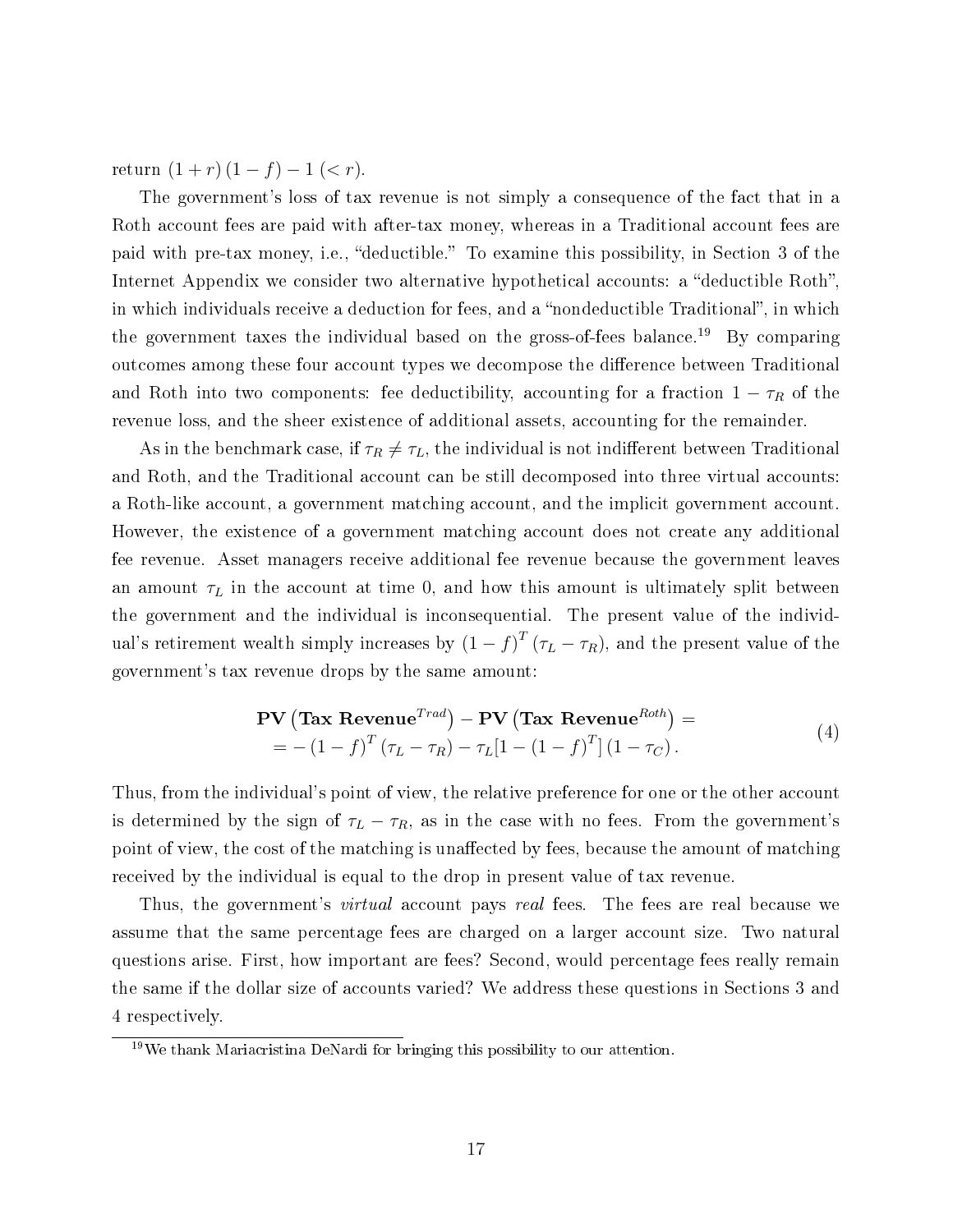### 2.5 Fee nonneutrality with a risky asset

In section 2.3 above, we argued that if the government is constrained in some way from holding equities, and if it is optimal for it to hold more than it does, Traditional accounts provide an indirect way to gain exposure to equities that could increase welfare. Here we discuss how this analysis would be affected by the presence of investment fees on retirement assets. In the absence of constraints on government ownership, the government could, for example, pay an investment management firm to run a largely passive portfolio that mimics the holdings of aggregate retirement accounts, something that would likely only cost a few basis points. If this is not politically possible, then one would need to compare the benefit from added stock holdings to the loss from the higher fees paid on the implicit account under a Traditional system.

If the government were to acquire an additional dollar of stock, it would value it using a discount rate  $r'_{s}$  lower than the equilibrium discount rate  $r_{s}$ , for a benefit equal to approximately  $r_s - r'_s$ . Moreover, if the government acquires indirect exposure to equities via a claim on Traditional accounts—as opposed to a direct investment via a sovereign wealth fund or an index fund—the entire balance pays fees at a rate f, but only a fraction a is invested in stocks, for a cost  $f/a$ . Thus,  $r_s - r'_s > f/a$  is required for the first dollar of additional equity exposure.<sup>20</sup> As the government increases its equity holdings, demand for equity increases  $(r_s$  drops) and the government's own exposure to equity increases  $(r'_s$  increases), resulting in diminishing marginal benefits.

## 3 Calibration: the subsidy to asset managers under Traditional

In a Traditional system, the government owns an implicit account of size  $S \cdot \tau_R$ , where S is the aggregate amount of tax-deferred retirement savings, and  $\tau_R$  is the effective tax rate on retirement payouts. This implicit account incurs investment fees at an annual percentage rate  $f$ , creating an implicit subsidy, i.e., a transfer from the government to asset managers that would not exist under Roth. We define  $f$  to include both explicit fees and trading costs, i.e., all costs that create a wedge between the return paid by the issuer of the securities

<sup>&</sup>lt;sup>20</sup>For instance, with fees equal to 0.66% (our asset-weighted estimate),  $a = \frac{2}{3}$  (a value close to the actual asset allocation of U.S. retirement accounts) and an expected return on stocks of 8%, the government's required return on the marginal dollar of stocks should be lower than 7% in order for Traditional accounts to be welfare-improving.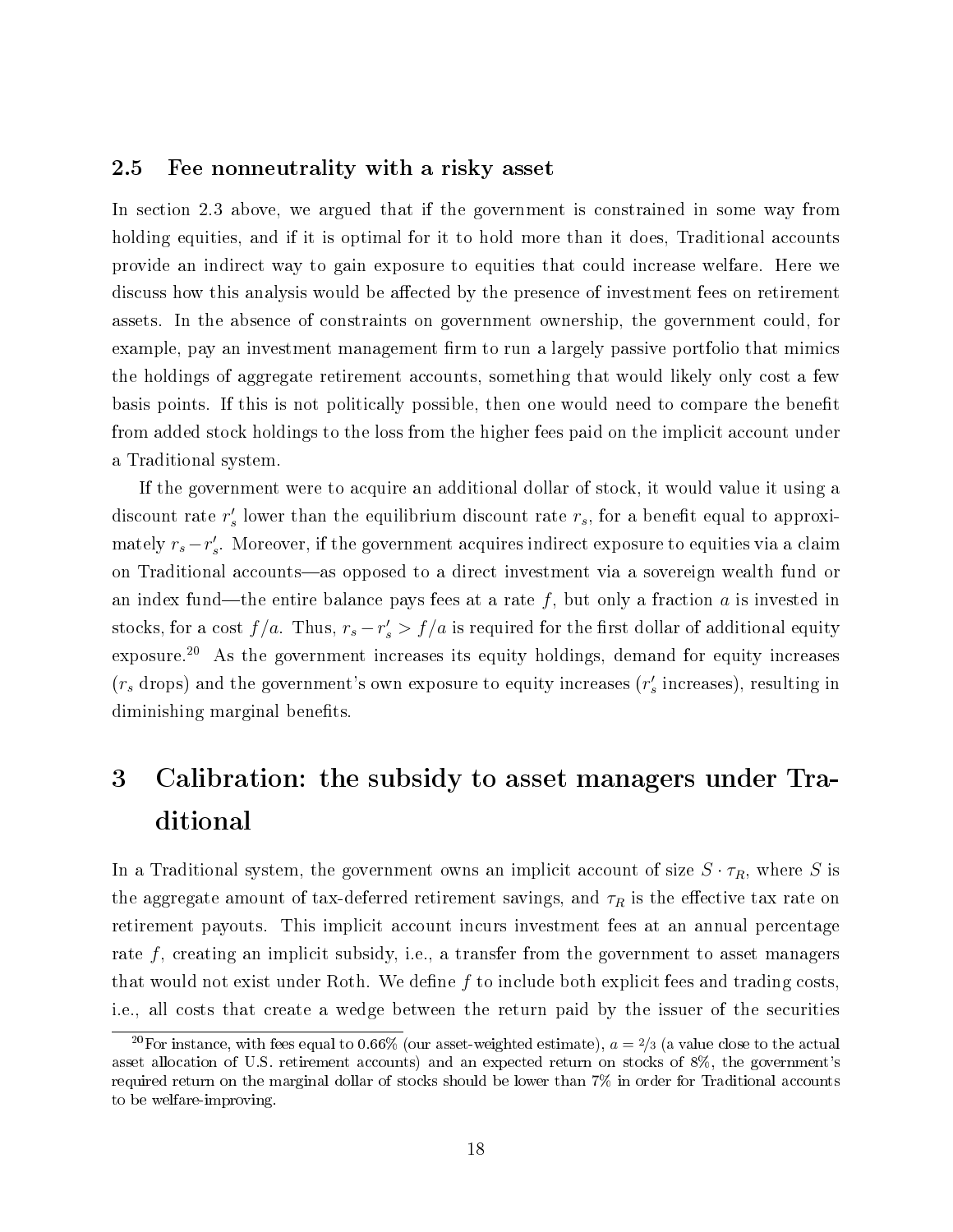| \$ billion                                | Total  | Roth<br>$(\mathrm{TEE})$ | Traditional<br>(EET) |
|-------------------------------------------|--------|--------------------------|----------------------|
| Total retirement assets                   | 26,623 | 1,053                    | 23,454               |
| Individual retirement arrangements (IRAs) | 9,263  | 834                      | 8,429                |
| Defined contribution (DC) plans           | 7,780  | 219                      | 7,561                |
| $401(k)$ and $403(b)$                     | 6,338  | 199                      | 6,139                |
| Other private-sector DC                   | 540    | $\left( \right)$         | 540                  |
| Thrift Savings Plan (TSP)                 | 580    | 9                        | 571                  |
| 457                                       | 323    | 10                       | 313                  |
| Annuities                                 | 2,116  |                          | N/A                  |
| Defined benefit (DB<br>plans              | 7,464  |                          | 7.464                |

Table 4: U.S. Retirement assets by type of account. Source: ICI Retirement Market Statistics  $2018q2$  (totals and Roth IRAs) and own estimates (Roth DC plans).  $401(k)$ ,  $403(b)$ , and TSP are standard DC plans sponsored respectively by private-sector employers, non-profit employers, and the federal government. Other private-sector DC plans include Keogh, profitsharing, thrift-savings, stock bonus, and money purchase plans. 457 plans are tax-advantaged deferred compensation arrangements available for certain employers in the United States. DB Plans exclude \$1,680 billion of U.S. government employee DB plans which are required by law to be invested in U.S. government obligations.

held in a retirement account and the actual return received by the individual investor who owns that account. We assume that the government recovers a fraction  $\tau_C$  of these fees via corporate taxation of the profits of asset managers and other intermediaries. Thus, a simple estimate of the annual subsidy can be calculated as:

$$
Annual \text{ subsidy} = S \cdot \tau_R \cdot f \cdot (1 - \tau_C). \tag{5}
$$

In the rest of this section, we calibrate the inputs to Equation (5). More detail on our estimates is provided in Section 4 of the Internet Appendix.

### 3.1 Tax-deferred retirement assets in the U.S.  $(S)$

Table 4 summarizes the composition of tax-advantaged retirement assets in the U.S. Total retirement assets amount to \$26.6 trillion. We estimate S as the total amount of tax-deferred assets in IRAs and DC plans. We exclude for now DB plans (\$7.5 trillion), which are also taxdeferred, because they are likely to be a more efficient investment vehicle. We also exclude annuities (\$2.1 trillion) because their special tax treatment entails only a small amount of tax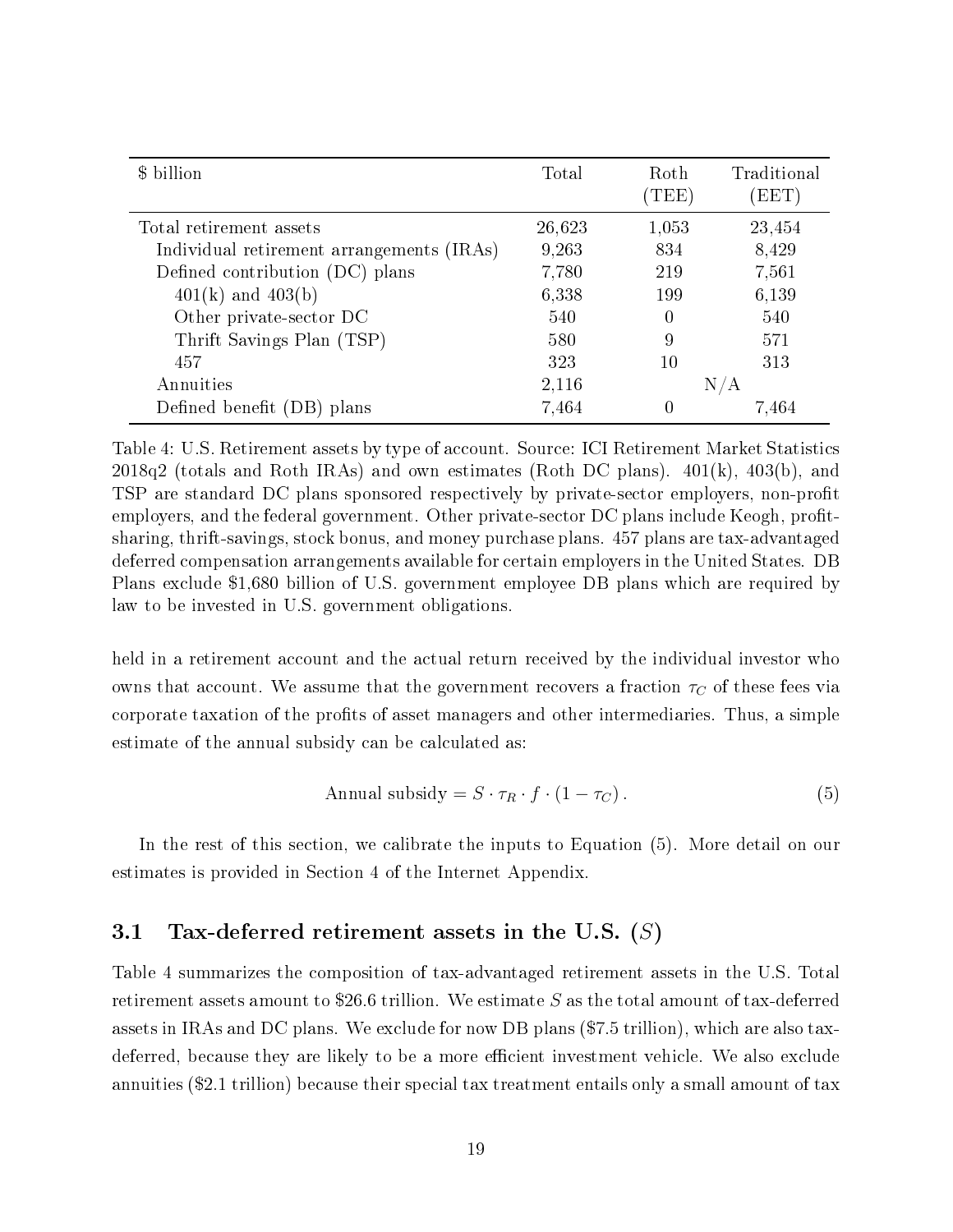deferral. The remainder of retirement assets (\$17.0 trillion) includes two main components: employer-sponsored defined contribution retirement accounts such as  $401(k)$  and  $403(b)$  plans (DC plans), and individual retirement accounts (IRAs). With roughly \$8 and \$9 trillion of assets respectively, DC plans and IRAs are both important components of overall retirement assets. A large majority of IRA assets were initially accumulated in DC plans: according to the ICI Retirement Market Statistics (Tables 9 and 10),  $90\%$  of IRA inflows from 1995 to 2015 were rollovers, primarily from DC plans. From these assets we further remove \$1.0 trillion of Roth assets<sup>21</sup> and \$0.6 trillion of assets in the federal government's Thrift Savings Plan (TSP), whose fees are negligible. This results in an estimated amount  $S = $15.4$ trillion.

### 3.2 Investment fees (f)

In order to estimate the magnitude of  $f$ , we aim to obtain an asset-weighted estimate of total investment fees actually incurred in U.S. self-directed retirement accounts. Assetweighted estimates are the relevant estimates for the purpose of assessing total fees paid by the government on its implicit account. They are typically substantially lower than equalweighted estimates, because low-fee funds have larger assets under management (Hubbard et al., 2010).

### 3.2.1 Explicit fees

An individual saving for retirement faces at least three types of fees: asset-level fees, accountlevel fees and individual-level fees. Asset-level fees are charged based on what financial products the account money is invested in, and include both ongoing fees like mutual fund expense ratios and one-time fees such as sales loads. These fees cover the operating costs and profits of asset managers (e.g., mutual fund sponsors, insurance companies, and issuers of structured notes) and distribution channels (e.g., mutual fund brokers and securities brokers). Asset-level fees exist both in IRAs and DC plans, although distribution fees in DC plans are usually minimal. Account-level fees include account maintenance fees in IRAs and administrative costs in DC plans. Individual-level fees are charged primarily for financial

<sup>21</sup>The ICI Retirement Market Statistics report that \$834 billion or IRA assets is in Roth IRAs. For DC plans, we roughly estimate total Roth assets to be \$219 billion based on information on Roth adoption rates in T. Rowe Price's 2017 Reference Point and Vanguard's How America Saves 2017 reports, together with ICI information on contribution flows, and the fact that Roth options were introduced in 2001 for  $401(k)$ and 403(b) plans and in 2012 for TSP. We are not aware of Roth options for other private-sector DC plans.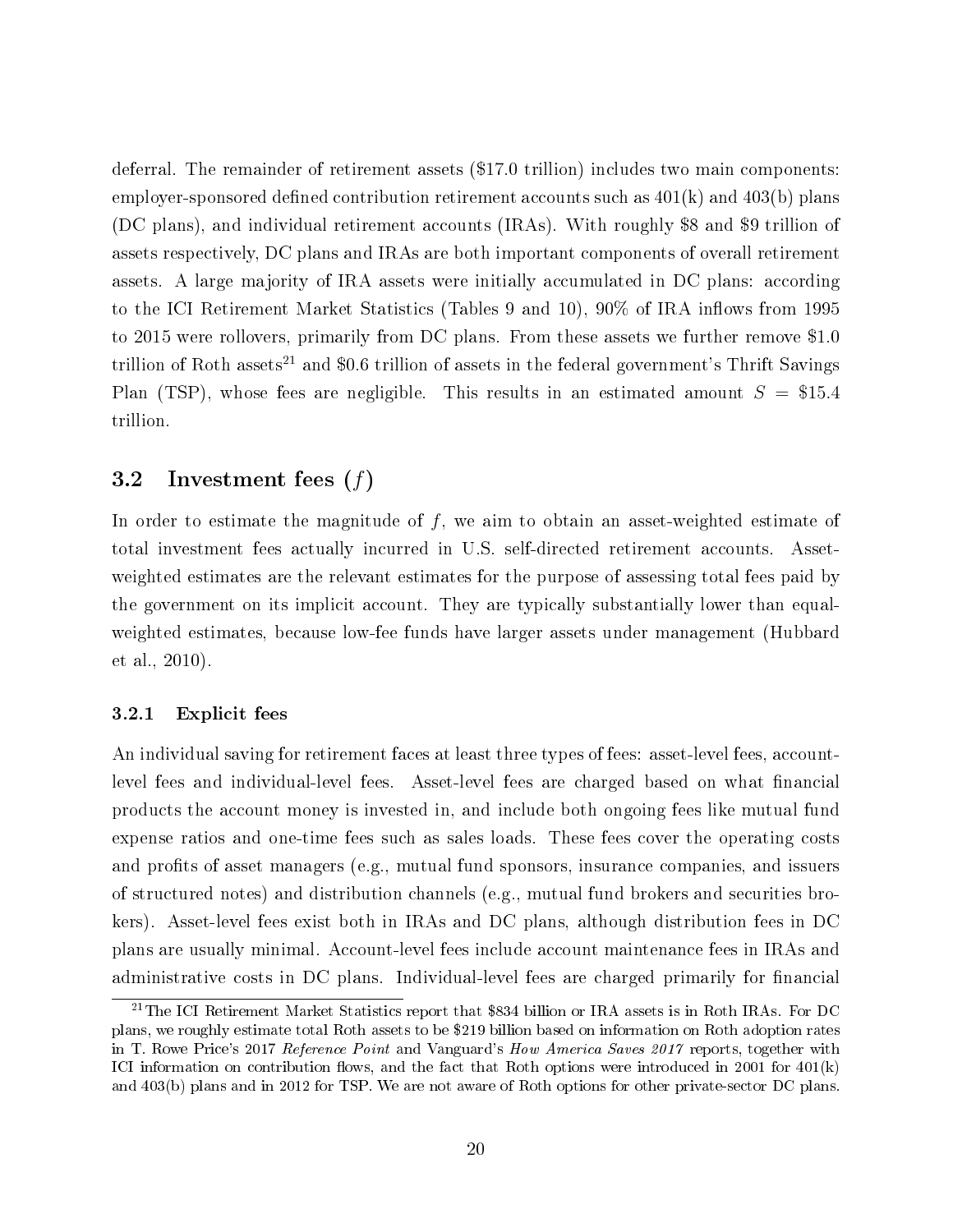advice on one or multiple accounts. These fees, often referred to as advisory fees or "wrap" fees, cover the costs of providing expertise in asset allocation, estate and tax planning, and other services.

In practice, fees are not always easy to categorize. Individual-level fees are difficult to separate from account-level fees because some account providers include a basic level of advice in account fees. Especially in IRAs, account-level fees are difficult to separate from asset-level fees because a substantial fraction of asset-level distribution fees (sales loads and so-called 12b-1 fees) are rebated to the account provider who is either part of the distribution network or is the broker itself.

For DC plans, we rely on two recent asset-weighted estimates made by industry participants in partnership with the industry trade association, the Investment Company Institute. Both estimates focus on  $401(k)$  accounts, which represent  $74\%$  of non-TSP DC plan assets. Deloitte (Rosshirt et al., 2014) estimates the "all-in fee" at 58 bps, while BrightScope  $(2018)$ estimates "total plan costs" at 37 bps. The Deloitte estimate is survey-based, providing a less precise but more representative estimate. The survey excludes plans with less than \$1 million in assets and oversamples large plans, claiming representation of roughly 97% of the assets  $(36\% \text{ of the plans})$  within the universe of plans filing Form 5500 with the Department of Labor. The BrightScope estimate is based on lings by audited plans, which generally means plans with 100 or more participants. As a consequence, the BrightScope study excludes about \$1 trillion or 27% of total assets held in the smallest, and likely most expensive, plans. We use 50 bps as our estimate of total account and asset-management costs based on a rough average of these two estimates.

For IRAs, we estimate asset-level fees alone to be at least 38 bps. Although one-third of IRA assets is invested in individual securities without explicit fees other than trade commissions, more than half is held in mutual funds with asset-weighted average fees of 56 bps, and the remainder is invested in other products like real estate funds, commodity funds, etc. whose fees are estimated at 65 bps.<sup>22</sup> The fees of mutual funds held in IRAs (56 bps) are

<sup>22</sup>Using ICI data on IRA holdings of mutual funds and EBRI data on overall asset allocation in IRAs (Collins et al., 2016; Copeland, 2016; ICI, 2018), we estimate that 58.5% of IRA assets are held in mutual funds (28.8% equity, 8.4% bonds, 10.7% balanced, and 10.5% money market), 33.4% in individual securities and 8.1% in other investments. For mutual funds held in IRAs, the ICI reports asset-weighted average fees of 66, 49, and 65 bps for equity, bonds and balanced funds respectively. Having no data specifically on money-market funds and "other" investments held in IRAs, we use the corresponding DC plan figures (25 bps and 65 bps respectively) reported by BrightScope (BrightScope and ICI, 2018). The assumption of no fees for individual securities is conservative, because some of these securities may be structured notes whose payoff bears a complex relation to the performance of the underlying assets. Although the difficulty of understanding the price of a financial product does not necessarily translate to a high price, a growing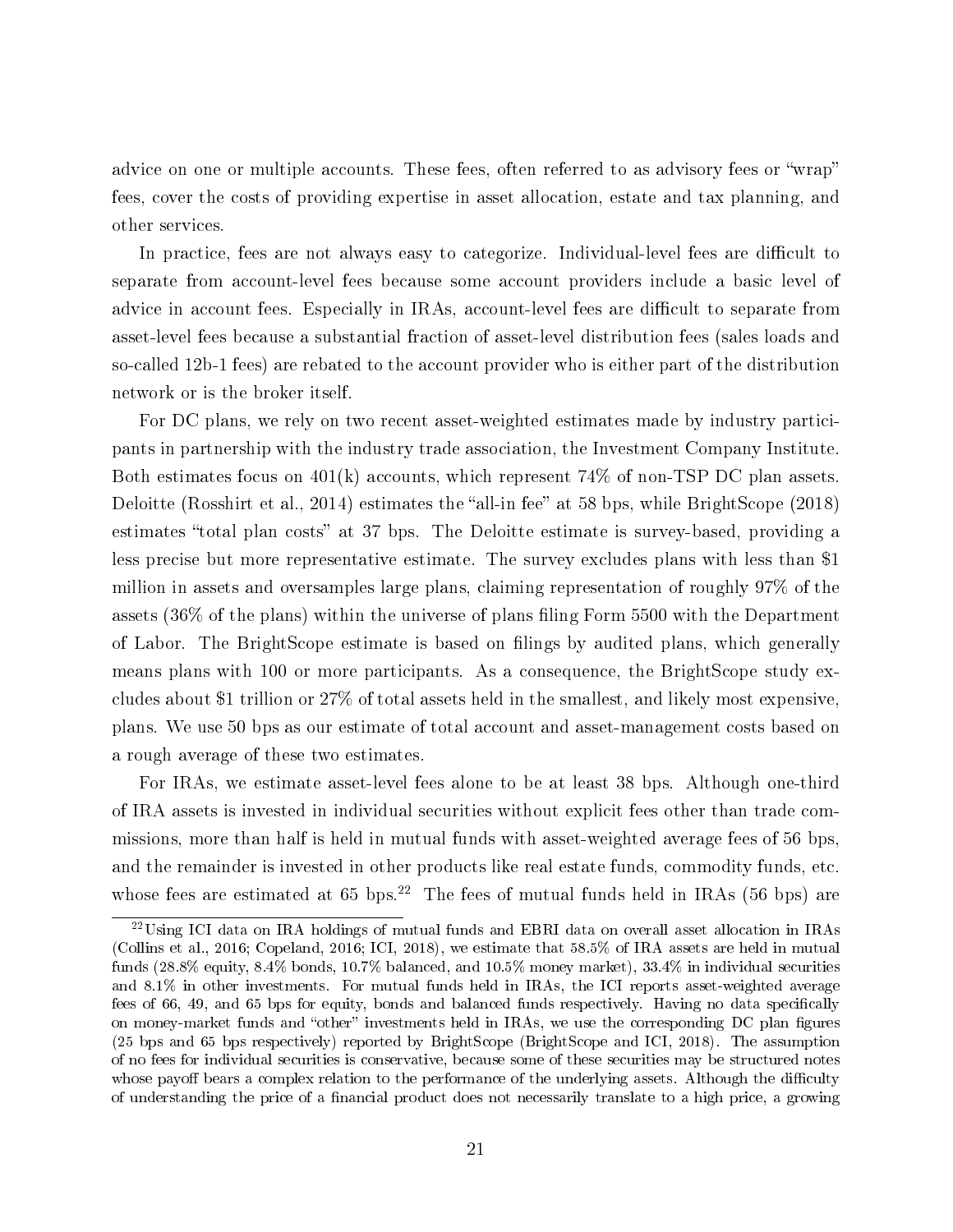substantially higher than those of collective investment products held in DC plans (37 bps), reflecting higher distribution fees due to the dispersed nature of individual accounts. We expect IRAs to be more expensive also with respect to account-level fees and individual-level advice fees. However, since to the best of our knowledge no comprehensive estimates of these fees are available, we conservatively assume total fees of 50 bps, the same as for DC plans.

### 3.2.2 Trading costs

The above "all-in" estimates do not include trading costs, which nonetheless affect net returns. Individual investors who directly trade individual securities incur explicit trading commissions and implicit trading costs in the form of bid-ask spreads, defined as the difference between the buy price and the sell price. Mutual funds trading on behalf of individual shareholders also incur the same costs. Trading commissions are not included in the expense ratio and they constitute implicit costs for mutual fund shareholders. Another important implicit cost for mutual funds is market impact, defined as adverse price moves caused by one's trades. Because of their size, unique disclosure requirements, and liquidity needs, mutual funds trade more predictably than other investors; as a result, they can be front-run and face adverse price pressure (Ben-Rephael et al., 2011; Shive and Yun, 2013). Predictability is especially a problem for index funds who trade mechanically to rebalance and incorporate changes in the index (Pedersen, 2018). Market impact and bid-ask spreads are not straightforward to assess even for the fund itself, and therefore they are rarely or never disclosed, but they are reflected in returns.<sup>23</sup>

We provide our own estimate of trading costs because we are not aware of any assetweighted estimates. We first estimate trading costs at the asset class level, and then we construct separate estimates for IRAs and DC plans using their respective asset allocations. Our estimate is based on the following approximation:

Annual trading costs = Trading costs per unit of volume  $\times$  2  $\times$  Annual turnover.

Trading costs per unit of volume are measured as explicit commissions plus execution shortfall as a percentage of trade size. Execution shortfall is a standard measure of execution

literature on shrouded prices (Gabaix and Laibson, 2006; Carlin, 2009; Henderson and Pearson, 2011) suggests that this is typically the case.

 $23$ To further complicate the picture, some broker-dealers offer "soft-dollar" arrangements under which they provide clients (i.e., funds) with services such as research reports in exchange for their business (Conrad et al., 2001). These arrangements reduce the funds' explicit expenses to the detriment of execution quality, and thus muddy the distinction between explicit fees and trading costs.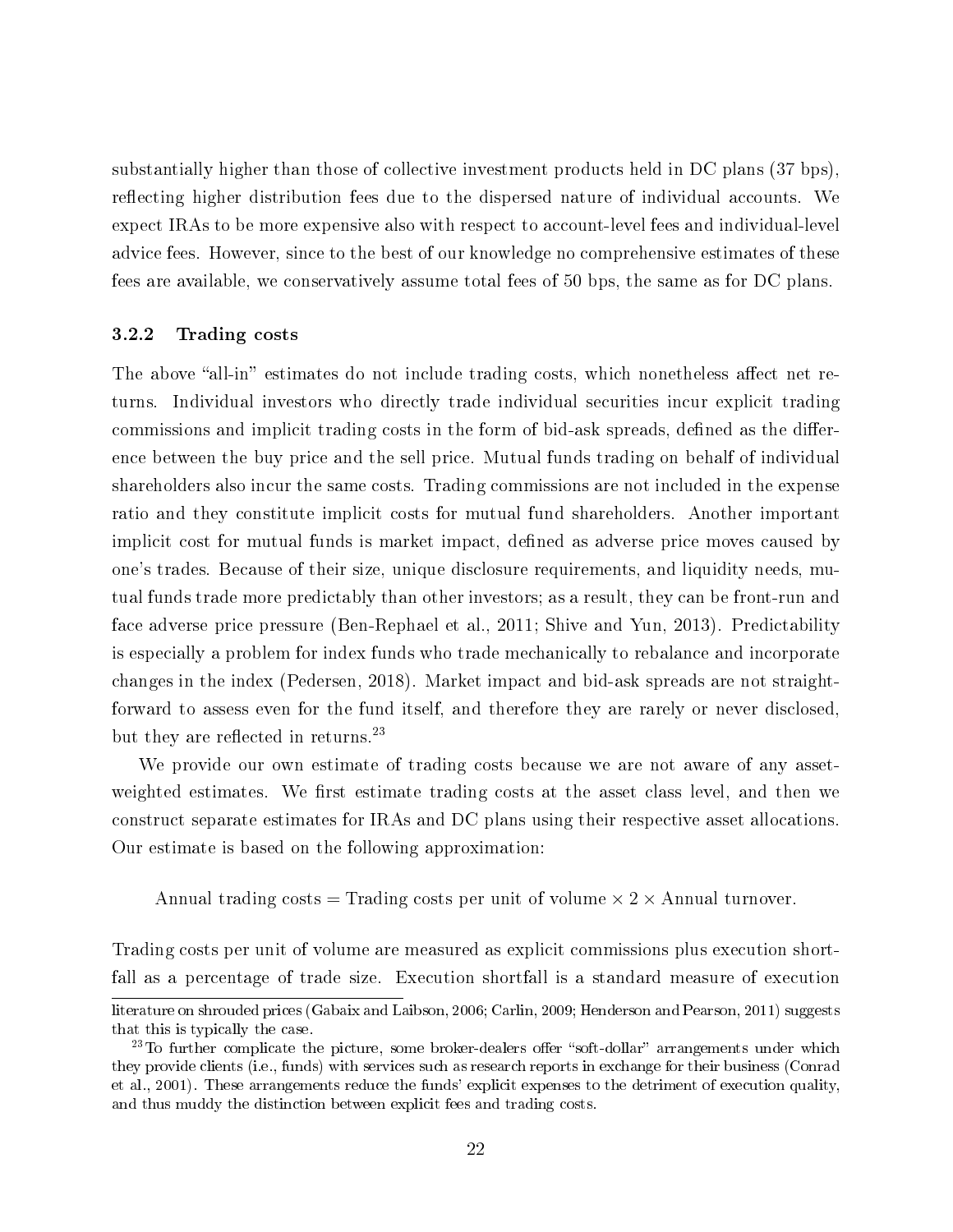quality, defined as the difference between the actual execution price and a reference price observed at the time the order is placed. Turnover is defined as the lesser of a fund's gross purchases and sales of securities divided by the fund's average net assets, so that  $2 \times$  Annual turnover is a lower bound to total volume of trading as a fraction of total fund assets.

For stock funds, recent estimates place trading cost at roughly 26 basis points per unit of volume (Anand et al., 2012; Busse et al., 2018). The average turnover of US equity funds (active and passive combined) is 44%, but only 32% for mutual funds held in 401(k) accounts (BrightScope and ICI, 2018). Assuming this lower figure applies to both DC plans and IRAs, we obtain annual trading costs for equity mutual funds of  $26 \times 2 \times 32\% = 17$  bps. This estimate is lower than typical pronouncements by industry insiders, $24$  and it is driven by the low turnover of index funds.

For bond funds, we conservatively use cost estimates for the largest corporate bond trades. Unlike in the case of stocks, large bond transactions have a lower cost per unit of volume, suggesting that execution shortfall is driven less by market impact and more by search frictions. A recent, comprehensive estimate (Bessembinder et al., 2018, Table III) places transaction costs on corporate bond trades of \$5 million and up in the  $2012-2014$ period at roughly 17 bps of trade size for a round-trip, or 8.5 bps per unit of volume. This estimate is consistent with other recent works (Choi and Huh, 2017; Goldstein and Hotchkiss, 2018).

Assessing turnover for bond funds is less straightforward than for stock funds. Vanguard (Rowley and Dickson, 2012) estimates that the asset-weighted average portfolio turnover of open-end bond funds ranges from 90% for index funds to 193% for active funds. Using AUM figures from Blackrock (Novick et al., 2016) we calculate asset-weighted average turnover of 178%, reflecting the predominance of active funds. We multiply this turnover by 1.8, rather than by 2, to reflect the fact that some reported turnover may be driven by reinvestment of coupon and principal payments, rather than sales and purchases.<sup>25</sup> Thus, our estimate of

 $^{24}$ A managing director for Morningstar (Phillips, 2013) states that in the five years prior to March 31. 2013 the average U.S. large-cap equity fund, on an asset-weighted basis, trails the market index by its expense ratio plus  $\ldots$  25 basis points." Bogle (2014) guesstimates trading costs of 50 bps for active equity funds, and negligible for passive equity funds. Assuming that active funds' market share is equal to their overall U.S. market share (roughly  $50\%$ ), Bogle's figure implies asset-weighted trading costs of roughly 25 bps.

<sup>&</sup>lt;sup>25</sup>When selling a security and purchasing another, a fund trades twice; when receiving a coupon or principal payment, a fund trades only once. If reported turnover is dened as the lesser of purchases on one hand, and sales plus issuer payments on the other, the "2" coefficient would overstate trading costs. In practice, however, many bond funds and indices have rules that cause them to sell bonds before maturity. For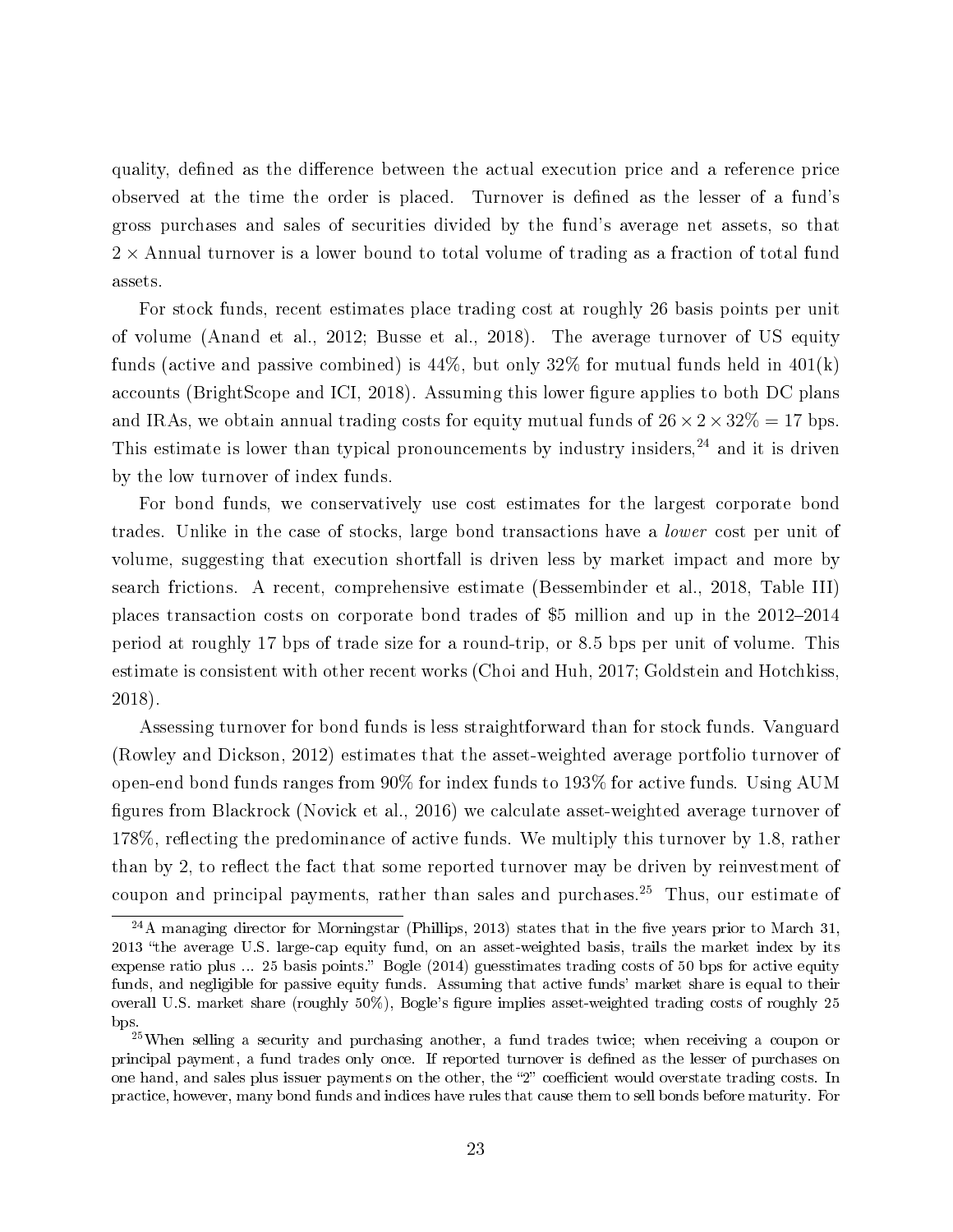trading costs for bond funds is  $8.5 \times 1.8 \times 178\% = 27$  bps.

Our final, asset-weighted estimate of trading costs assumes 17 bps for equity funds, 27 bps for bond funds, and 0 bps for money market funds, own-company stock and other investments. For individual securities, in the absence of data, we assume the same trading costs in each of the three corresponding asset classes. Based on the overall asset allocation in DC plans and IRAs, we estimate total asset-weighted implicit trading costs of 17 bps and 16 bps respectively.<sup>26</sup> These numbers reflect a large asset allocation to equity.

We combine our estimates of explicit fees and trading costs using the total amount of assets in DC plans and IRAs from Table 4 to obtain asset-weighted fees of 50 bps and trading costs of 16 bps, resulting in a conservative, asset-weighted estimate of "all-in" average fees of 66 bps, or  $f = 0.66\%$ .

### 3.3 Tax rates ( $\tau_R$  and  $\tau_C$ )

The effective tax rate on retirement payouts,  $\tau_R$ , is challenging to estimate because the effect of progressive personal income taxes is not negligible. We aim to estimate the "average" marginal" tax rate, i.e., the tax rate on the average dollar paid out of a tax-deferred retirement account. This is neither the marginal tax rate on retirement income, nor the average, because individuals may have retirement income from sources other than tax-deferred accounts.

We estimate  $\tau_R$  in two ways. First, an average marginal tax rate range of  $20\% - 30\%$ is deduced by reverse-engineering present-value tax expenditure estimates published by the federal government (Office of Management and Budget, 2014) or its employees (Lurie and Ramnath, 2011). Second, using data on retirement wealth reported in the Survey of Consumer Finances (SCF), we independently estimate an average marginal tax rate of  $26\%.27$ 

instance, "most flagship Bloomberg Barclays Aggregate, High Yield, Inflation-Linked and Emerging Markets Indices have a minimum time to maturity" (Barclays, 2017). In particular, the most widely followed bond index (the Barclays Capital US Aggregate Index) has annual turnover is 42.0%, of which only about one fifth is due to coupon and principal paydowns (Tucker, 2011). Accordingly, our adjusted coefficient counts one-fifth of the volume once instead of twice  $(2 \times 4/5 + 1 \times 1/5 = 1.8)$ . To the extent that any funds already report turnover net of issuer payments, our adjustment is conservative. In principle, a similar adjustment should apply to stocks as well, but it would be minimal because of the lack of principal paydowns and an average dividend yield of less than 2%.

<sup>&</sup>lt;sup>26</sup>In DC plans, 69% of assets is allocated to equity funds,  $20\%$  to bond funds, and 11% to other investments (Collins et al., 2016). In IRAs, 62% is allocated to equity, 19% to bonds, and 19% to other investments (Copeland, 2016).

 $^{27}$ For each SCF observation we calculate  $W^T$ , taxable wealth, and  $W^{Trad}$ , tax-deferred retirement wealth. We assume baseline retirement income to be equal to taxable wealth times a constant nominal rate of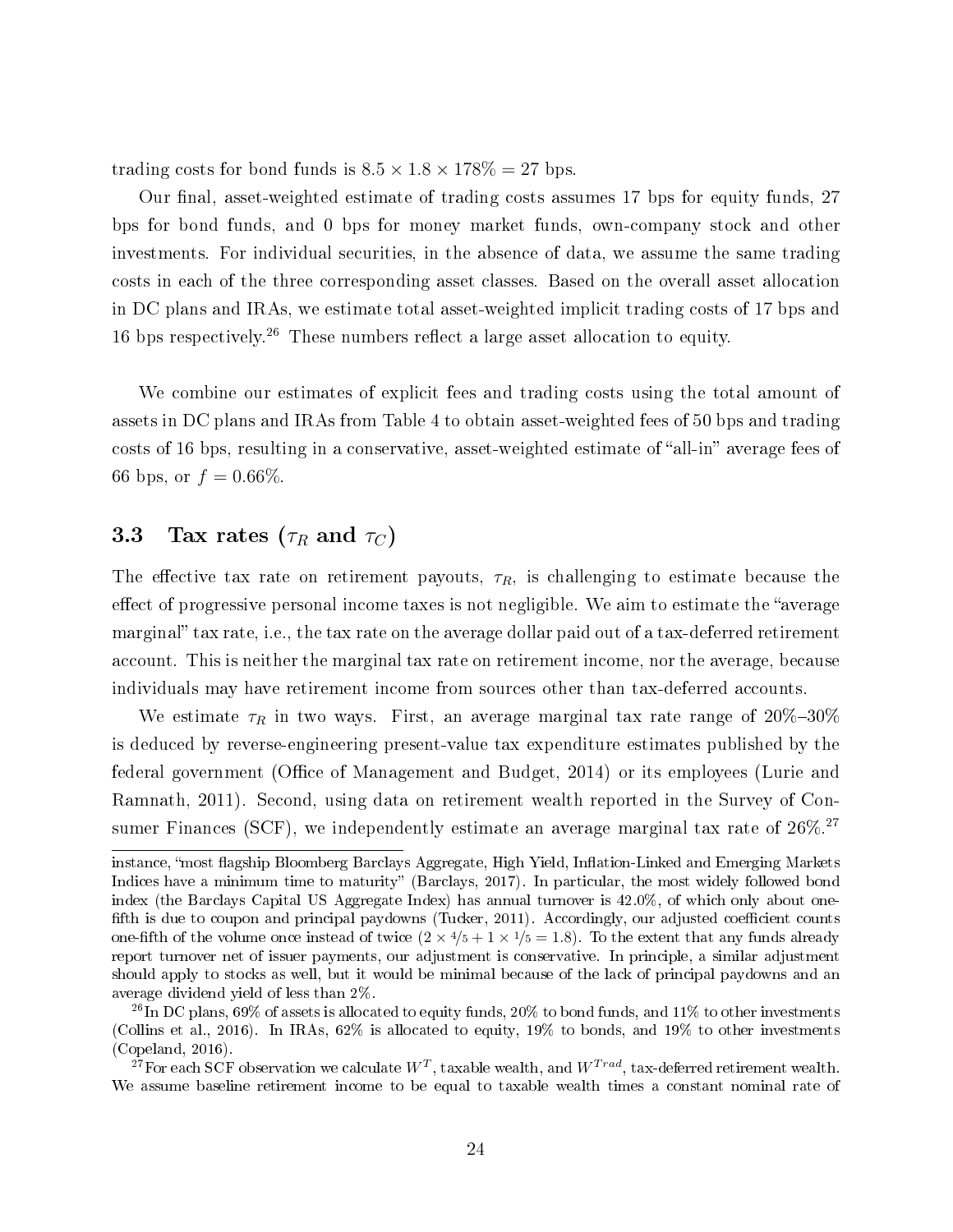This estimate could be slightly overstated because it is obtained assuming individuals do not time their withdrawals to minimize tax liabilities. For this reason, as a conservative estimate we use  $20\%$ , the lowest justifiable number. The size of the implicit government account is therefore  $S \cdot \tau_R = \$3$  trillion.

For  $\tau_C$ , the corporate tax rate, we simply use the top statutory corporate tax rate of 21%.

### 3.4 Calibration

Using the calibrated inputs in Eq. (5), we obtain our estimate:

$$
\text{Annual subsidy} = S \cdot \tau_R \cdot f \cdot (1 - \tau_C) =
$$
\n
$$
= \$15.4 \times 20\% \times 0.66\% \times (1 - 21\%) = \$16.1 \text{ billion.}
$$
\n
$$
\tag{6}
$$

As discussed above in Section 3.1, our estimate of assets under management excludes \$7.5 trillion of tax-deferred assets in state and local government and corporate definedbenefit pension plans. Although these assets do not belong to any individual in particular, they are subject to the exact same tax deferral benet: the contribution is made with pretax money, and benefits are taxed only when paid out. Therefore, even defined-benefit plan assets can be decomposed into an employees' account and a government account earmarked to pay future taxes. While defined-benefit plans are likely to be more efficient investment vehicles than defined contribution plans or IRAs, they still incur positive investment fees. Accounting for the government's implicit share of DB assets would increase our estimate of the government's account by another  $$7.5 \times 20\% = $1.5$  trillion. Assuming lower fees for DB plans (47 bps instead of 66 bps),<sup>28</sup> the estimated subsidy rises to \$21.6 billion.

In Table 5, we carry out the same back-of-the envelope calculation for the seven countries with the largest dollar amounts of tax-deferred assets. For each country, we obtain information on all existing types of tax-advantaged retirement plans and their tax treatment

return  $r = 3\%$  ( $Y_{Baseline} = W^T r$ ). In addition to this baseline income, we assume that the individual uses  $W^{Trad}$  to purchase a fixed annuity lasting  $T = 20$  years, discounted using the same rate  $r = 3\%$  $(Y_{Combined} = W^{T}r + W^{Trad}/\{[1-(1+r)^{-T}]/r\})$ . We then calculate total dollar tax on the baseline income  $(T_{Baseline})$  and on the combined total income  $(T_{Combined})$  applying the U.S. tax brackets that were in force at the time of the survey, and calculate the average tax rate as  $(T_{Combined} - T_{Baseline})/(Y_{Combined} - Y_{Baseline})$ . Using both sampling weights and value weights, we arrive at an average tax rate of 25.8%.

 $^{28}$ This rough estimate is implied by Table II of Dyck and Pomorski (2011). We define total plan fees as "Overall asset-class-level costs" plus "Plan-level administrative costs" and calculate an approximate assetweighted average of 31 bps based on the average plan size in each of the size quintiles. To this figure we add our estimate of trading costs of 16 bps.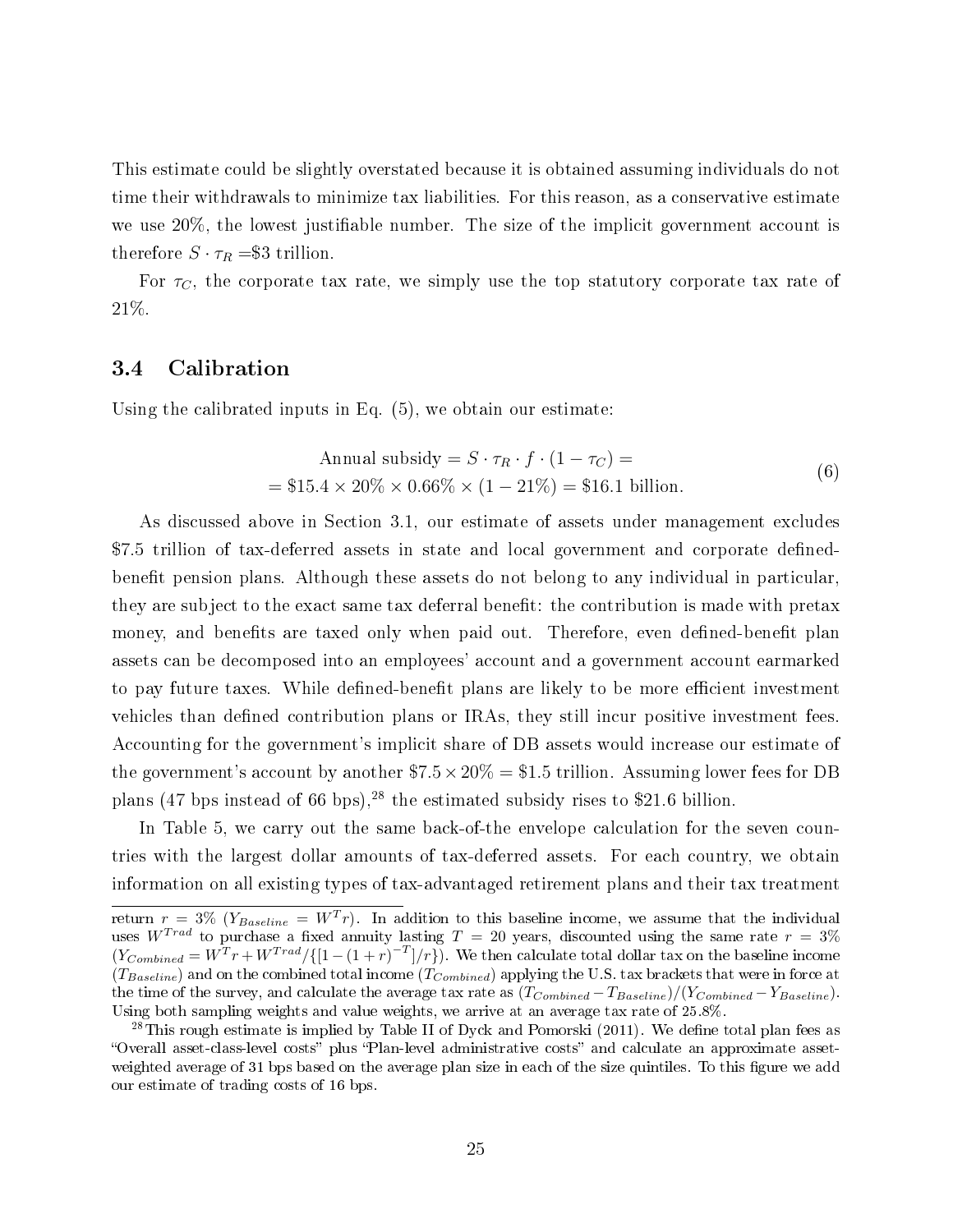from the Organization for Economic Cooperation and Development (OECD, 2015a,b). For Traditional plans and other plans with a tax-deferral feature, we obtain an estimate of the total assets in each type of plan from various sources. We then estimate the size of the implicit government account by multiplying total tax-deferred assets by the average tax rate on retirement payouts  $(\tau_R)$ . We obtain information on average retirement income from each country's statistical office, and information on basic deductions and tax brackets from each country's tax authority. With this information, we estimate a lower bound to  $\tau_R$  as the average tax rate faced by a person earning the average retirement income with no other income. Fees are estimated as the asset-weighted average of money market, equity and fixed-income mutual fund fees based on overall (not retirement-only) asset allocation in each country. Information on fees is collected from Morningstar (Alpert et al., 2013) and other sources. As before,  $\tau_C$ , the corporate tax rate, is simply the top statutory corporate tax rate as reported by each country's tax authority.<sup>29</sup> We then aggregate the different types of plans up to the country level and convert to U.S. dollars using current exchange rates.

For consistency with our U.S. estimates, we exclude defined benefit (DB) pension plans from the calculation. With or without DB plans, the U.S. has the world's largest retirement assets, and therefore leads the list. However, other countries have substantial amounts of DB retirement assets (United Kingdom, Netherlands and Japan), and omitting DB leads to an important underestimate of the size of the implicit government account. In the case of United Kingdom and Netherlands, this underestimate meaningfully affects the estimated subsidy.

The average tax rate on retirement payouts  $(\tau_R)$  is another important factor. Although Switzerland, Australia and Japan have significant tax-deferred assets, the estimated subsidy is small simply because under current tax law retirement payouts are lightly taxed.

Finally, the level of fees is obviously an important determinant of the size of the subsidy. Although our non-U.S. fee estimates are not as precise as the U.S. estimates, greater accuracy is unlikely to change rankings. For instance, within the seven countries in Table 5, Canada has the second-largest subsidy in dollar terms (\$5.2 billion) and the largest as a fraction of

<sup>29</sup>Unlike other countries, Australia's Superannuation Guarantee is taxed under a TTE scheme: contributions are taxed at favored flat rates (usually  $15\%$ ) and returns are also taxed at favored rates ( $15\%$  for interest and dividends, 10% for capital gains), while usually payouts are tax-exempt. Thus, compared to a pure Roth scheme in which all taxes are levied upfront, the Australian system entails some degree of tax deferral. In this case, we define  $\tau^{Roth}$  as the tax rate that under a pure Roth scheme would raise the same present value of tax revenue as the actual revenue raised under the current scheme. Then, since the Australian government does levy a 15% upfront tax on contributions, the size of the government's implicit account is simply the remainder,  $\tau^{Roth} - 15\%$ .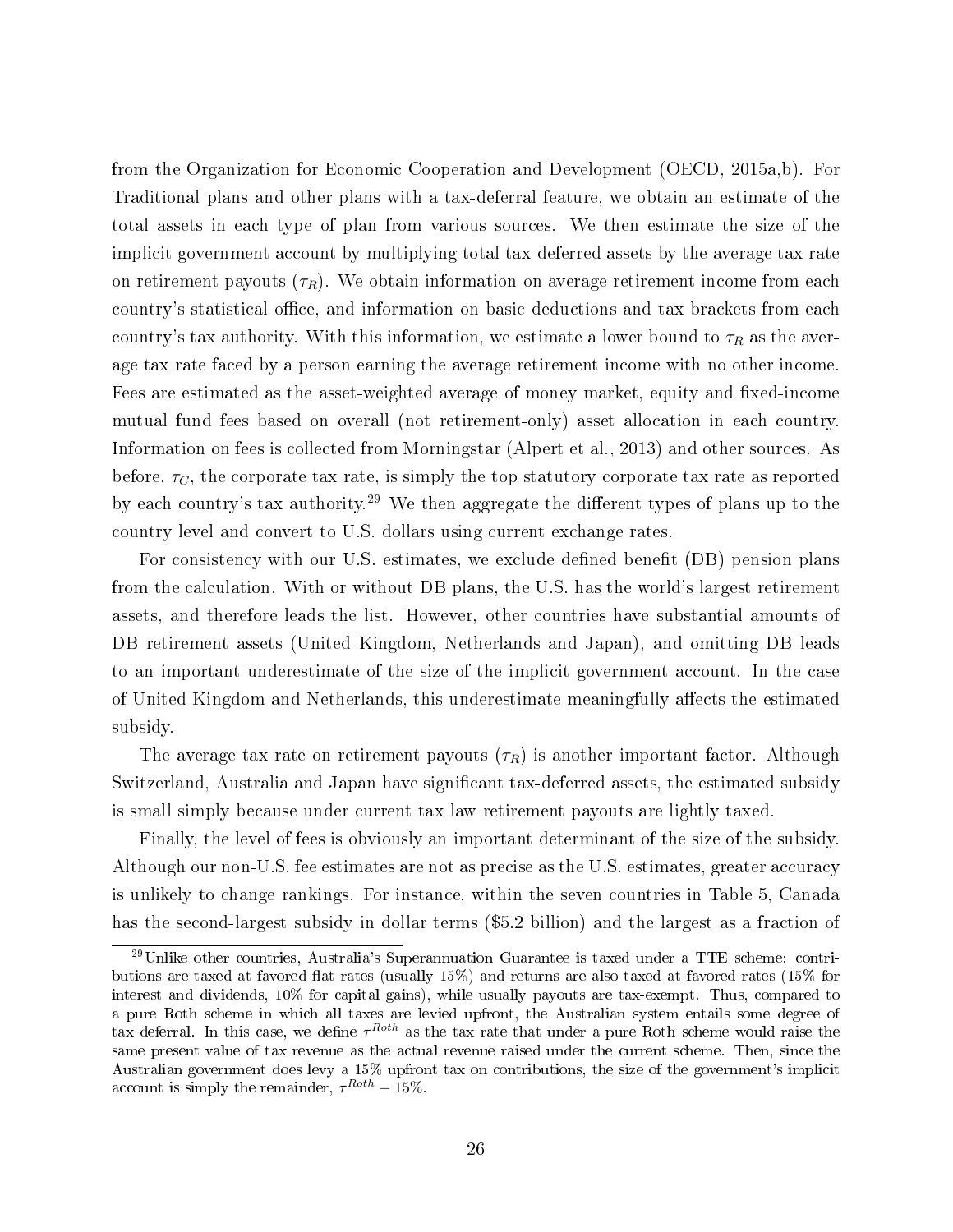|                |        | Retirement Assets |          | Govt. Acct. Size |          |          |             | Subsidy  |  |
|----------------|--------|-------------------|----------|------------------|----------|----------|-------------|----------|--|
| Country        | $\$b$  | % Deferred        | $\tau_R$ | \$b\$            | Fees     | $\tau_C$ | $\${\rm b}$ | $%$ GDP  |  |
| United States  | 16,464 | 94\%              | 20\%     | 3.084            | $0.66\%$ | 21\%     | 16.1        | $0.09\%$ |  |
| Canada         | 2,082  | 95%               | 15%      | 295              | $2.06\%$ | 15%      | 5.2         | 0.34%    |  |
| United Kingdom | 950    | 32\%              | 20\%     | 41               | $1.45\%$ | 20\%     | 0.7         | $0.02\%$ |  |
| Netherlands    | 108    | $100\%$           | 39%      | 41               | $1.41\%$ | 25%      | 0.4         | $0.06\%$ |  |
| Switzerland    | 945    | 100%              | $4.0\%$  | 38               | 1.29%    | 18%      | 0.4         | $0.06\%$ |  |
| Australia      | 1,797  | 55%               | $3.4\%$  | 34               | $1.10\%$ | $30\%$   | 0.3         | 0.02%    |  |
| Japan          | 112    | 100%              | $2.6\%$  |                  | $1.47\%$ | 30\%     | 0.0         | $0.00\%$ |  |

Table 5: Estimated subsidy to the asset management industry in seven countries with the largest Traditional retirement assets. Fees are the asset-weighted average of money market, equity and fixed-income mutual fund fees based on overall (not retirementonly) asset allocation in that country. For each country,  $\tau_R$  (the tax rate on retirement income, and therefore the fraction of Traditional assets that implicitly belong to the government) is calculated as the average tax rate faced by a person earning the average retirement income with no other income.  $\tau_C$ , the corporate tax rate, is simply the top statutory tax rate. Sources: see text.

GDP (0.34%). This is in part driven by the surprisingly large fees charged by Canadian funds  $(2.06\%)$ . We have no evidence that this figure is exaggerated, as two independent sources report numbers in the neighborhood of 2% (Alpert et al., 2013; Investor Economics,  $2012$ ). However, Canada would retain its rank—both in dollars, and in percent—even using a fee estimate of 1%.

### 3.5 The value received in exchange for fees

Investors do receive value in exchange for fees. If the government obtains any benefits in exchange for the fees paid on its virtual account, these benefits should be subtracted from the fees to arrive at a net cost. However, we argue the government's implicit account does not benefit from most services provided by the asset management industry, and our estimate should not be adjusted.

### 3.5.1 Services

One important service that individual investors receive is basic portfolio management, i.e., asset managers build and manage large portfolios of securities. However, basic portfolio management services are an inexpensive commodity. The U.S. federal government's Thrift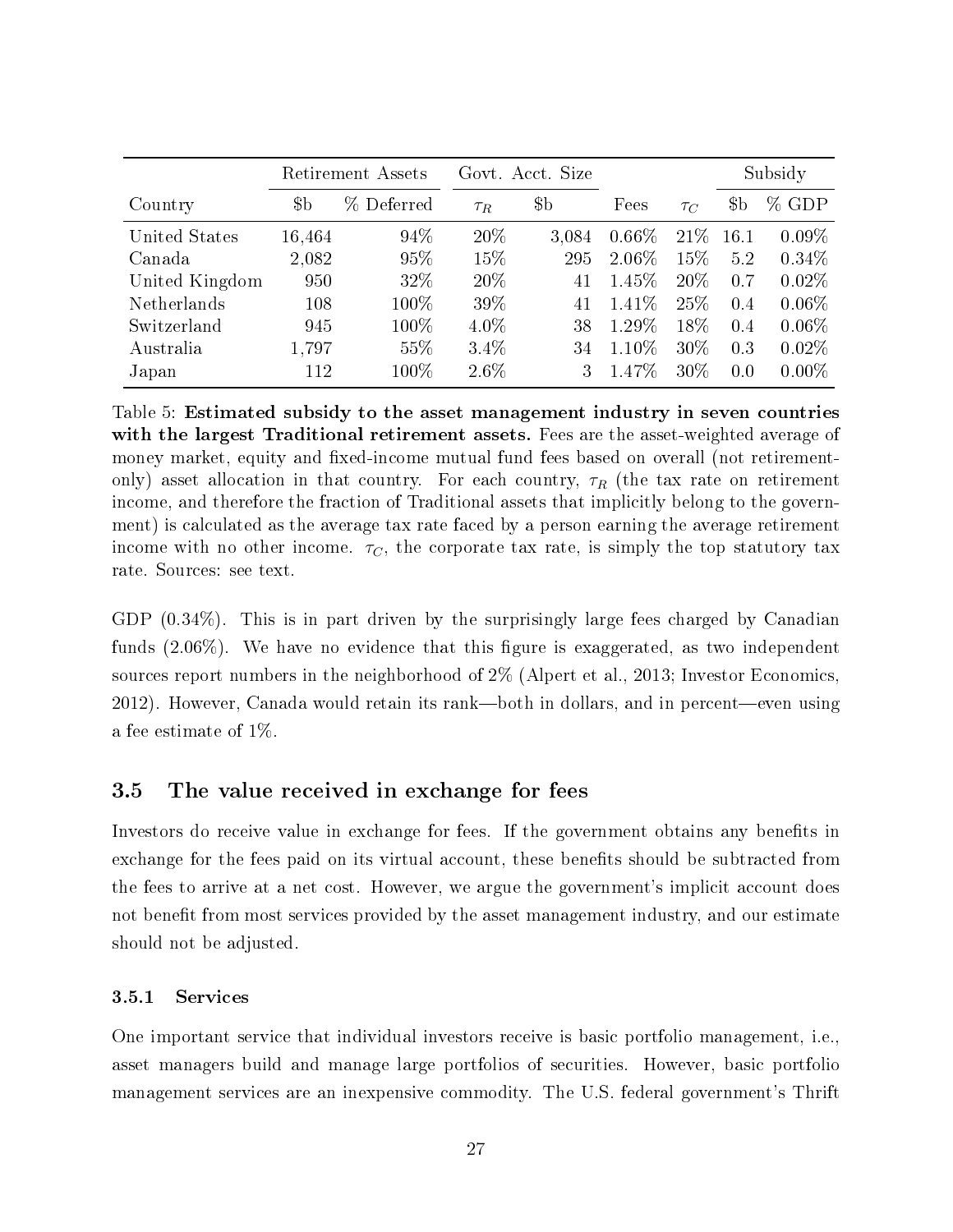Savings Plan (TSP) and at least one private-sector fund family offer passive index funds charging no expense ratio.<sup>30</sup>

Other services obtained in exchange for fees have no value to the government. First, as discussed above, a substantial fraction of the cost of investing in mutual funds and other structured products consists of distribution fees.<sup>31</sup> The government, however, does not benefit from distribution services.

Second, individuals may pay fees to advisers who help them identify a suitable asset allocation and to asset managers who create products that help implement such an allocation. Examples of such products include funds focusing on style (conservative/aggressive, depending on the investor's risk tolerance), or personal situations (target-date funds for individuals retiring in 2030). Although individual investors may experience real benefits from a more tailored asset allocation, these benefits largely cancel out in aggregate for the government. which holds a fraction of all individual accounts.<sup>32</sup>

Finally, part of asset-level distribution fees and individual-level advisory fees may cover financial advice that helps individuals find lower-fee funds. This advice does create value for the government which incurs lower fees on its implicit account. However, the value of this advice is already reflected in the observed level of fees.

In sum, if the government wanted to obtain exposure to stocks or any other securities, it could invest directly in a passive vehicle at very low cost. Such a vehicle would not provide those services that the government does not need, but is currently paying for, in Traditional accounts.

<sup>&</sup>lt;sup>30</sup> According to plan documents (Thrift Savings Plan, 2018), all TSP funds had administrative expenses of 4.6 bps in 2017, but these expenses were incurred for recordkeeping and similar services at the plan level, and not for portfolio management at the fund level. The portfolio manager for all TSP funds received as only compensation a fraction of securities lending revenues amounting to roughly 1.0 bps of AUM for those funds that actually hold securities. The private-sector family offers two equity funds with zero expense ratio. seemingly as loss leaders.

<sup>&</sup>lt;sup>31</sup>For instance, according to its 2017 annual report, Invesco (one of the largest listed U.S. investment management companies) had AUM of \$875 billion with operating revenues of \$5 billion (57 bps). This amount, which does not include implicit trading costs, is not far from our explicit fee estimate. Invesco's major operating costs were personnel (\$1.5 billion or 18 bps), third-party distribution, service and advisory expenses, including passing through of 12b-1 and similar fees (\$1.5 billion or 17 bps), and marketing (\$123 million or 1.4 bps).

<sup>32</sup>To the extent that individuals' allocations do not cancel out perfectly, the average asset allocation in tax-deferred accounts may differ slightly from the market portfolio. For instance, Boguth and Simutin (2018) show that the average active fund has a beta of is 1.08, i.e., a slight tilt towards riskier stocks. If this departure from the market portfolio is optimal for the government, even this modest benefit could be replicated at a much lower expense.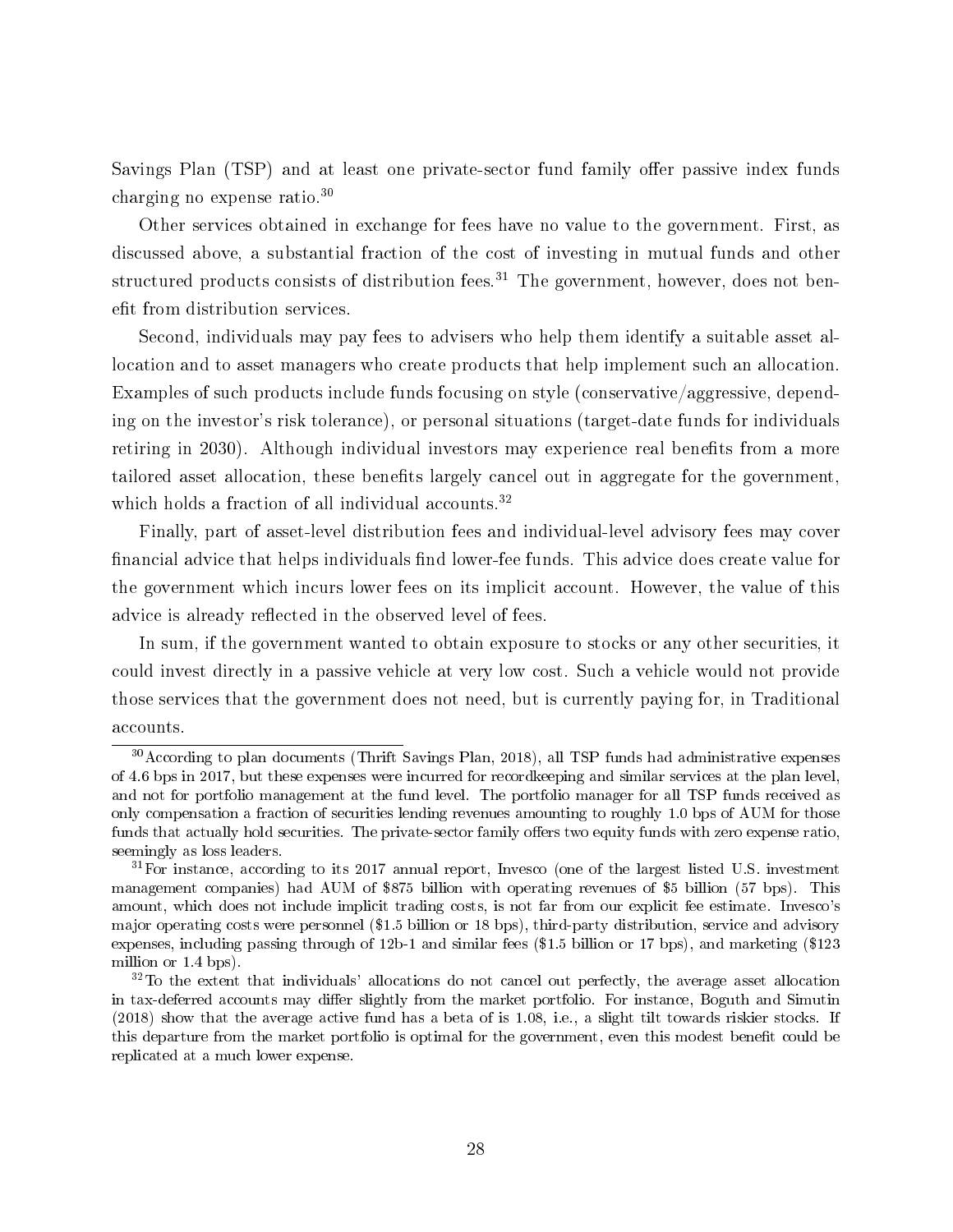### 3.5.2 Alpha

Actively managed funds have significantly higher fees and trading costs than passive index funds. However, it is possible that actively managed funds also earn higher expected returns. For instance, in Berk and Green's (2004) model, active money management pays for itself and investors are indifferent between active and passive funds in equilibrium. On its face, this would imply that the overall cost of active management should not be measured but rather assumed to be equal to the cost of passive management.

For our purposes, however, alpha must represent real value that funds in aggregate create and capture by trading. Active funds held in tax-deferred accounts must either be systematically winning a zero-sum game against other market participants, or they must be making prices more efficient and capturing the resulting value.

In practice, the existing empirical evidence suggests that, in aggregate, mutual funds lose the zero sum game against other market participants (Shive and Yun, 2013; Ince et al., 2018, etc.). For active funds in particular, all published studies we are aware of point to a negative aggregate alpha, although many are based on fund-level factor regressions and thus essentially equal-weighted. Two recent studies provide figures comparable to our asset-weighted estimate. French (2008) constructs a measure of the aggregate cost of equity investing and concludes that passive investing has a cost of roughly 0.10% and active investing an additional 0.67% of the total capitalization of the U.S. stock market. Berk and van Binsbergen (2015) compare active funds against "investable" benchmarks (i.e., retail shares of Vanguard funds), estimating a value-weighted net alpha of -12 bps. This cost of active management is in addition to the cost of investing in the specific passive benchmark (18) bps plus any implicit trading costs).<sup>33</sup> While the two studies disagree in their conclusions. neither study implies that individuals should be indifferent between active and passive funds. Moreover, neither study includes account- or plan-level fees and individual-level fees. Adding these fees to either estimate would imply total investment fees of the same order of magnitude as ours, though somewhat lower.

Finally, if aggregate alpha is positive, the value created by the additional funds in the government's implicit account is likely to be small. Recent theoretical and empirical work on industry-level diminishing returns to scale in asset management (Pástor and Stambaugh, 2012; Pástor et al., 2015) suggests that every additional dollar of assets in the industry (and every additional fund that becomes viable because of it) creates less and less value.

<sup>&</sup>lt;sup>33</sup> According to Petajisto (2009), the S&P 500 index itself has implicit trading costs of 20-28 bps.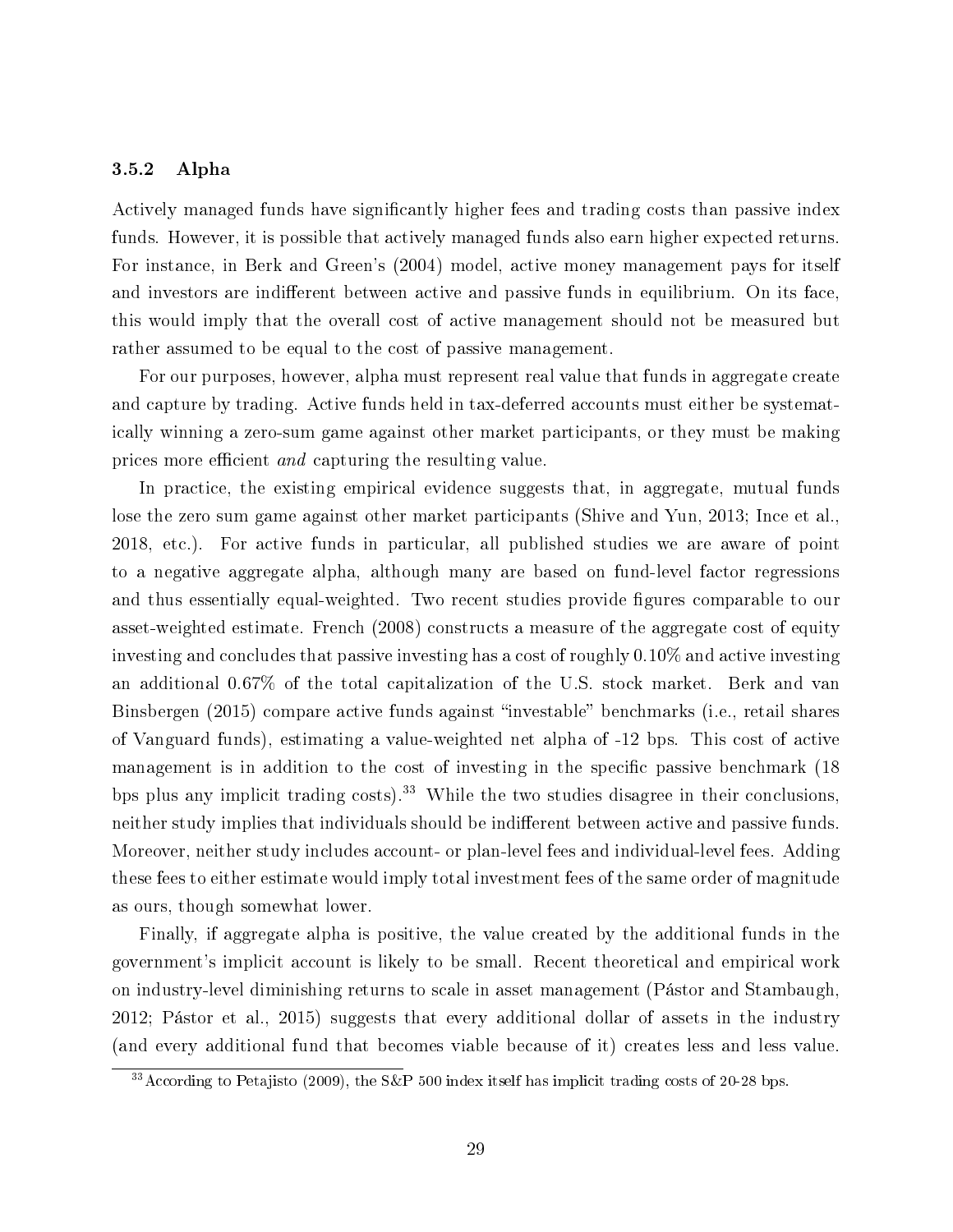Upon a switch from Roth to Traditional, the additional government assets would create little additional value.

To conclude, it is important to point out that we provide 66 bps as our best estimate of total investment fees—a contribution in and of itself. However, our conclusion does not depend qualitatively on the exact number. Even if the true number were half as large, Traditional accounts would still entail a large subsidy to the asset management industry.

## 4 A simple general equilibrium model of retirement savings and asset management

In the previous sections we have shown that, under the assumption of constant percentage fees f, Traditional accounts result in greater assets under management and a subsidy to asset managers. In this section, we examine whether these results continue to hold in general equilibrium and if so, how the magnitudes are affected. We also examine the implications of the choice between Roth and Traditional for employment in the asset management sector and for social welfare.

### 4.1 Choosing a general equilibrium model

To study these questions, we write down and solve a simple, two-sector model that includes an asset management industry and is compatible with the basic empirical evidence about cost structure, market structure, and competition in the asset management industry. The model yields predictions on several equilibrium quantities, including total assets under management S (i.e., the quantity of services provided), the level of asset management fees  $f$  (i.e., the price), and total employment in the asset management industry L (the resources used). For simplicity, we assume free entry, which results in zero equilibrium profits under both Roth and Traditional. Below, we describe the model and the resulting equilibrium. A full derivation of the equilibrium prices and quantities is provided in Section 1 of the Internet Appendix.

### 4.1.1 Cost structure

In analyzing the equilibrium effects of a switch from Roth to Traditional, and the associated increase in assets under management, perhaps the most important issue is the existence (and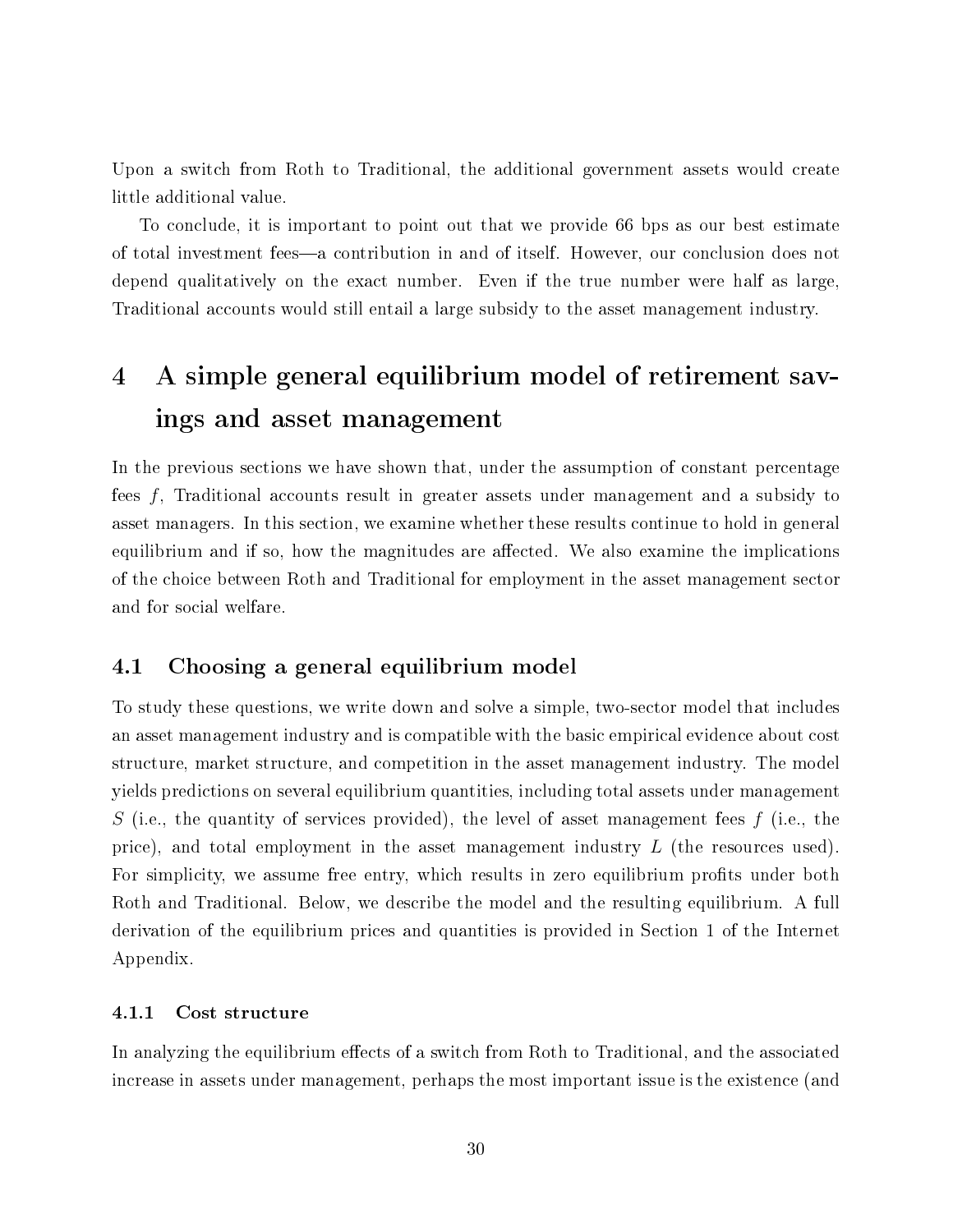sign) of economies of scale. The academic literature has considered two related but distinct sources of economies of scale in asset management: costs and performance.

On the cost side, the existence of economies of scale seems uncontroversial: most empirical studies agree that larger funds and larger plans have lower (percent) administrative costs (Baumol et al., 1990; Latzko, 1999; Coates and Hubbard, 2007; Gao and Livingston, 2008; Hubbard et al., 2010; Dyck and Pomorski, 2011). Statements by industry insiders also support this idea: Kahn (2002) quotes the director for portfolio review at Vanguard as saying that the "marginal cost of managing increasing dollars is minimal."

On the performance side, the picture is more nuanced. On one hand, Dyck and Pomorski (2011) show that larger DB plans outperform because of cost economies and access to a better investment opportunity set. On the other hand, for mutual funds, the existence of diseconomies of scale has been theorized both at the fund level (Perold and Salomon, 1991; Berk and Green, 2004; Gabaix et al., 2006) and the industry level (Pástor and Stambaugh, 2012). In practice, the available evidence shows that size is negatively associated with performance both at the fund level (Chen et al., 2004; Yan, 2008; Berk and van Binsbergen, 2015) and at the industry level (Pástor et al., 2015).

Since we do not directly model investment performance, we must represent any economies of scale as occurring on the cost side. We do so by using a simple cost function with a fixed component and a variable component,

$$
Cost_j = \gamma_1 + \gamma_2 \cdot q_j S,\tag{7}
$$

where  $q_jS$  represents the AUM of fund j (aggregate AUM  $S \times$  market share  $q_j$ ). We choose, conservatively, to rule out the possibility of diseconomies of scale by requiring  $\gamma_1 \geq 0$ . This specification nests a few interesting cases.

Consider first the special case in which costs are proportional to AUM ( $\gamma_1 = 0$ , no economies or diseconomies of scale). This case is similar to the fixed-supply case we examined in Section 2, and under weak assumptions the results we obtained there would hold exactly, i.e., an increase in AUM does not affect the equilibrium level of fees,  $f$ .

Alternatively, consider the extreme case in which all asset management costs are fixed costs ( $\gamma_2 = 0$ , positive economies of scale). In this case, for a given fund, an increase in AUM entails no new costs. We believe this case is interesting and, as a stylized representation of economies of scale on the cost side, intuitively plausible. Although, in reality, asset manager costs likely have both fixed and variable components, we focus most of our discussion on this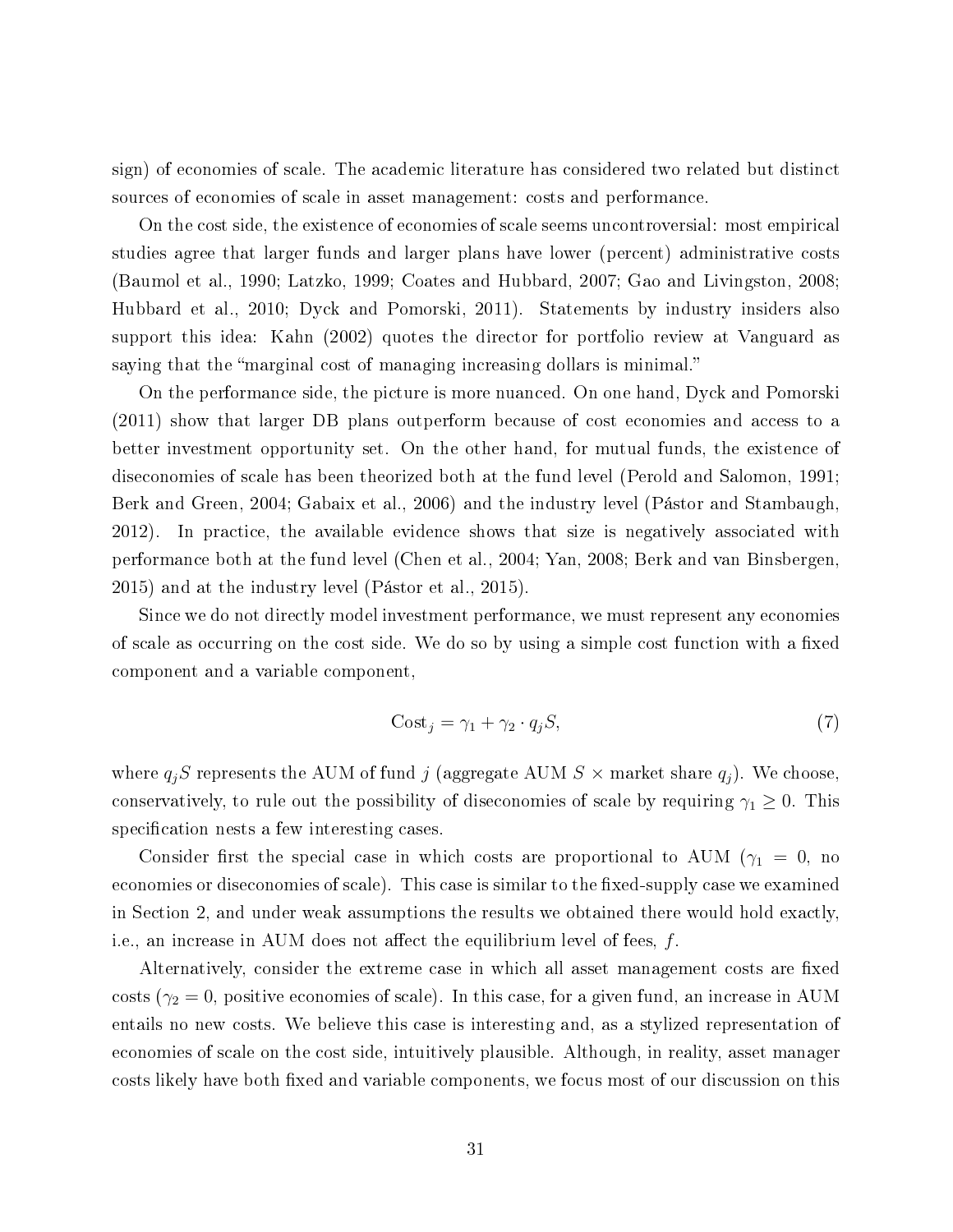special case.

### 4.1.2 Market structure and competition

If all costs were fixed, a model in which firms compete on price alone would result in a natural monopoly. However, there is abundant evidence that individual demand for financial services is imperfectly sensitive to the price. Hortacsu and Syverson (2004) show evidence of substantial price dispersion, noting that in 2000 there existed 82 S&P 500 index fund share classes (50 distinct funds) with large dispersion in fees (an interquartile range of 98 bps). We update their analysis, and find that price dispersion persists: in 2016 (the most recent year of complete CRSP data) there existed 79 share classes (46 distinct funds) with a fee interquartile range of 102 bps.<sup>34</sup> Although funds with lower fees tend to have higher market shares (Hubbard et al., 2010), multiple studies point to the continued existence of dominated funds, such as funds that are more costly and underperform (Bergstresser et al., 2009; Gil-Bazo and Ruiz-Verdú, 2009), structured equity products with negative expected returns (Henderson and Pearson, 2011), and "closet indexers" (Cremers et al., 2016).

All proposed explanations for the survival of dominated funds point to information frictions or outright inertia: search costs (Hortacsu and Syverson, 2004), captive DC plan participants (Ayres and Curtis, 2015; Pool et al., 2016), shrouded prices of complex financial products (Gabaix and Laibson, 2006; Carlin, 2009), investors' inability to precisely observe the quality of fund management (Gil-Bazo and Ruiz-Verdú, 2008; Gârleanu and Pedersen, 2018), persistent reputation (Hubbard et al., 2010), investors' unwillingness to sever relationships with brokers or trusted advisors (Bergstresser et al., 2009; Gennaioli et al., 2015), or even irrationality (Elton et al., 2004).

Consistent with the empirical evidence, we specify a model with limited price sensitivity in which funds face a downward-sloping demand function, i.e. if they raise their fees, their demand falls, but it does not fall to zero. However, with respect to the driving force behind limited price sensitivity, we take a view that is more conservative given what we aim to show. Instead of a model with information frictions, $35$  we use a model of monopolistic competition

 $34C_{\text{Ooper et al.}}$  (2018) show that fee dispersion has increased over the last 20 years in a comprehensive study of equity mutual funds with homogeneous holdings. Christoffersen and Musto (2002) show evidence of fee dispersion for money market mutual funds.

<sup>&</sup>lt;sup>35</sup>For instance, we could have based our analysis on a model like the one in Anderson and Renault (1999). Their model, like almost every model of firm competition based on search frictions, results in high prices and excessive entry. Similarly it would have been possible to write a model with captive demand and shrouded fees. In such a model, back-loaded taxation would still cause an increase in the resources devoted to asset management, and welfare consequences would be undoubtedly more severe.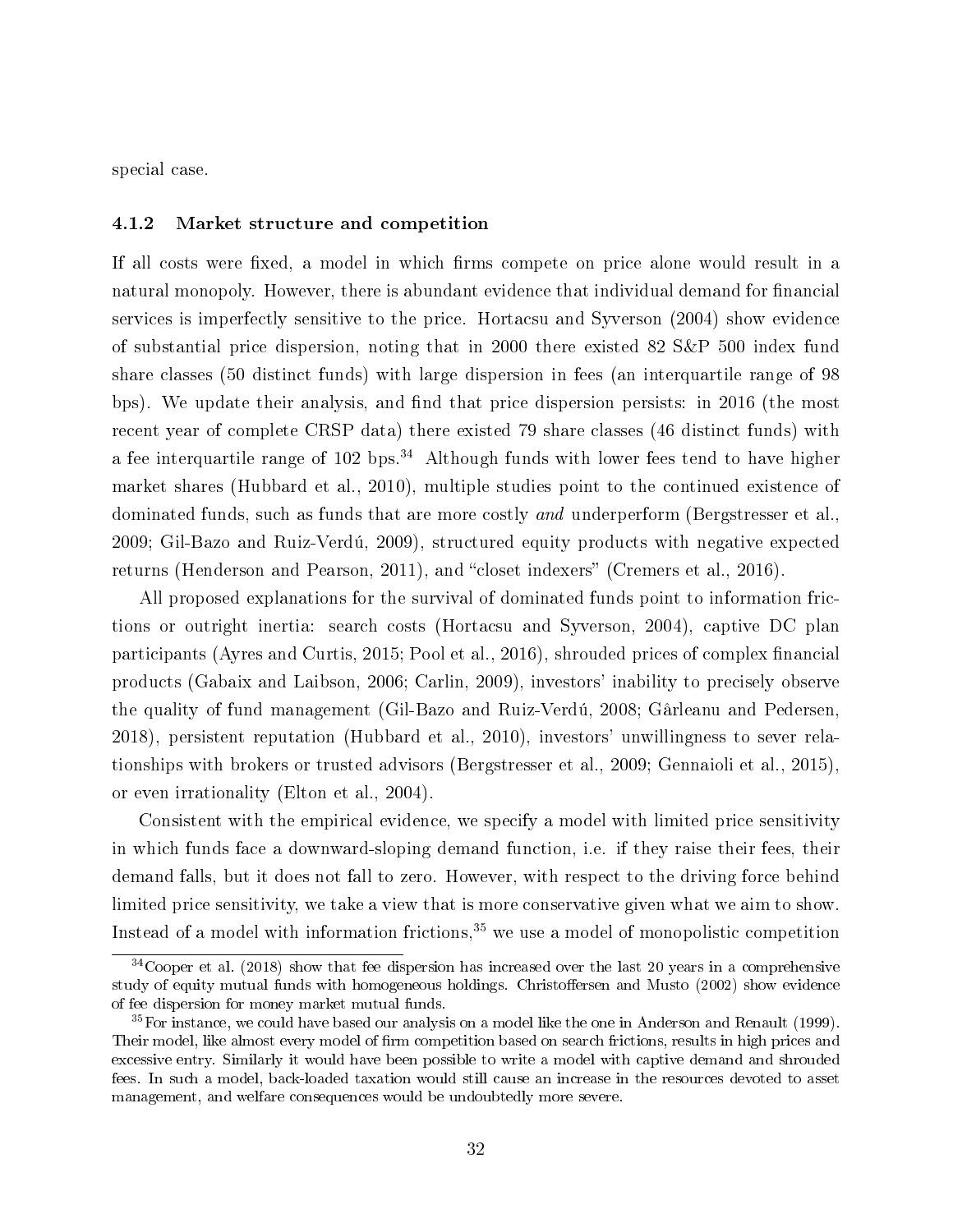

Figure 3: **Spatial competition**. N funds are uniformly spaced along a circle of circumference 1, as in Salop (1979). Individuals are distributed uniformly along the circle, and prefer funds located at a closer distance.

with differentiated products similar to Salop (1979).

### 4.1.3 Entry

Because our model allows for product differentiation, the assumption of a dominant fixed cost component does not result in a monopoly. Moreover, empirical evidence and casual observation suggest low barriers to entry in the mutual fund industry (Hubbard et al., 2010; Baumol et al., 1990). In 2017 alone, 464 new mutual funds, 241 new exchange-traded funds, and 41 new fund sponsors entered the industry  $(ICI, 2018)$ . A similar situation is reflected in the non-mutual fund segments of the asset management industry. For instance, in a 2016 survey sent by a leading industry publication to 1,070 known third-party retirement plan administrators, the majority of respondents were established in the past 25 years. To reflect this evidence, we assume that there is no entry cost (other than the fixed operating  $\cos t$ ), and funds enter the market until profits are zero.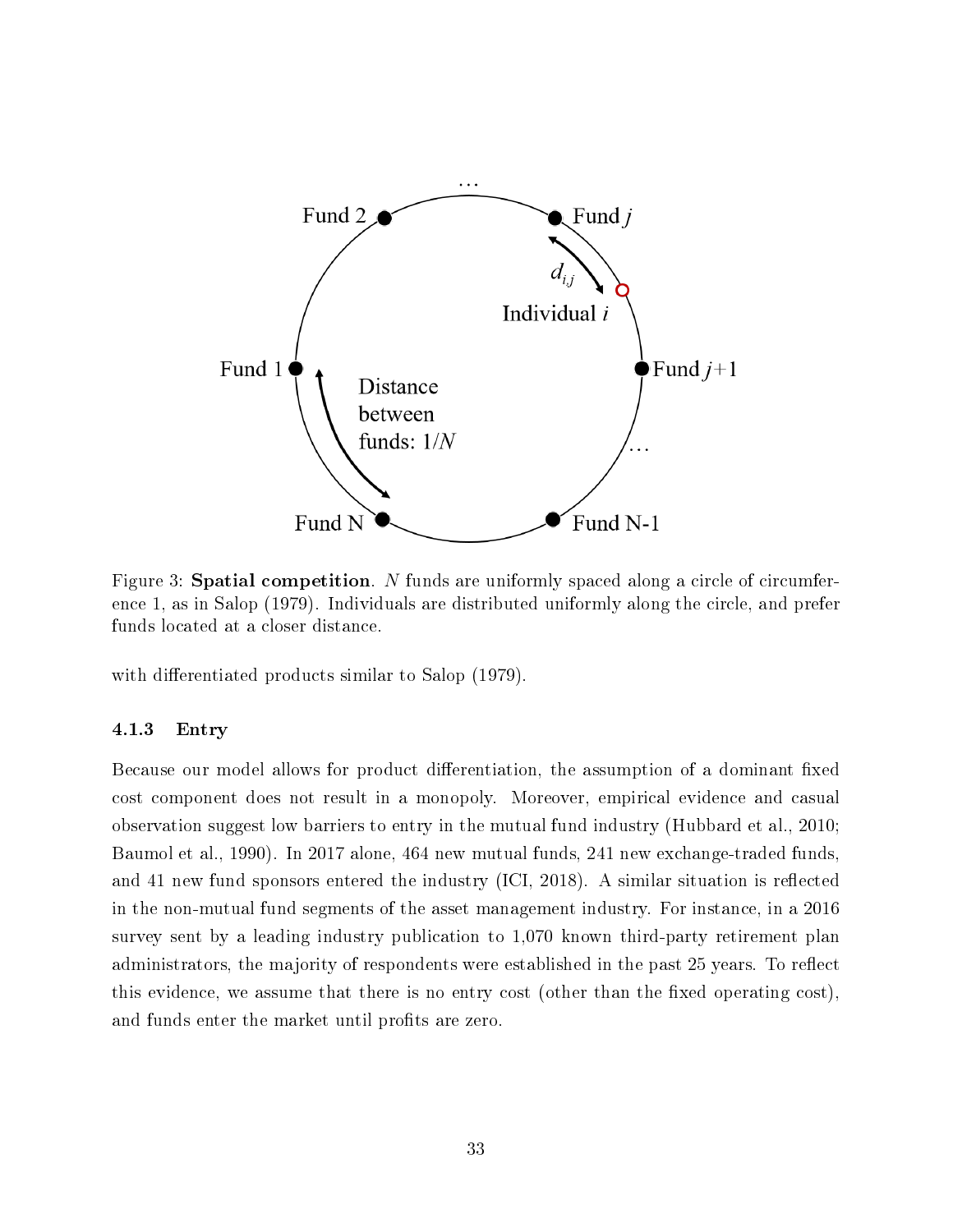### 4.2 Demand: individuals

The model is a version of Salop's (1979) circular city embedded in a two-period economy. There is a unit continuum of individuals  $i \in [0, 1)$  uniformly distributed over a circle of circumference 1 (Figure 3). When individuals are young  $(t = 0)$ , they work, consume, and save for retirement. When they are old  $(t = 1)$ , individuals retire and deplete all the savings, leaving no bequest.

Young individuals are endowed with one unit of labor, which they supply inelastically. Individuals can work either in the consumption goods sector or in the asset management sector. For a given wage, individuals are indifferent between sectors.

Saving yields an exogenous return equal to r. Individual savings, S, must be allocated to one of  $N$  firms producing asset management services ("funds") who invest in a mix of government bonds and financial assets. $36$  Funds are also situated on the circle at locations  $i_1, i_2, ... i_N$ .

In our model, each individual's utility depends negatively on the "distance" from their chosen fund, and every additional fund entering the market increases utility for the average individual because it reduces the average distance. A low distance can be thought of as literally low physical distance from the nearest branch, but also ease of finding (e.g., the fund is recommended by the account administrator), availability (e.g., the fund is part of a small menu of preselected funds, as is the case for many retirement plans), trust, a preference for portfolio characteristics of funds, or even non-portfolio characteristics such as the level of customer service.

We assume that the utility of individual  $i$  is

$$
u_i(C_{0,i}, C_{1,i}, d_{i,j}) = \ln C_{0,i} + \delta \ln C_{1,i} - \gamma \ln d_{i,j}.
$$
\n(8)

Individuals derive diminishing utility from current consumption  $(C_0)$  and from future consumption  $(C_1)$  discounted by a factor  $\delta$ . In addition, individuals derive diminishing disutility from the distance between their own location  $i$  and the location of the nearest fund j,  $d_{i,j} \equiv |i - i_j|$ . On the circle, the distance between two points is defined as the shortest possible distance—for instance, the distance between 0.1 and 0.9 is 0.2, not 0.8.

We choose this functional form because it is economically sensible and tractable, yielding

<sup>&</sup>lt;sup>36</sup>In our simple model we ignore the existence of multiple layers of financial intermediation (recordkeepers, asset managers, fund families, subadvisors, securities brokers, etc.).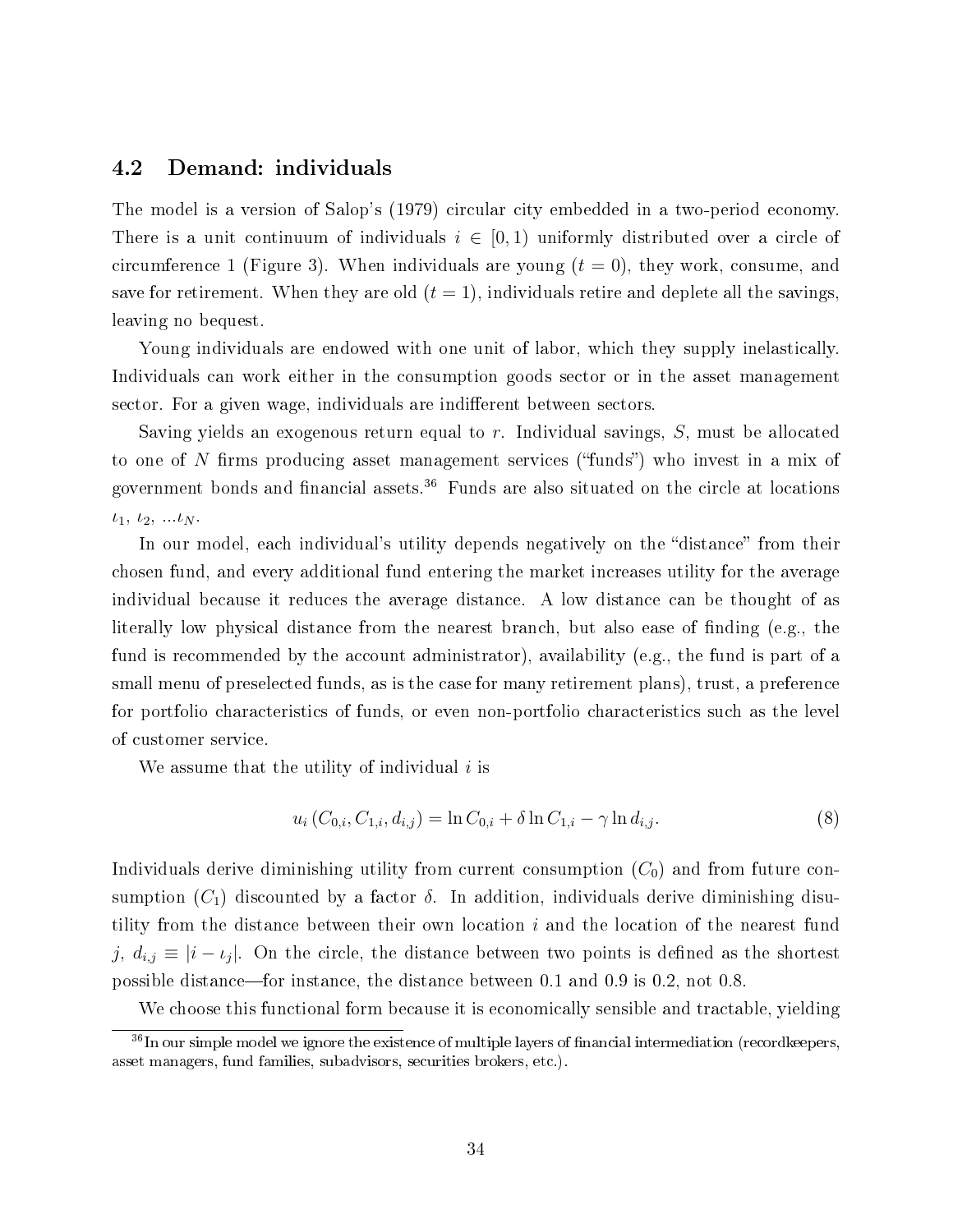easy-to-interpret expressions for the quantities of interest.<sup>37</sup> One potential problem with our specification is that individuals living at exactly zero distance from their fund have infinite utility. This is not technically problematic. The planner's problem is well-defined because the integral of  $u(\cdot)$  over the [0,1] circle is finite, and the market equilibrium is unaffected by these individuals because their utility can still be maximized with respect to  $C_0$  and  $C_1$ , and firms do not find it profitable to charge infinite (or  $100\%$ ) fees because of them. However, if one were to find this setup philosophically problematic, the same results could be obtained by assuming that no individuals live in an  $\varepsilon$ -neighborhood centered around each fund and examining the limit as  $\varepsilon \to 0$ .

### 4.3 Supply: Funds

The unit of production of asset management services is the "fund", a generalist firm that produces asset management services. We ignore for simplicity the existence of distinct layers of financial intermediation. We believe the basic intuition of our model would continue to hold in a more complicated model. Following Salop (1979), we assume the N funds are evenly distributed around the circle, as shown in Figure 3, and that N can be noninteger.<sup>38</sup>

As anticipated in Section 4.1.1, we assume that, for every fund  $j \in \{1, 2, \ldots N\}$ , operating costs have a fixed component (each fund needs a fixed amount of labor  $\varphi$  to be able to operate, regardless of its assets under management) and a variable component (a fraction c of assets

 $37$ To the best of our knowledge, we are not aware of any works using the circular city model that feature either an intertemporal choice problem or logarithmic distance disutility. Salop (1979) and many subsequent works feature linear consumption utility and linear or quadratic distance disutility (see Gong et al., 2016 for a review). We choose logarithmic consumption utility because linear consumption utility does not permit us to study the savings decision. Then, for distance disutility, we choose a logarithmic specification for tractability. A linear specification would yield the same economic intuition but with much more cumbersome expressions for the quantities of interest.

<sup>&</sup>lt;sup>38</sup>These assumptions lighten the exposition considerably and are consistent with the preexisting literature. It is easy to show that equidistant funds maximize social welfare and a planner would choose this location pattern. Economides (1989) derives location endogenously in a three-stage game, albeit at the cost of restrictions on the utility function and greater complexity. Requiring  $N$  to be integer can lead to a situation in which N funds make positive profits, and  $N+1$  funds make negative profits. The resulting positive equilibrium profits must then be assigned to individuals.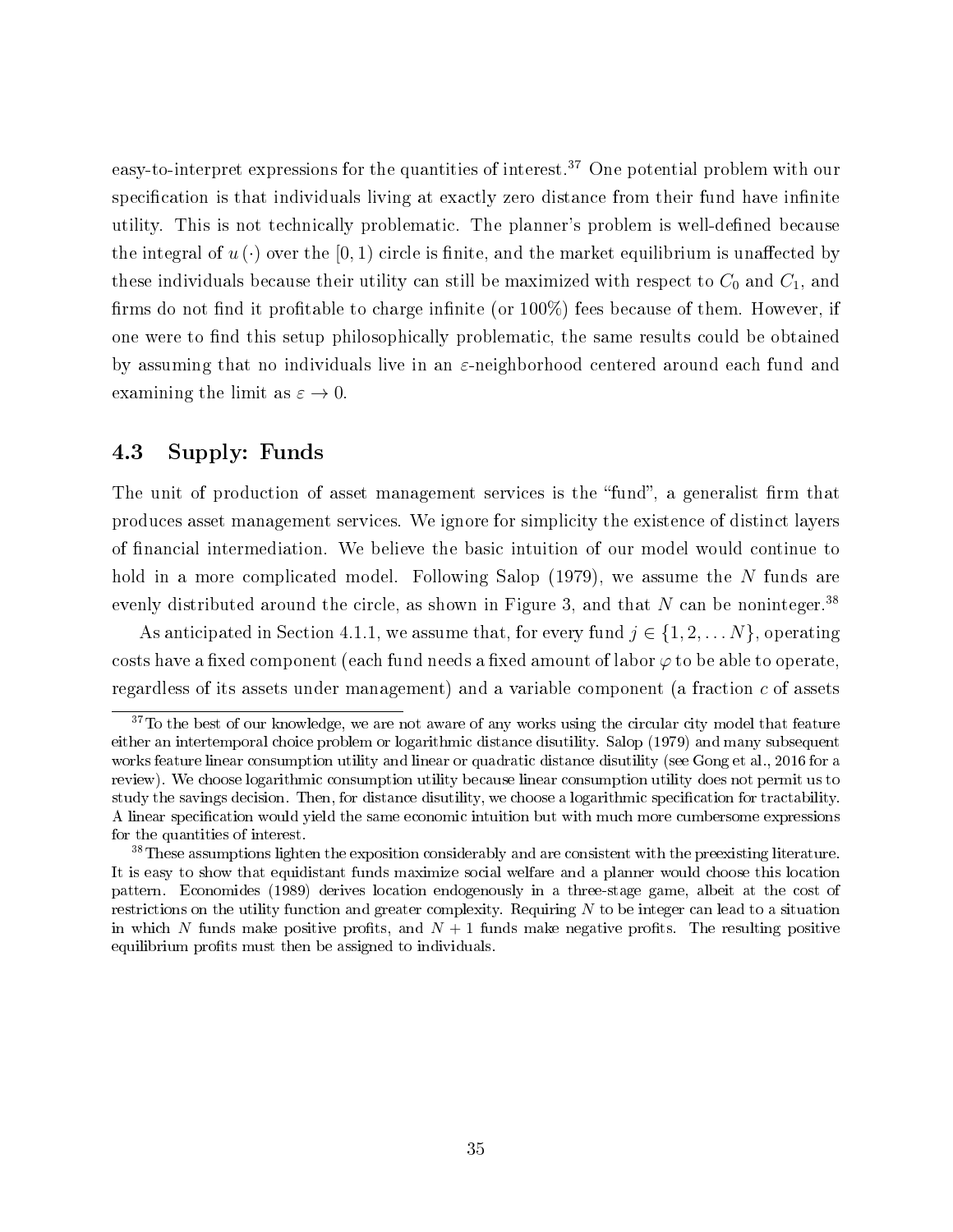under management net of fixed costs), resulting in the cost function<sup>39</sup>

$$
Cost_j = c (q_j S - \varphi \omega) + \varphi \omega.
$$
\n(9)

Since aggregate labor supply is 1, the amounts of labor going to the asset management sector and the consumption goods sector are  $L \equiv \varphi N$  and  $1-L$  respectively. The production technology for the consumption goods is linear: aggregate output of consumption goods is  $\mathcal{F}(1-\varphi N)=\omega(1-\varphi N)$ , where  $\omega$  is the marginal (and average) product of labor. Since labor markets are frictionless,  $\omega$  also equals the wage of each worker.

### 4.4 The planner's problem

After describing our assumptions about demand and supply, we solve the model. In this subsection, we characterize the social optimum in the model by assuming a planner directly chooses individual consumption  ${C_{0,i}}$  and  ${C_{1,i}}$  and the number of funds N to maximize aggregate utility. In the following subsections, we compute the market equilibrium, and then compare the two. The planner maximizes

$$
U = \max_{\{C_{0,i}\}, \{C_{1,i}\}, N} \int_0^1 \ln C_{0,i} + \delta \ln C_{1,i} - \gamma \ln d_{i,j} \, di,\tag{10}
$$

subject to the resource constraint

$$
C_1 = [\omega (1 - \varphi N) - C_0 - G] (1 + r) (1 - c), \qquad (11)
$$

where  $C_t \equiv \int_0^1 C_{t,i} dt$  is aggregate consumption at time  $t \in \{0,1\}$ ,  $\varphi N$  is the amount of labor absorbed by the N funds, G is an exogenously given amount of public expenditure, and  $(1 + r)(1 - c)$  is the exogenously given gross return on a storage technology, net of variable costs.

Note that it is optimal for the planner to give equal consumption to all individuals  $(C_{0,i} = C_0$  and  $C_{1,i} = C_1$ ) because the utility function is concave and separable in its arguments. Then, using the assumption that the  $N$  funds are located equidistantly along

<sup>&</sup>lt;sup>39</sup>This specification is equivalent to Equation (7) with  $\gamma_1 = \varphi \omega (1 - c)$  and  $\gamma_2 = c$ . The reason for subtracting fixed costs from AUM before computing variable costs is that an amount  $\varphi\omega$  is taken out at time 0 to pay fixed costs (e.g., staff salaries) and never invested, and variable costs (e.g., trading costs) are proportional to the assets actually being managed. Other specifications would have produced essentially identical results, but this specification yields a definition of  $S$  that is consistent between the planner problem and the market equilibrium and lends itself to the most straightforward interpretation.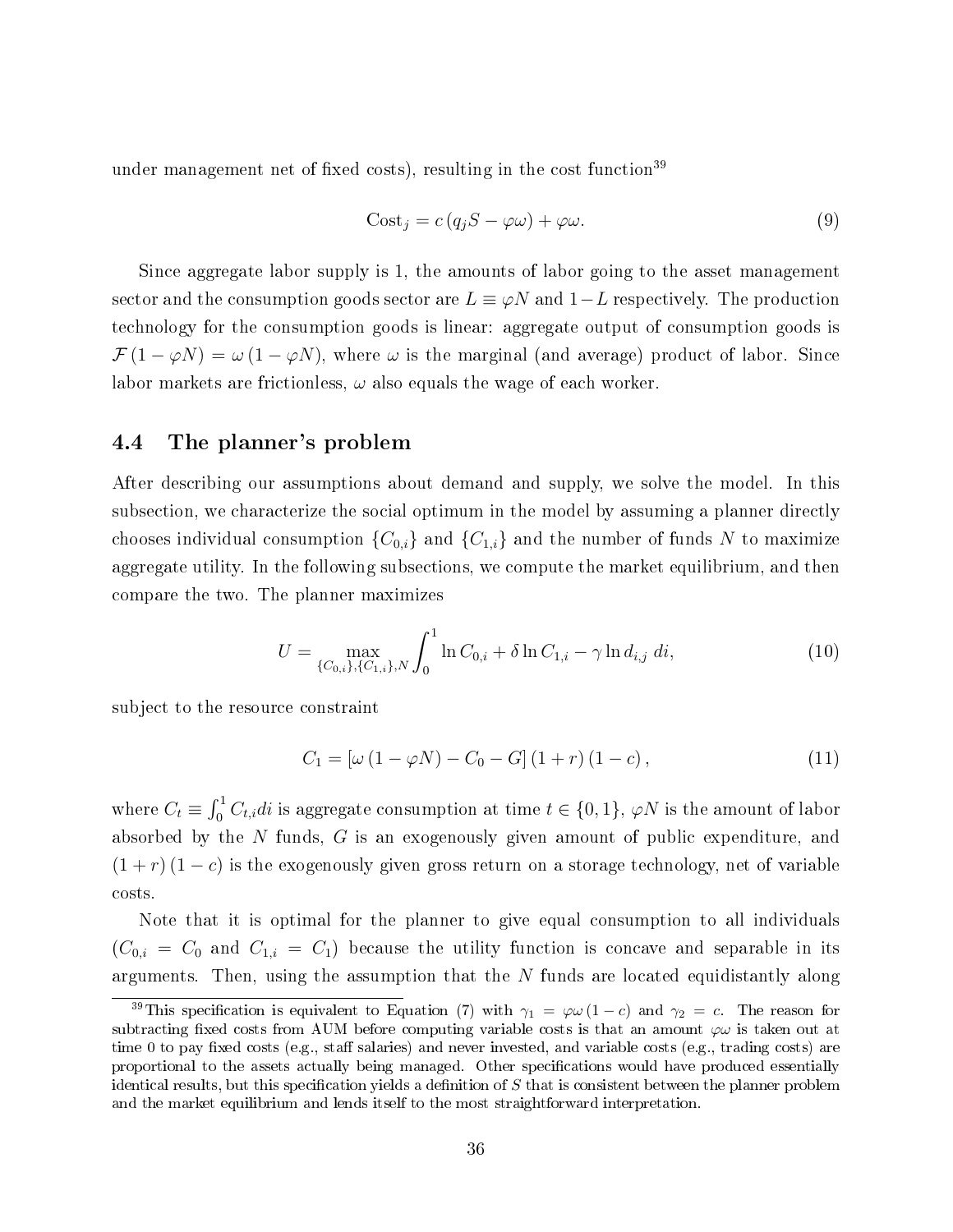the circle, the planner's objective function simplifies to

$$
U = \max_{C_0, N} \ln C_0 + \delta \ln C_1 + \gamma \ln N - \gamma (1 + \ln 2)
$$
 (12)

(see the Internet Appendix for a derivation). The first-order conditions for  $C_0$  and N are, respectively,

$$
C_0 = \frac{1}{\delta(1+r)(1-c)} C_1 = \frac{1}{1+\delta} \left[ \omega(1-\varphi N) - G \right]
$$
\n(13)

and

$$
\frac{1+\delta}{\omega(1-\varphi N)-G}\varphi\omega = \frac{\gamma}{N}.
$$
\n(14)

The Euler equation (13) says that the resources devoted to  $C_0$  and  $C_1$  should be fixed proportions of disposable income, defined as consumption good output  $[\omega (1 - \varphi N)]$  minus government expenditure  $(G)$ . Equation  $(14)$  says that the marginal utility of consumption times the cost of operating a fund (the left-hand side) should be equal to the marginal benefit (the right-hand side).

Simplifying the first-order conditions yields the following optimal quantities:

$$
C_0^* = \frac{1}{1 + \delta + \gamma} \left(\omega - G\right),\tag{15}
$$

$$
C_1^* = \frac{\delta}{1 + \delta + \gamma} \left(\omega - G\right) \left(1 + r\right) \left(1 - c\right),\tag{16}
$$

$$
N^* = \frac{\gamma}{1 + \delta + \gamma} \left(\omega - G\right) \frac{1}{\varphi \omega}.\tag{17}
$$

Thus, at time 0, the planner optimally allocates fractions  $1/(1+\delta+\gamma)$ ,  $\delta/(1+\delta+\gamma)$ , and  $\gamma/(1+\delta+\gamma)$  of available resources  $(\omega - G)$  to current consumption, next-period consumption, and asset management, respectively. For the purpose of comparing the planner solution with the market equilibrium, it is also useful to define aggregate savings  $S^*$  as the amount of available resources minus current consumption, or equivalently, the resources devoted to next-period consumption plus asset management:

$$
S^* = \omega - G - C_0^* = \frac{\delta + \gamma}{1 + \delta + \gamma} \left(\omega - G\right). \tag{18}
$$

We now turn our attention to market outcomes.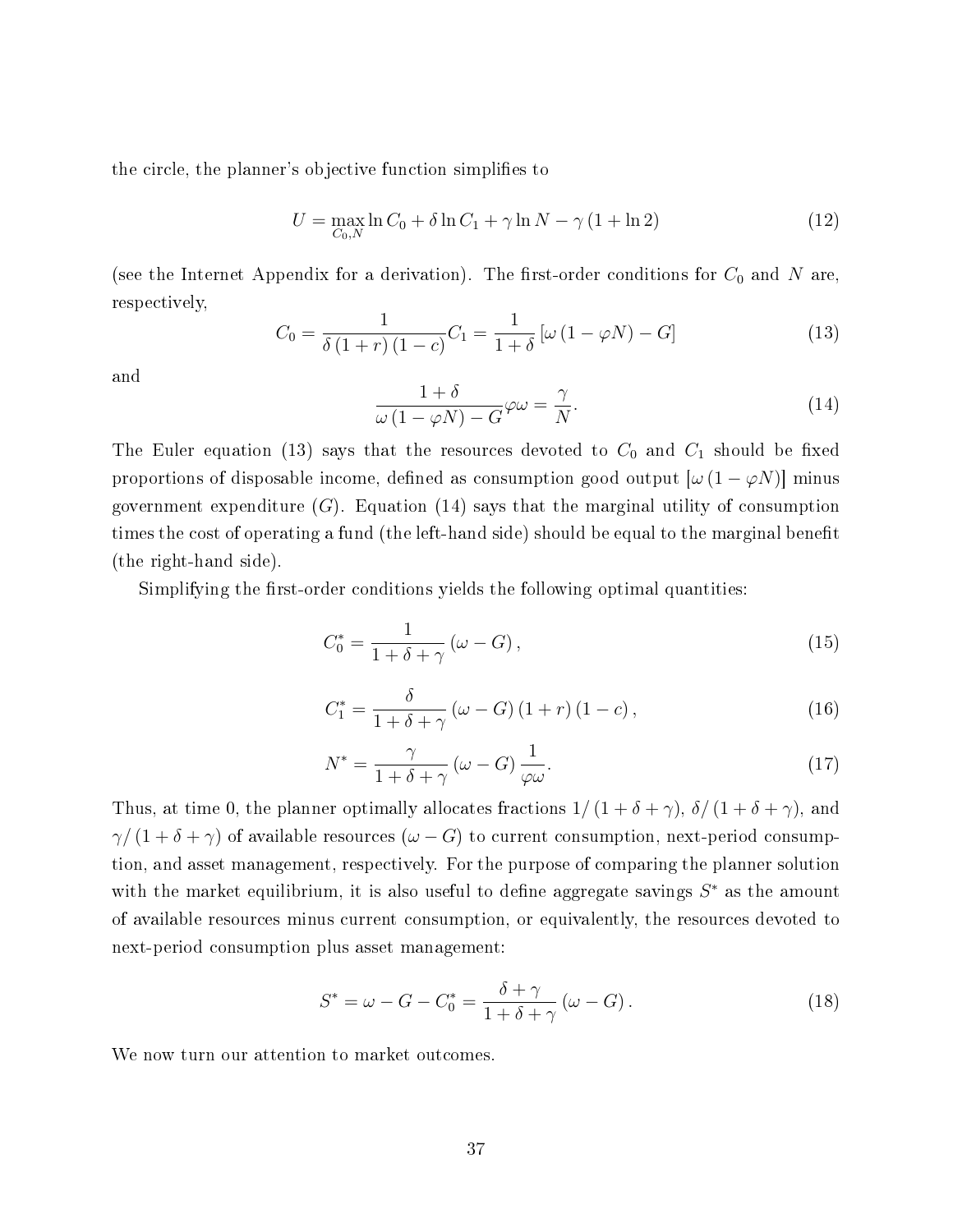### 4.5 The market economy

In the market equilibrium, individuals choose consumption  $(C_0$  and  $C_1$ ) and saving  $(S)$  and allocate their savings to a fund  $(j)$  to maximize utility. N funds choose to enter the market, pay a competitive wage  $(\omega)$  to attract labor, and set their fees  $(f)$  to maximize profits taking competitors' choices as given. The government spends an exogenously given amount  $G$ . To balance the budget, the government taxes individuals' labor income at a rate  $\tau_L$ , retirement income at a rate  $\tau_R$ , and grants the individual a deduction for retirement savings at a rate  $\tau<sub>S</sub>$  whose value depends on the specific incentive scheme (Roth or Traditional).

#### 4.5.1 The individual's problem

Individuals earn labor income  $\omega$  regardless of whether they work for a fund or produce consumption goods. At time 0, the individual consumes  $C_0$  and saves and invests an amount S to finance retirement consumption  $C_1$ . We assume that the individual must allocate all savings to one fund, j, which charges a proportional fee  $f_jS$ . The individual's savings are invested in either government bonds or in a storage technology, both yielding an exogenously given return  $r^{40}$  Thus, the individual chooses  $C_0$  and  $j$  to maximize utility:

$$
U_i = \max_{C_0, j} \ln C_0 + \delta \ln C_1 - \gamma \ln d_{i,j},\tag{19}
$$

subject to the following budget constraints:

$$
C_0 + S = \omega \left(1 - \tau_L\right) + \tau_S S. \tag{20}
$$

$$
C_1 = S(1 - f_j)(1 + r)(1 - \tau_R). \tag{21}
$$

The individual's first-order condition with respect to consumption is

$$
\frac{1}{C_0} = \frac{\delta}{\omega \left(1 - \tau_L\right) - C_0}.\tag{22}
$$

 $40$ Note that the storage technology is the only way to finance time-1 consumption, and therefore it is always in positive demand  $(S^* > B$ , where B is the stock of government bonds). In the Internet Appendix we formally allow the return on bonds to be determined endogenously, but since an unlimited amount of assets can be invested in the storage technology, we obtain the same result. We omit this step for brevity.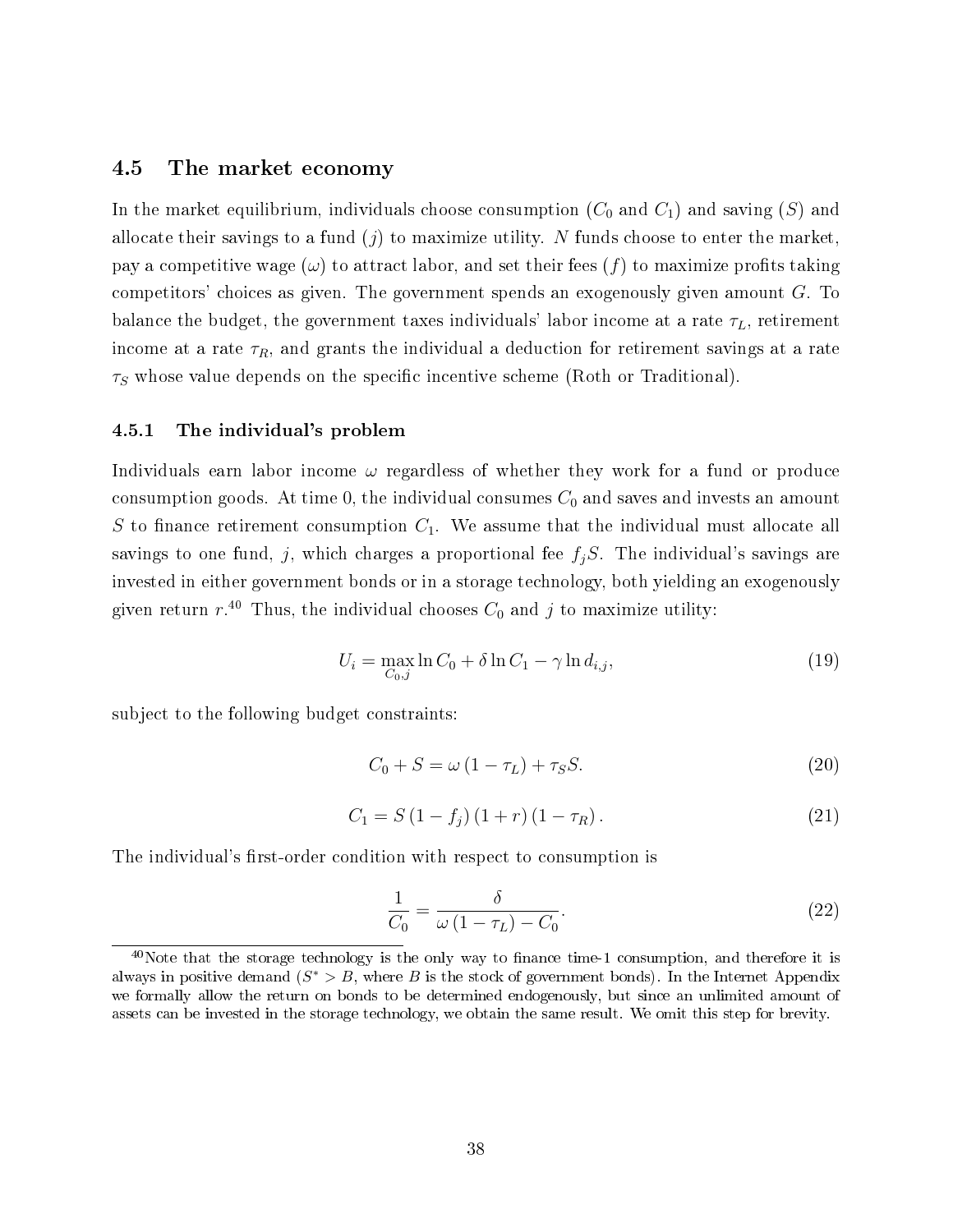For the choice of a fund there is no first-order condition. Individuals simply pick the one out of  $N$  funds that gives them the highest utility:

$$
j^* = \arg\max_{j \in \{1, 2, \dots N\}} \ln C_0 + \delta \ln C_1 - \gamma \ln d_{i,j}.
$$
 (23)

#### 4.5.2 Competition between funds and the fund's problem

We assume that funds  $j \in \{1, 2, \ldots N\}$  choose to enter the market until profits are zero:

$$
\pi_j = 0 \qquad \forall j \in \{1, 2, \dots N\} \,. \tag{24}
$$

Funds are assumed to locate at equal distances along the circle. Thus, once the entry decision is made, fund j's only remaining decision is  $f_j$ , the percentage fee it charges.  $f_j$  is chosen to maximize profit  $\pi_j$ , defined as fee revenue,  $(f_j q_j S)$  minus variable costs,  $(c(q_j S - \varphi \omega))$ minus the fixed labor cost  $\varphi\omega$ . The fund takes into account that these choices will affect its market share  $q_j$ , but it takes competitors' choices as given. Thus, the fund's problem is (rearranging in a more convenient form):

$$
\max_{f_j} \pi_j = (f_j - c) q_j S - \varphi \omega (1 - c). \tag{25}
$$

Fund profits are taxed at the same rate as other income. We do not keep track of fund profits, however, as they are zero because of free entry.

#### 4.5.3 Government and tax policy

At time 0, the government spends an exogenously given amount  $G$ , taxes income at a rate  $\tau_L$ , and grants individuals a deduction for savings at a rate  $\tau_S$ . In order to satisfy its time-0 budget constraint, the government borrows an amount  $B$  at the market interest rate  $r$ :

$$
G = \omega \tau_L - S \tau_S + B. \tag{26}
$$

At time 1, the government taxes retirement income at a rate  $\tau_R$  to satisfy the time-1 budget constraint:

$$
B(1+r) = S(1-f)(1+r)\tau_R,
$$
\n(27)

where f is the equilibrium level of fees.

We consider two policy options corresponding to Roth (TEE) and Traditional (EET)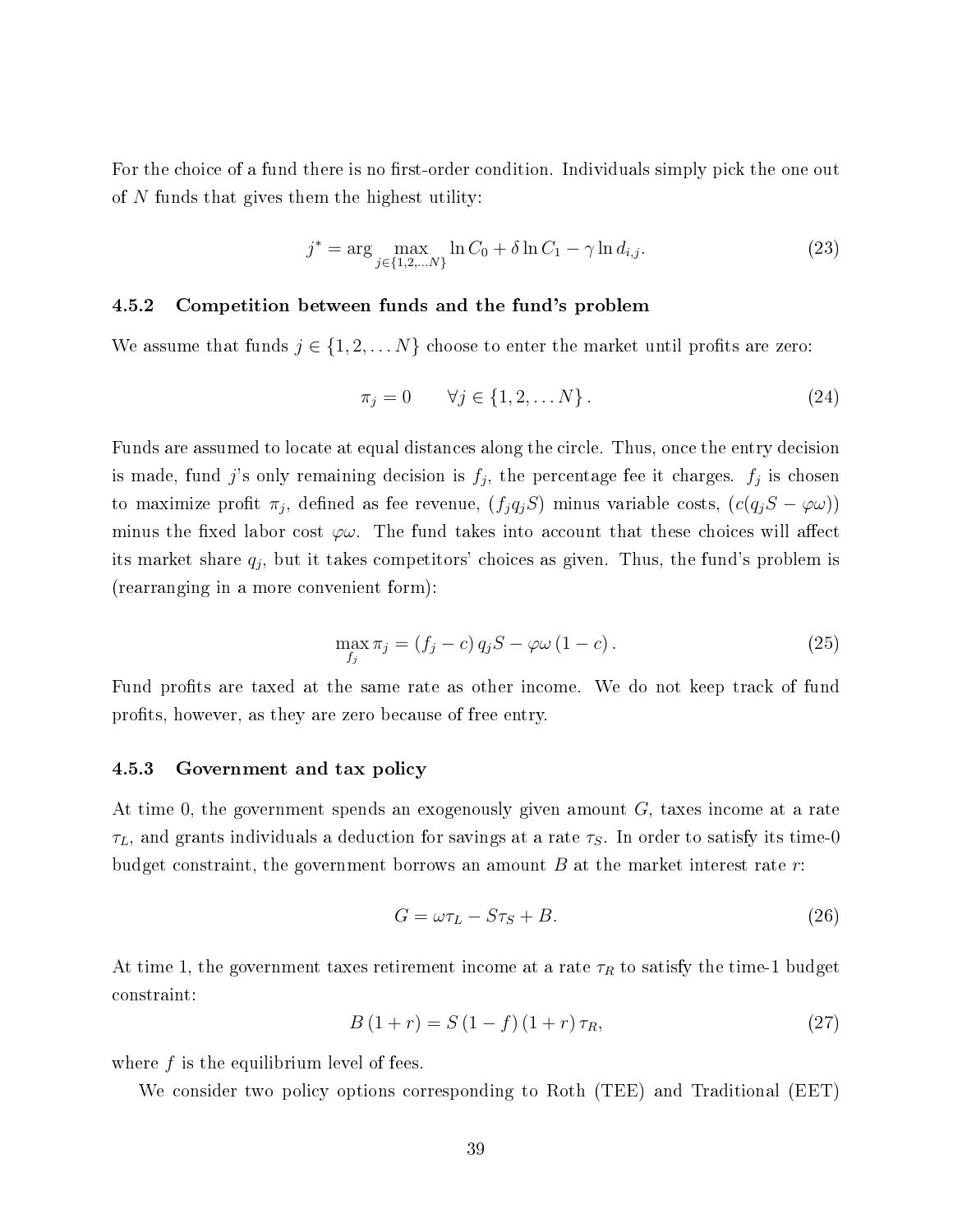incentive schemes. Under Roth, the government grants no deduction  $(\tau_S^{Roth}=0)$  and does not tax retirement income  $(\tau_R^{Roth} = 0)$ . Thus, it has no revenue at time 1, and therefore it cannot borrow ( $B^{Roth} = 0$ ). This leaves no choice but to balance the budget at time 0 by setting the tax rate equal to the ratio between government expenditure and output:

$$
\tau_L^{Roth} = G/\omega. \tag{28}
$$

Under Traditional, the government grants a deduction for savings at the same rate as labor income ( $\tau_S = \tau_L$ ). With three policy variables (the labor income tax rate  $\tau_L$ , the retirement income tax  $\tau_R$ , and the amount of borrowing B) and two budget constraints (at times 0 and 1), the government has one degree of freedom. To eliminate this source of indeterminacy and to facilitate comparison between the two account types, we initially assume that the tax rate on labor is the same under Traditional as it is under Roth, so that

$$
\tau_L^{Trad} = \tau_L^{Roth} = G/\omega.
$$
\n(29)

Then, the government's time-1 budget constraint requires

$$
\tau_R^{Trad} = \frac{1}{1 - f} G/\omega > G/\omega = \tau_L^{Trad}.
$$
\n(30)

In the Internet Appendix we examine the possibility that the government chooses  $\tau_L^{Trad}$ optimally.

### 4.6 Consumption, entry, and fees in the market equilibrium

In Section 1 of the Internet Appendix we prove that the values in the market equilibrium of the key variables of interest  $(C_0$  and  $C_1$ , aggregate consumption; S, aggregate assets under management; f, the equilibrium level of fees; N, the number of funds; and  $L \equiv \varphi N$ , total employment in the asset management industry) are:

$$
C_0 = \frac{1}{1+\delta}\omega\left(1-\tau_L\right),\tag{31}
$$

$$
C_1 = \frac{\delta^2}{\left(1+\delta\right)\left(2\gamma+\delta\right)}\omega\left(1-\tau_R\right)\frac{1-\tau_L}{1-\tau_S}\left(1-c\right)\left(1+r\right),\tag{32}
$$

$$
S = \frac{\delta}{1+\delta}\omega\frac{1-\tau_L}{1-\tau_S},\tag{33}
$$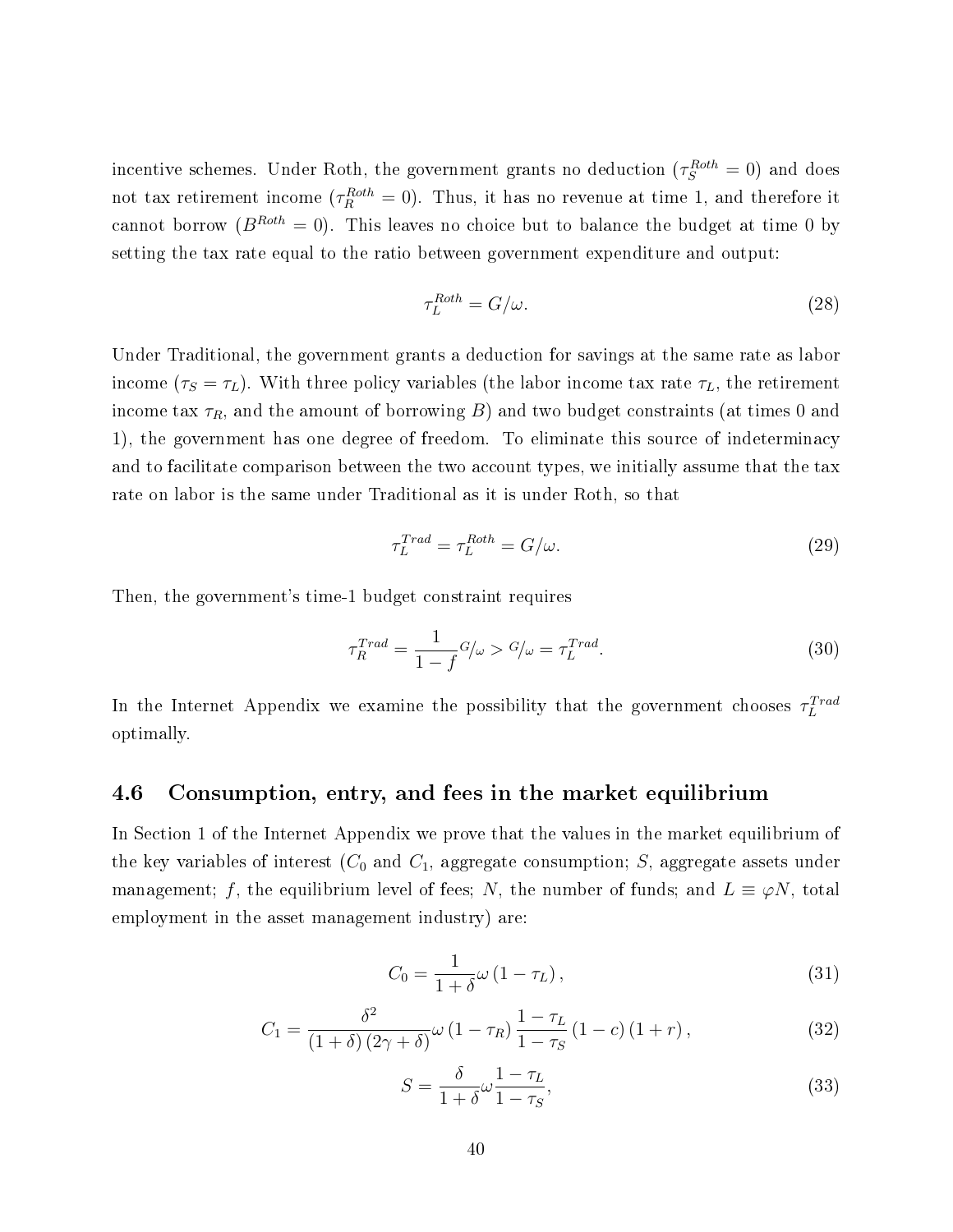$$
f = \frac{2\gamma + c\delta}{2\gamma + \delta}, \text{ and} \tag{34}
$$

$$
N = \frac{1}{\varphi} \cdot \frac{2\gamma\delta}{\left(1+\delta\right)\left(2\gamma+\delta\right)} \cdot \frac{1-\tau_L}{1-\tau_S}.\tag{35}
$$

If  $\varphi = 0$  (i.e. if entry is costless), the zero-profit condition simplifies to  $f = c$ , N is infinite, and time-1 consumption is

$$
C_1 = \frac{\delta}{1+\delta} \left( \omega - G \right) \frac{1-\tau_R}{1-\tau_S} \left( 1-c \right) \left( 1+r \right). \tag{36}
$$

We compare Roth and Traditional using their respective definitions  $(\tau_L^{Roth} = G/\omega, \tau_S^{Roth} =$  $0, \tau_R^{Roth} = 0$  and  $\tau_L^{Trad} = G/\omega, \tau_S^{Trad} = \tau_L^{Trad}, \tau_R^{Trad} > G/\omega$  and equations (31)-(35). The comparison yields the same results as in our fixed-supply model of Section 2: Roth and Traditional have the same time-0 consumption and the same level of percent fees, and Traditional has higher AUM and higher total dollar fees. In addition, we obtain some results specific to our general equilibrium setting: Traditional has higher number of funds, higher employment in the asset management industry, and lower retirement consumption. The existence of a subsidy for asset management results in greater resources devoted to asset management under Traditional. Because the government's expenditure is exogenous and the government's budget constraint is binding, these resources must be provided at the expense of individuals' consumption. Thus, unlike in the fixed-supply model of Section 2, the individual is no longer indifferent between Roth and Traditional.<sup>41</sup>

Importantly, these results do not depend on specific assumptions about the cost function. as long as asset management has positive costs, i.e., they hold both in the case with pure variable costs ( $\varphi = 0, c > 0$ ) and with pure fixed costs ( $\varphi > 0, c = 0$ ).

### 4.7 Welfare in the model

We now compare social welfare in the model under Traditional and under Roth. We first compare the market equilibrium under Roth ("Roth equilibrium") with the planner solution. and then compare the market equilibrium under Traditional ("Traditional equilibrium") with the Roth equilibrium. The socially optimal quantities under the planner solution are denoted

<sup>&</sup>lt;sup>41</sup>This statement refers to the comparison we have operated so far between a Roth-only world and a Traditional-only world. If both accounts are allowed to coexist in the model, the individual may or may not be indifferent depending on the choice of tax rates. (Note that this would require setting the same tax rates for both accounts). Setting  $\tau_L = G/\omega$  would require  $\tau_R > \tau_L$ , causing individuals to internalize the cost of Traditional and prefer Roth.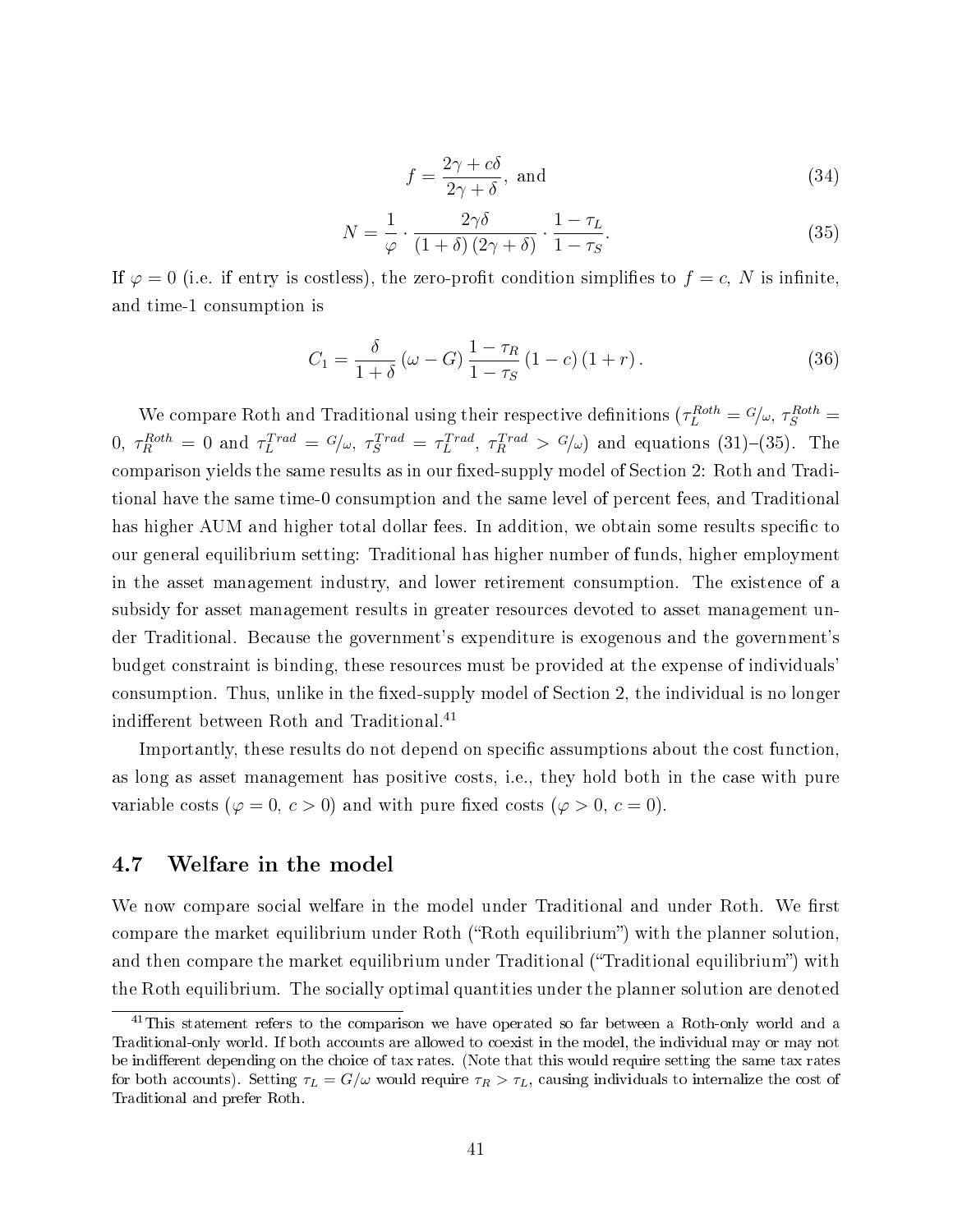by an asterisk  $(*)$ , whereas the market quantities are denoted by their respective labels (Roth and  $Trad$ ).

First, we observe that compared to the optimal level of time-0 consumption (equation 15), in a Roth equilibrium individuals consume too much (equation 31):

$$
C_0^{Roth} = \frac{1}{1+\delta} \left( \omega - G \right) > C_0^* = \frac{1}{1+\delta + \gamma} \left( \omega - G \right),\tag{37}
$$

and thus save too little:

$$
S^{Roth} = \frac{\delta}{1+\delta} \left( \omega - G \right) < S^* = \frac{\delta + \gamma}{1+\delta + \gamma} \left( \omega - G \right). \tag{38}
$$

Since  $C_0^{Trad} = C_0^{Roth}$  and  $S^{Trad} (1 - \tau_R^{Trad}) < S^{Roth}$ , the phenomenon is even more acute under Traditional. Undersaving in the model is a consequence of the fact that fees are charged as a percent of total assets, as opposed to a lump sum: individuals have an implicit disincentive to save, because if they save more they pay higher dollar fees.

Next, we ask whether a Roth equilibrium results in excess resources devoted to asset management. The answer depends on the model parameters. Namely, the equilibrium number of funds (equation 35) under Roth is higher than the optimal number (equation 17) if:

$$
N^{Roth} > N^* \iff \delta + \delta^2 > 2\gamma. \tag{39}
$$

The intuition is that the size of the asset management industry departs from the optimum because of two effects. First, undersaving due to percent fees results in too few assets and therefore too few funds. Second, spatial competition à la Salop results in too many funds ("excess product differentiation"). If  $(39)$  is verified, the second effect prevails, and a Roth equilibrium has too many funds.<sup>42</sup> In practice, the empirical evidence for the continued existence of dominated funds and price dispersion suggests that this condition does in fact hold in reality.

 $^{42}$ To the extent that it makes sense to calibrate our simple model, a Roth equilibrium has too many funds for reasonable parameter values.  $\gamma$  (or, to be precise,  $\gamma/(1+\delta+\gamma)$ ) represents the fraction of resources devoted to asset management. Greenwood and Scharfstein (2013) show that the securities industry (including investment banking and asset management) contributes about  $2\%$  of gross domestic product—a large amount, but a small fraction of the economy.  $\delta$  represents the discount factor applied to retirement consumption. Assuming a time horizon of 30 years and an annual discount rate of 5% implies  $\delta = .215$  and  $\gamma = 0.024$ . Under this calibration, annualized equilibrium fees are 0.56%. In the Internet Appendix we show that Roth is guaranteed to have a higher number of funds than the optimum if the first effect is shut down (i.e., if fees are required to be charged as a lump sum F instead of a proportional amount  $fS$ ).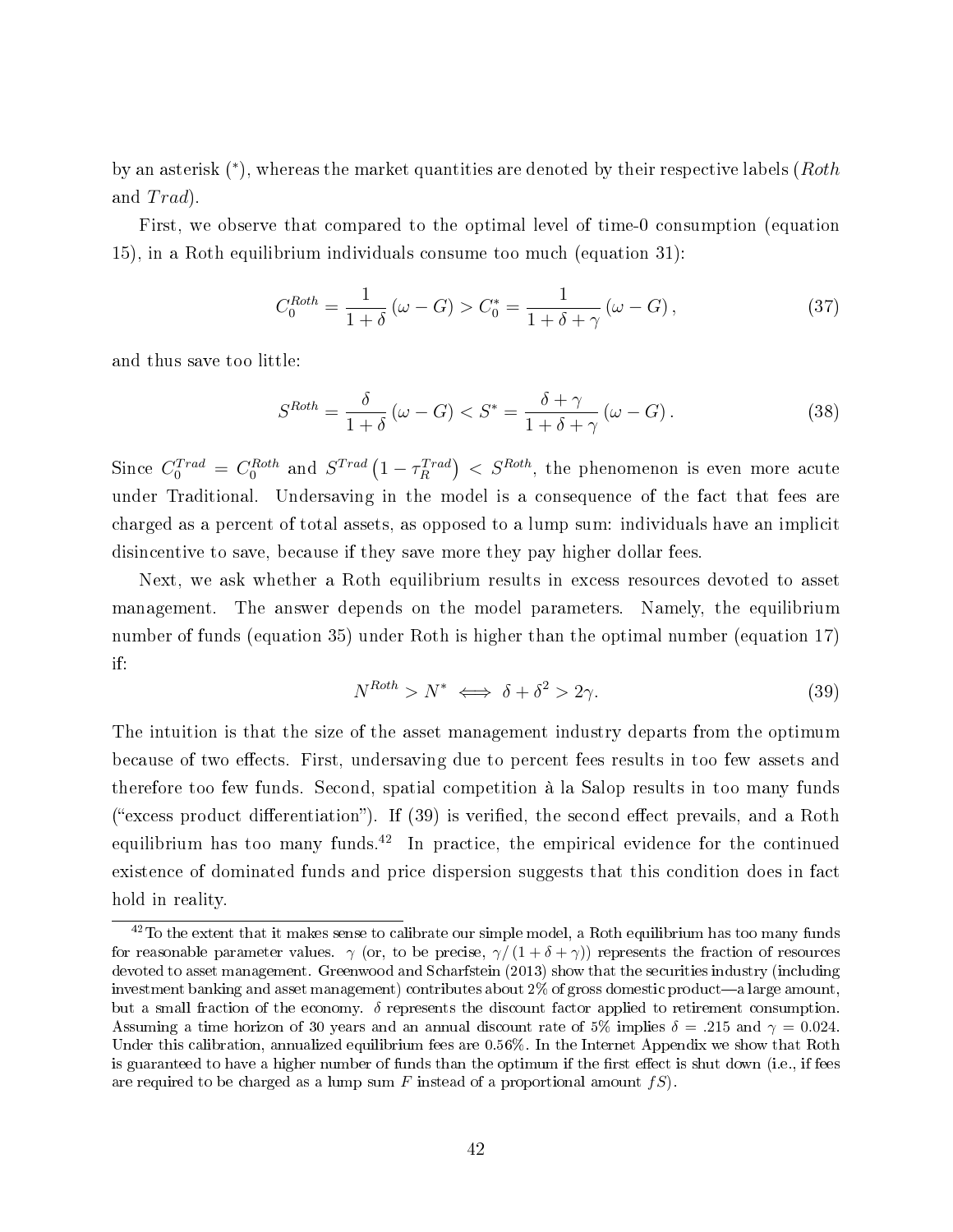If a Roth equilibrium has too many funds, too many resources expended on time-0 consumption and on asset management must result in too few resources available for time-1 consumption. Then, a switch from Roth to Traditional results in lower aggregate utility in the model because Traditional has even more funds  $(N^{Trad} > N^{Roth} > N^*)$  and even less time-1 consumption than Roth  $(C_1^{Trad} < C_1^{Roth} < C_1^*$ ).

If, on the other hand, a Roth equilibrium entails undersaving and underprovision of asset management services, it may appear beneficial to increase aggregate saving and the number of funds. However, even in this case a switch from Roth to Traditional has negative consequences on aggregate welfare in the model. In the Internet Appendix we show that aggregate utility under Roth is always higher than under Traditional, regardless of condition (39). The reason is that a switch from Roth to Traditional does not affect  $C_0$  (which is too high), so that the increase in the number of funds happens at the expense of  $C_1$  (which was already too low). In other words, Traditional does not create a bigger saving subsidy than Roth in our model; it merely exacerbates the individuals' price insensitivity.

The model's main insight is that Traditional accounts result in more assets, and that this increase in assets causes an increase in resources devoted to asset management. This is clearly true if the cost of producing asset management services at the firm level is increasing in the amount of assets under management  $(c > 0)$ . Less obviously, as our model shows, it is also sufficient that the firm-level cost function has a fixed component ( $\varphi > 0$ ), as more assets make more firms viable in equilibrium. Because in practice the cost function likely has both variable and fixed components, in general equilibrium the subsidy would almost certainly result in a transfer to the asset management industry, and this transfer is likely to result in excess real resources devoted to asset management. Moreover, as discussed above, it is likely that resources devoted to the asset management industry are already too high under a Roth-only system, and therefore the excess resources diverted to asset management under a Traditional system would be damaging for social welfare as defined in our model.

Our model also contributes to a recent literature on the optimal size of nance. Our study shows one plausible mechanism (price insensitivity driven by product differentiation) by which the nancial industry attracts too much labor (Philippon and Reshef, 2012; Bolton et al., 2016), and economies of scale fail to result in lower fees (Greenwood and Scharfstein,  $2013$ ; Malkiel,  $2013$ ; Philippon,  $2015$ ). Within this setting, we examine the effect of a government subsidy and show that it magnies individuals' price insensitivity. Although the subsidy does not affect investors' sensitivity to *percent* fees, which remain constant in equilibrium, it reduces their sensitivity to *dollar* fees, which rise in equilibrium upon a switch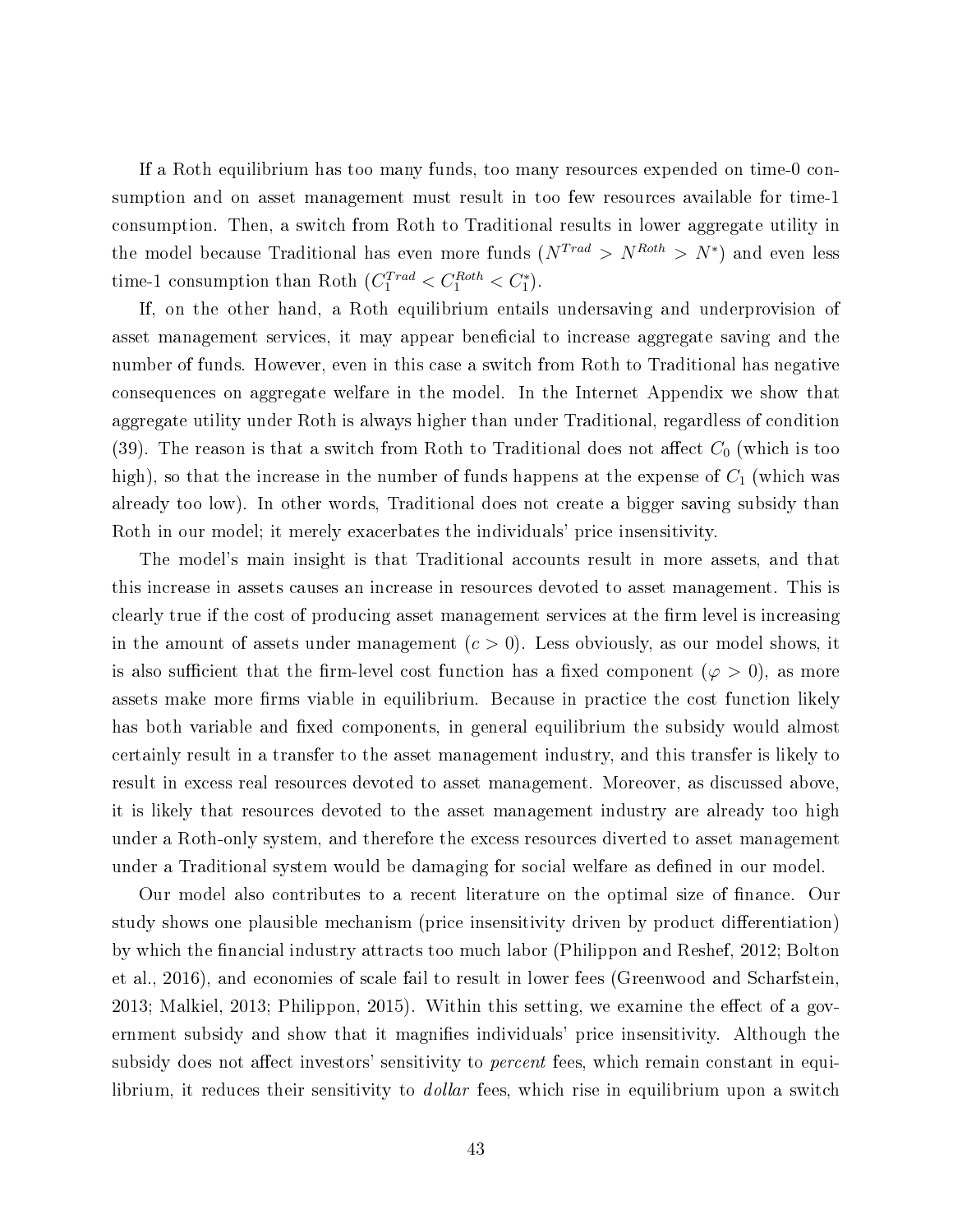from Roth to Traditional. As a result, in the presence of fixed costs, investors are subsidized in seeking more variety.

## 5 Conclusion

Under some simplifying assumptions about tax rates, a standard benchmark model yields an indifference result between front-loaded (Roth) and back-loaded (Traditional) taxation of retirement savings. Under either system, individuals obtain the same consumption in every period and the present value of government tax revenues is the same. The timing of taxation is different: back-loaded taxation leads to higher outstanding government debt and a correspondingly greater amount of retirement assets. These additional assets represent an implicit government portfolio, i.e., resources earmarked to pay future taxes when the money is distributed from the account. In this paper, we add one crucial bit of realism to the benchmark model: asset management fees. We show that the indifference result breaks down because the government is paying an estimated \$16.1 billion a year in fees on its large implicit portfolio. In a stylized general equilibrium model, we also show that back-loading taxation inefficiently increases the amount of resources spent on asset management, thus reducing welfare.

Our results raise the policy issue of whether governments should encourage or possibly mandate wider adoption of Roth. In the U.S., a switch to Roth for new contributions ("Rothification") has been discussed as part of the debate leading up to the 2017 tax reform. although it was ultimately not enacted. Our model, taken literally, would imply that a switch is beneficial. However, both the benchmark model and our model abstract from other potential drivers of the policy choice between front-loaded and back-loaded taxation of retirement savings.

First, most real-world tax systems are progressive. With progressive taxation, lifetime taxes are more aligned with lifetime income under Traditional than under Roth. For example, consider two workers with the same lifetime income: one with high annual earning and a short work life (e.g. a firefighter), and another with lower annual earnings but a longer work life (e.g. a municipal clerk). Under Roth, the firefighter would pay more lifetime taxes than the clerk. Under Traditional, the gap between the lifetime taxes paid by the two workers will shrink and potentially disappear. In addition, if a worker's lifetime income is not known in advance, Traditional coupled with progressive taxation may work as "insurance" because the average tax rate on distributions is higher when the account balance is higher. Finally, under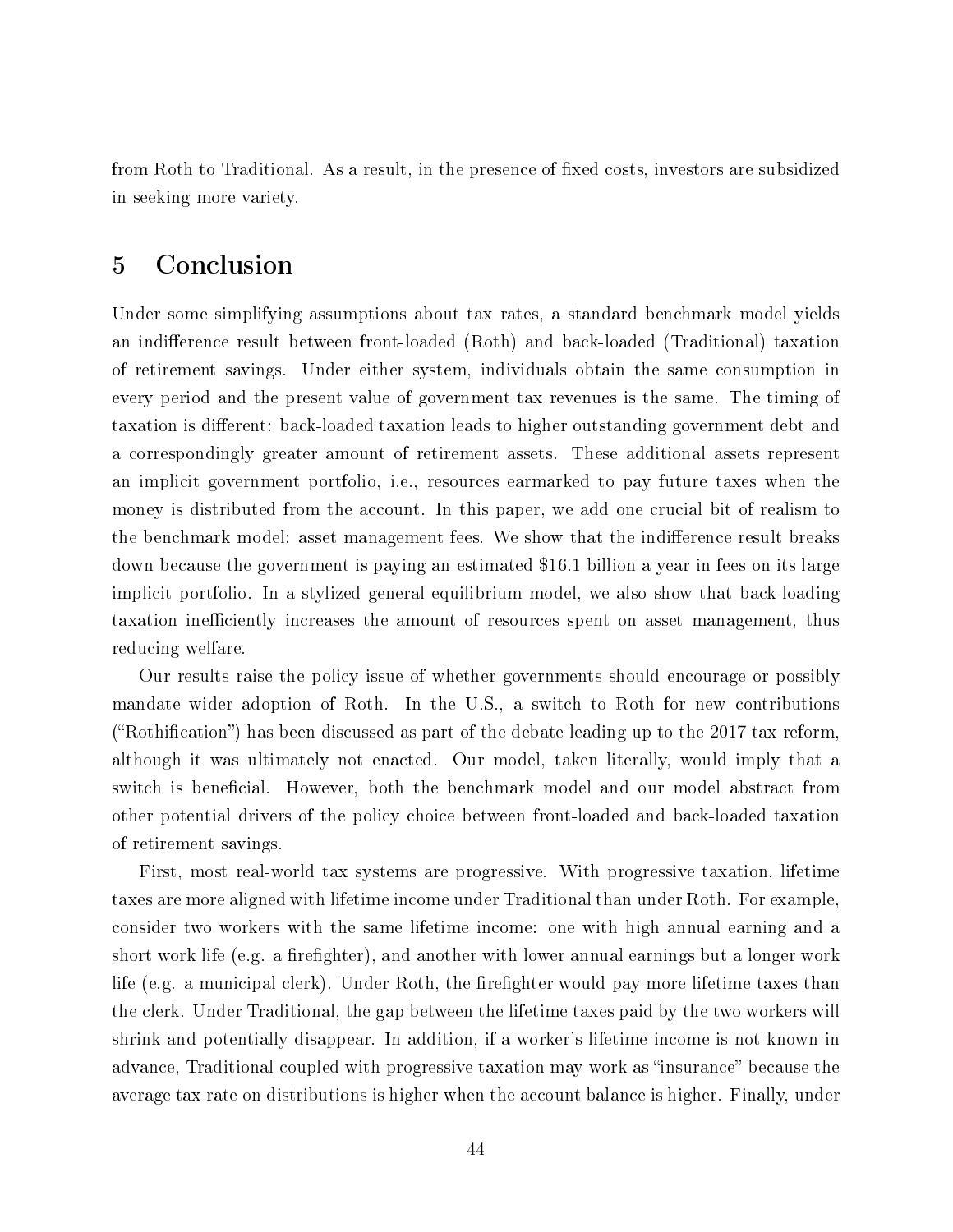progressive taxation a switch to Roth would not affect all individuals equally. Individuals with high labor income but no expected income in retirement would be disproportionately affected, as their current marginal tax rate is high and their tax rate in retirement is low.<sup>43</sup>

Second, behavioral biases that cause people to save too little are a frequently-cited motive for the provision of retirement saving incentives and could affect the relative desirability of the two systems. Behavioral arguments exist in favor of either taxation scheme. During an individual's work life, back-loaded taxation could induce individuals to underestimate the future "tax bite" and lead to lower saving than front-loaded taxation (Iwry and John, 2009). However, back-loaded taxation could also provide a more powerful behavioral response because of the "instant gratification" of an immediate tax benefit (Feenberg and Skinner, 1989; Bernheim, 2002). Beshears et al. (2017) find empirically that Roth induces individuals to save more, and argue that this is because individuals focus on nominal contributions and savings and underweight future taxes.<sup>44</sup> In addition, during the individual's retirement, under progressive taxation a Traditional system penalizes large withdrawals with higher tax rates. As part of the recent British debate, an Economist editorial claims that this feature is actually quite useful in that it stops people blowing their pension pot in a spending spree at  $65$ " (Buttonwood, 2015). Of course, the other side of the coin is that Traditional penalizes individuals who withdraw funds in bulk for legitimate reasons such as hardship or investment. We are not aware of any systematic study of this tradeoff.

Third, there are political economy considerations that are important to the debate over a shift from Traditional to Roth. U.S. budget rules make it more cumbersome to pass bills that increase the total budget deficit over a five- or ten-year window. A transition from

<sup>&</sup>lt;sup>43</sup>As part of the debate, industry sources argued that a shift to Roth would endanger retirement security because Traditional provides more resources for retirement under progressive taxation. That argument, which focuses on the overall level of taxation, is distinct from ours, which focuses on distribution. If that argument is correct, under a Roth system the government could use the additional tax revenue to provide additional resources for retirees. Our model allows for differential tax rates during work life and retirement, which we consider to be a separate policy choice.

<sup>44</sup>Our results rely on the assumption that individuals are rational savers and therefore under our benchmark model contribute enough extra dollars into a Traditional plan relative to what they would contribute under a Roth plan to ensure that retirement consumption would be the same under the two plans. Beshears et al. (2017) provide evidence that individuals do not adjust their retirement savings in this way, but instead find that contributions under a Roth  $401(k)$  plan are similar to those under a traditional  $401(k)$  plan, implying a higher retirement consumption under a Roth plan. If these findings generalized to the policy experiments we consider, they may complicate our welfare analysis, but the gist of our argument would still be valid. Roth is more cost effective than Traditional. If the total amount of assets is constant under Traditional and Roth, then Roth delivers a larger savings subsidy for the same cost to the government. At the other extreme, if, as in our paper, the total amount of retirement consumption is constant, then Roth delivers the same savings subsidy for a lower cost to the government.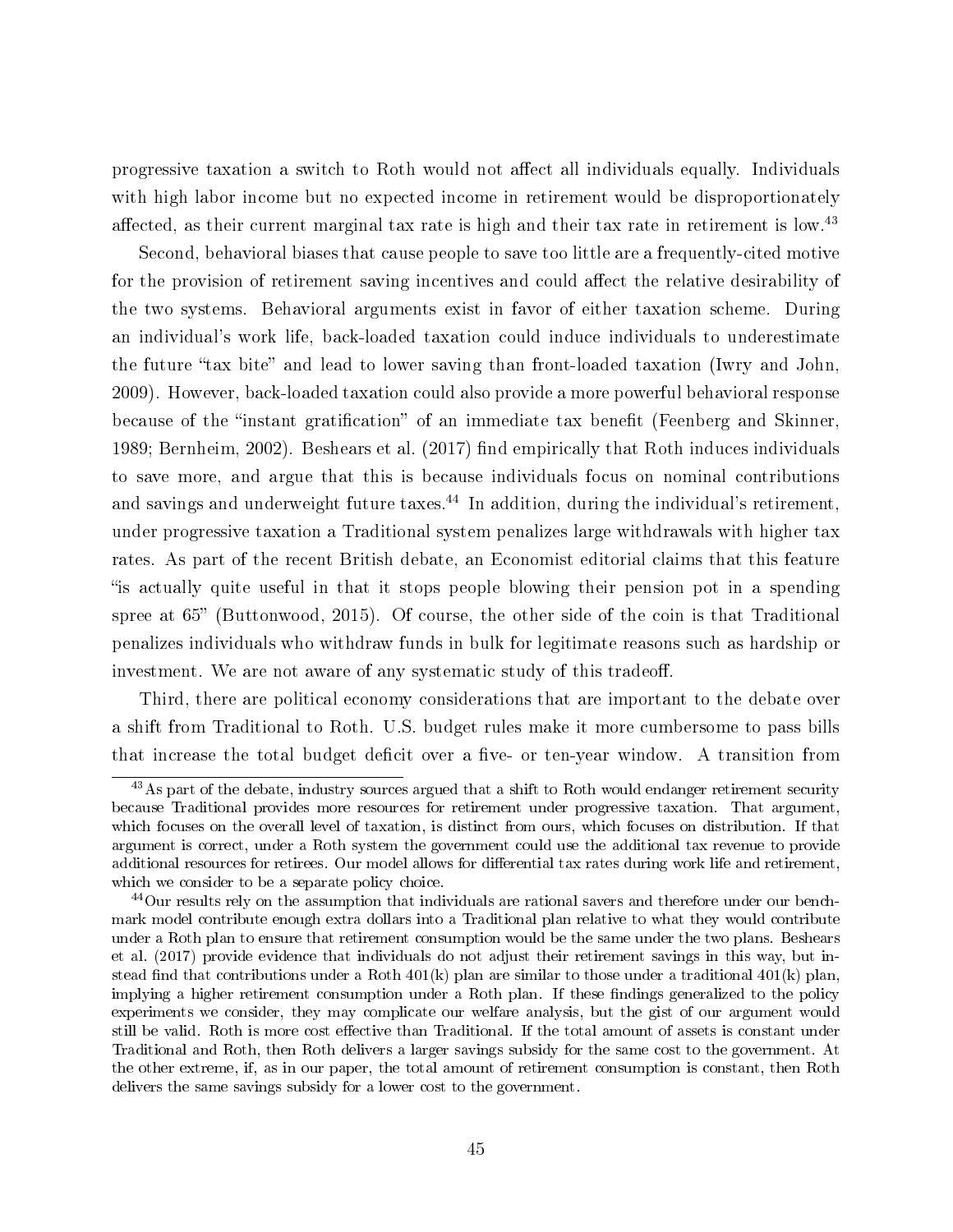Traditional to Roth generates more cash flow upfront and less when the relevant workers retire, thus bringing more revenue into the budget window, resulting in a temporary deficit reduction which could ease the passage of other legislation that involves lower taxes or higher spending.<sup>45</sup> This additional short-run fiscal flexibility may or may not be considered desirable, but it certainly makes Roth attractive to many real-world policymakers. Indeed, one of the purported motivations for originally proposing Roth accounts in the U.S. was to help "fund" cuts in the capital gains tax (Pine, 1989).

Finally, as discussed in Section 2, Traditional accounts cause the government to indirectly invest in equities. This equity exposure could be a benefit, if equity exposure were desired, and if the government were unable to obtain it in a more direct and cost-efficient way. Part of our contribution is to highlight that currently, the U.S. government indirectly owns about \$2 trillion in equities via tax-deferred retirement accounts, but we have no evidence that this is a conscious policy choice, and certainly there has not been a public debate about it.

Our analysis raises some additional policy issues. The \$16.1 billion cost to the government exists because the government owns an implicit account that incurs substantial investment fees. One way to reduce this cost is to shrink or eliminate this account by switching to Roth, as discussed throughout the paper. An alternative approach would be to leave the size of the account unchanged, but to reduce the level of investment fees. An example of a policy aimed at this goal was the U.S. Department of Labor fiduciary rule implemented in June 2017 and recently struck down by the courts. One of the stated motivations for the rule was protecting retail investors from aggressive marketing of high-fee products—especially senior investors that prepare to roll over their employer plan savings into an individual retirement accounts. If a fiduciary rule had the effect of reducing fees incurred by individual investors, our results suggest that it would also protect the government's future revenue from being eroded by high fees, providing a possible additional rationale for implementing the rule itself.

 $45$ The effectiveness of this approach is complicated by the "Byrd rule," which requires a supermajority to approve any deficit increases that could occur beyond the period covered by the budget resolution (Committee for a Responsible Federal Budget, 2016).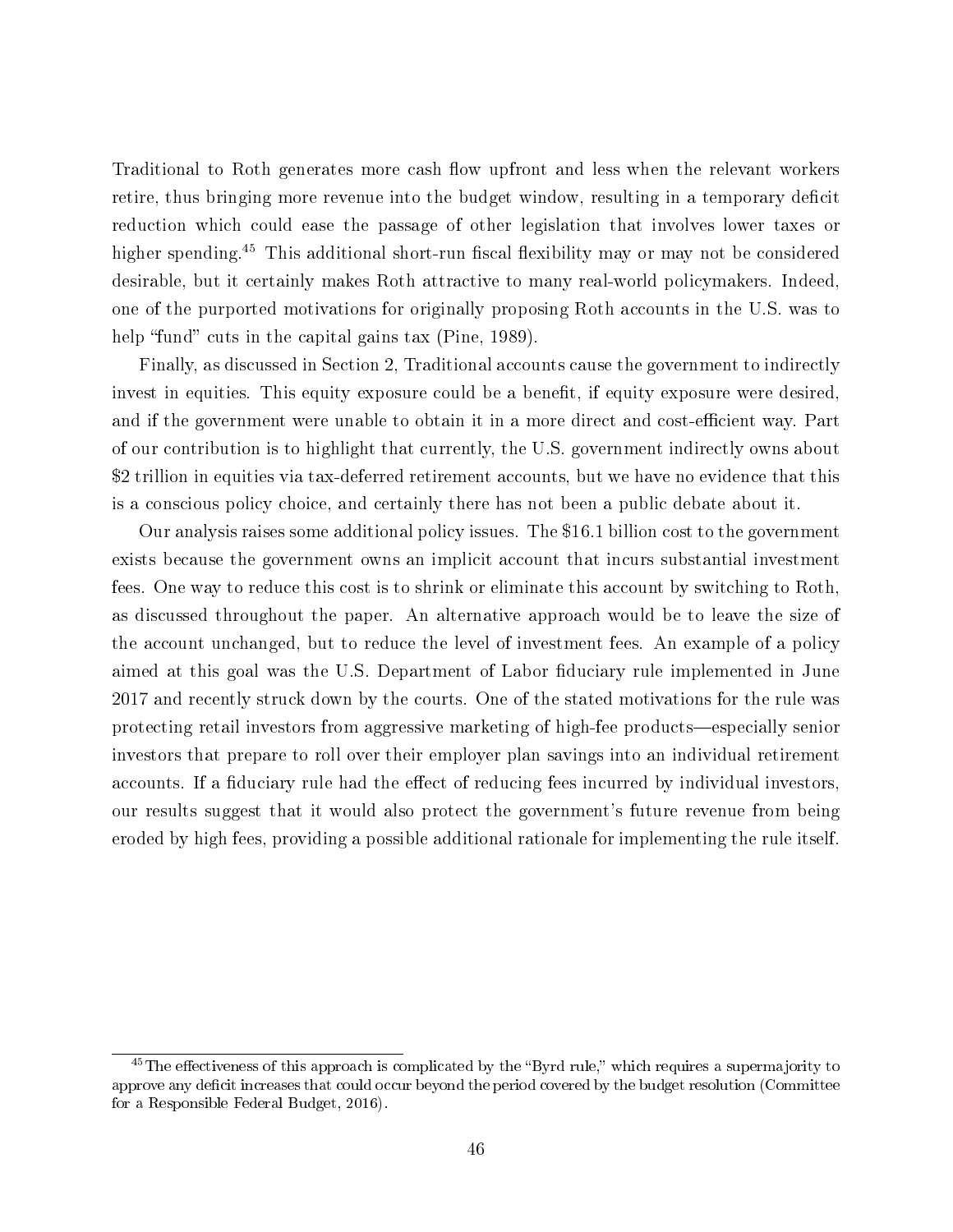## References

- Abel, A.B., 2001. The effects of investing Social Security funds in the stock market when fixed costs prevent some households from holding stocks. American Economic Review 91, 128-148.
- Aiyagari, S.R., McGrattan, E.R., 1998. The optimum quantity of debt. Journal of Monetary Economics 42, 447–469.
- Alpert, B.N., Rekenthaler, J., Suh, S., 2013. Global Fund Investor Experience 2013 Report. Technical Report. Morningstar Fund Research.
- Anand, A., Irvine, P., Puckett, A., Venkataraman, K., 2012. Performance of institutional trading desks: An analysis of persistence in trading costs. Review of Financial Studies 25, 557-598.
- Anderson, S.P., Renault, R., 1999. Pricing, product diversity, and search costs: A bertrandchamberlin-diamond model. RAND Journal of Economics 30, 719–735.
- Antolín, P., de Serres, A., de la Maisonneuve, C., 2004. Long-term budgetary implications of tax- favoured retirement plans. doi:10.1787/138080145732. OECD Economics Department Working Papers, No. 393, OECD Publishing.
- Auerbach, A., 2004. How much equity does the government hold? American Economic Review 94, 155-160.
- Ayres, I., Curtis, Q., 2015. Beyond diversification: The pervasive problem of excessive fees and 'dominated funds' in  $401(k)$  plans. Yale Law Journal 124, 1346–1835.
- Barclays, 2017. Bloomberg barclays index methodology. Retrieved at https://www.bbhub. io/indices/sites/2/2017/03/Index-Methodology-2017-03-17-FINAL-FINAL.pdf on 11/15/2017.
- Barro, R.J., 1974. Are government bonds net wealth? Journal of Political Economy 82, 1095-1117.
- Baumol, W.J., Goldfeld, S.M., Gordon, L.A., Koehn, M.F., 1990. The Economics of Mutual Fund Markets: Competition Versus Regulation. Rochester Studies in Managerial Economics and Policy, Kluwer Academic Publishers.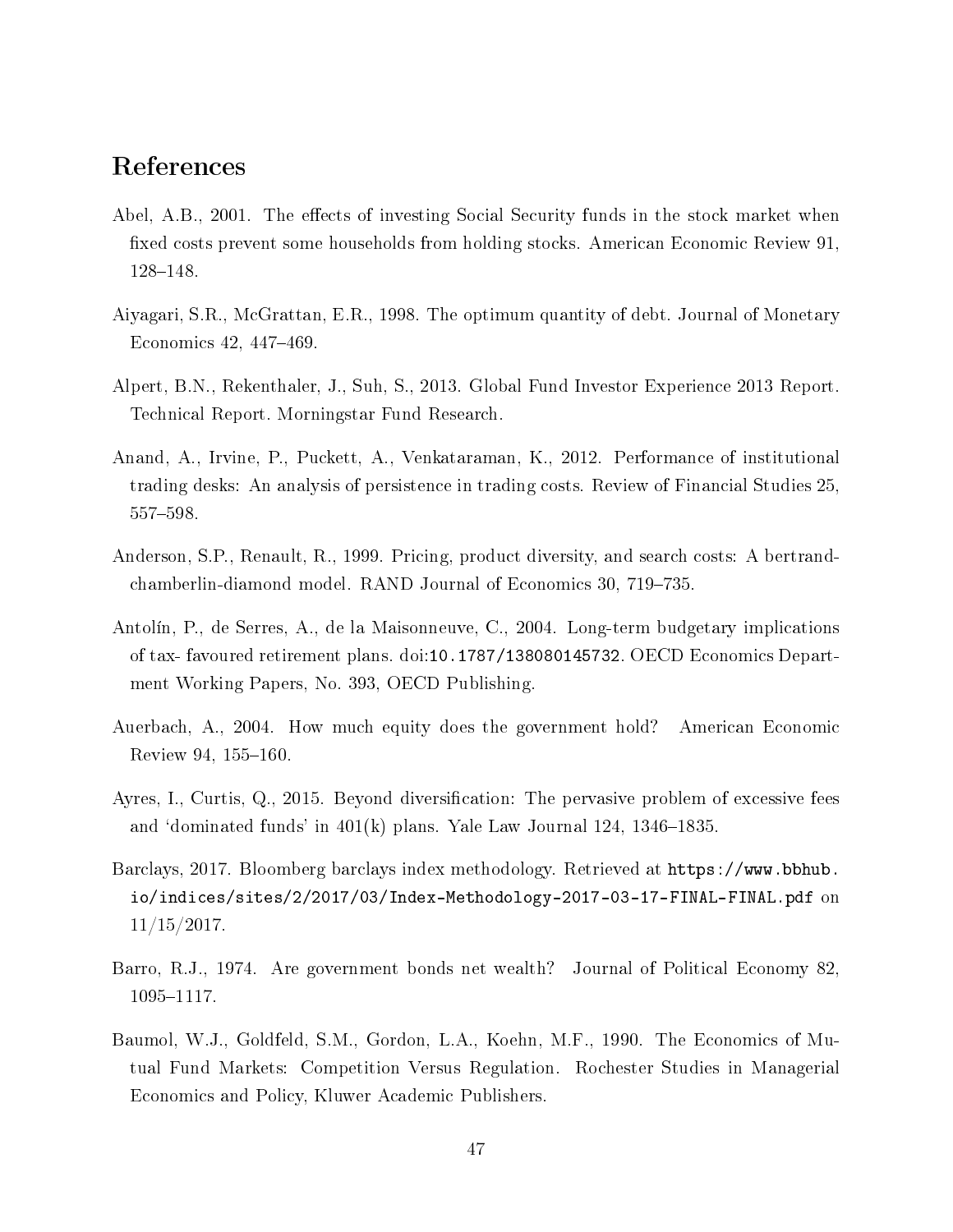- Ben-Rephael, A., Kandel, S., Wohl, A., 2011. The price pressure of aggregate mutual fund flows. Journal of Financial and Quantitative Analysis 46, 585–503.
- Bergstresser, D., Chalmers, J.M.R., Tufano, P., 2009. Assessing the costs and benefits of brokers in the mutual fund industry. Review of Financial Studies 22, 4129–4156.
- Berk, J., van Binsbergen, J., 2015. Measuring skill in the mutual fund industry. Journal of Financial Economics .
- Berk, J.B., Green, R.C., 2004. Mutual fund flows and performance in rational markets. Journal of Political Economy 112, 1269–1295.
- Bernheim, D., 2002. Handbook of Public Economics. Elsevier Science B.V.. chapter 18. Taxation and Savings. pp. 1173–1249.
- Beshears, J., Choi, J.J., Laibson, D., Madrian, B.C., 2017. Does front-loading taxation increase savings? evidence from Roth 401(k) introductions. Journal of Public Economics  $151, 84 - 95.$
- Bessembinder, H., Jacobsen, S.E., Maxwell, W.F., Venkataraman, K., 2018. Capital Commitment and Illiquidity in Corporate Bonds. Journal of Finance 73, 1615–1661.
- Bogle, J.C., 2014. The arithmetic of `all-in' investment expenses. Financial Analysts Journal  $70, 13-21.$
- Boguth, O., Simutin, M., 2018. Leverage constraints and asset prices: Insights from mutual fund risk taking. Journal of Financial Economics 127, 325–341.
- Bohn, H., 1990. Tax smoothing with nancial instruments. The American Economic Review 80, 1217-1230.
- Bolton, P., Santos, T., Scheinkman, J.A., 2016. Cream-skimming in financial markets. Journal of Finance 71, 709–736.
- Brady, P., 2012. The tax benefits and revenue costs of tax deferral. Investment Company Institute, Washington, DC.
- BrightScope, ICI, 2018. The BrightScope/ICI Defined Contribution Plan Profile: A Close Look at 401(k) Plans, 2015. Technical Report.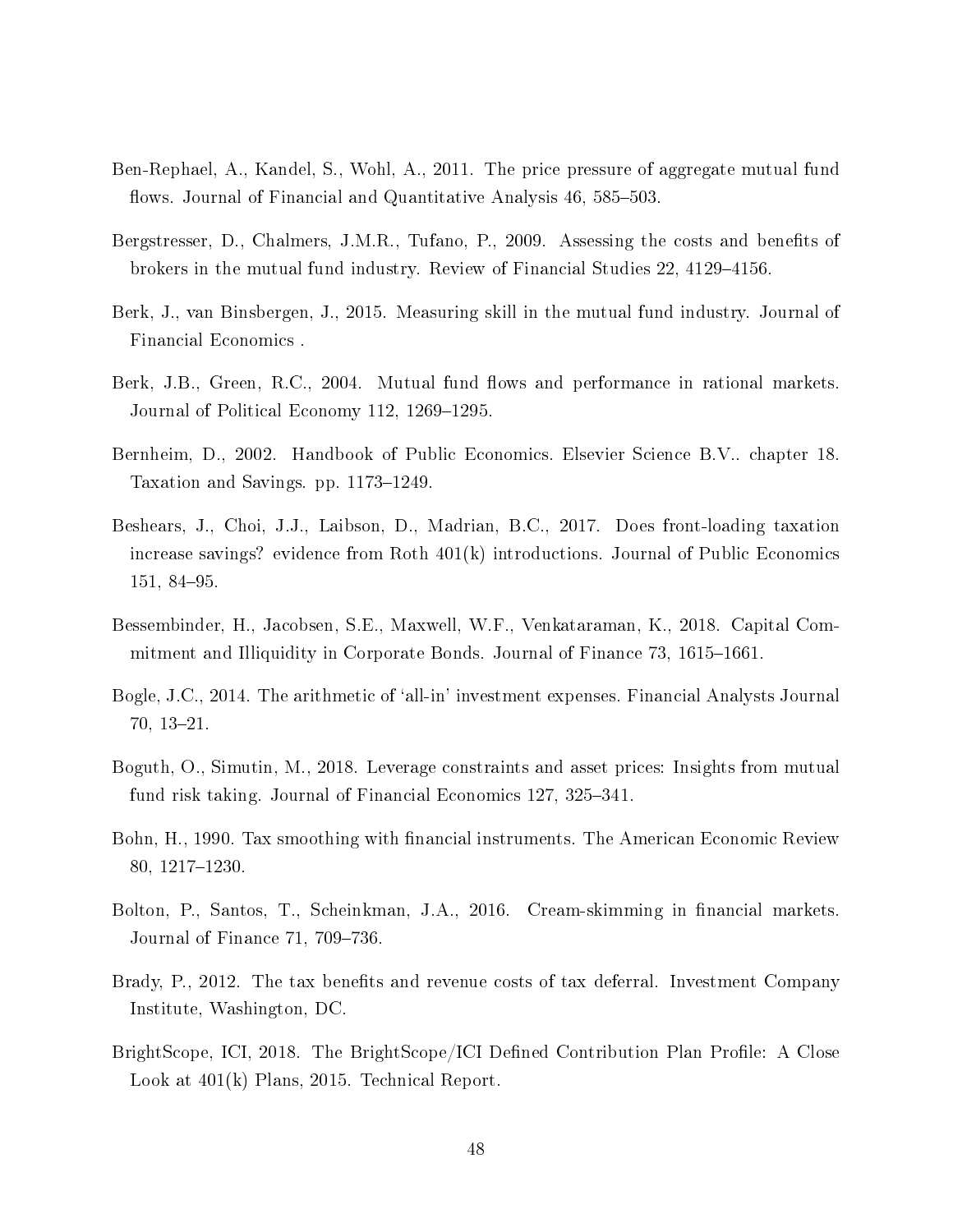- Burman, L., Gale, W.G., Weiner, D., 2001. The taxation of retirement saving: Choosing between front-loaded and back-loaded options. National Tax Journal 54, 689–702.
- Busse, J.A., Chordia, T., Jiang, L., Tang, Y., 2018. Mutual fund trading costs. Available at SSRN: https://ssrn.com/abstract=2350583.
- Buttonwood, 2015. EET your TEE, George. The Economist .
- Carlin, B.I., 2009. Strategic price complexity in retail financial markets. Journal of Financial Economics 91, 278–287.
- Che, J., Qian, Y., 1998. Insecure property rights and government ownership of firms. The Quarterly Journal of Economics 113, 467-496.
- Chen, J., Hong, H., Huang, M., Kubik, J.D., 2004. Does fund size erode mutual fund performance? the role of liquidity and organization. American Economic Review 94, 1276-1302.
- Choi, J., Huh, Y., 2017. Customer liquidity provision: Implications for corporate bond transaction costs. SSRN working paper. Retrieved at https://ssrn.com/abstract=2848344 on 11/15/2017.
- Christoffersen, S.E., Musto, D.K., 2002. Demand curves and the pricing of money management. Review of Financial Studies 15, 1499–1524.
- Coates, J.C., Hubbard, R.G., 2007. Competition in the mutual fund industry: evidence and implications for policy. Harvard John M. Olin Discussion Paper No. 592, available at http://ssrn.com/abstract=1005426.
- Collins, S., Holden, S., Duvall, J., Chism, E.B., 2016. The economics of 401(k) plans: Service, fees and expenses, 2015. ICI Research Perspective 24.
- Committee for a Responsible Federal Budget, 2016. Reconciliation 101. Retrieved on  $17/12/2017$  at http://www.crfb.org/papers/reconciliation-101.
- Committee on Finance of the U.S. Senate, 1997. Expanding IRA's. U.S. Government Printing Office.
- Conrad, J.S., Johnson, K.M., Wahal, S., 2001. Institutional trading and soft dollars. Journal of Finance 56, 397-416.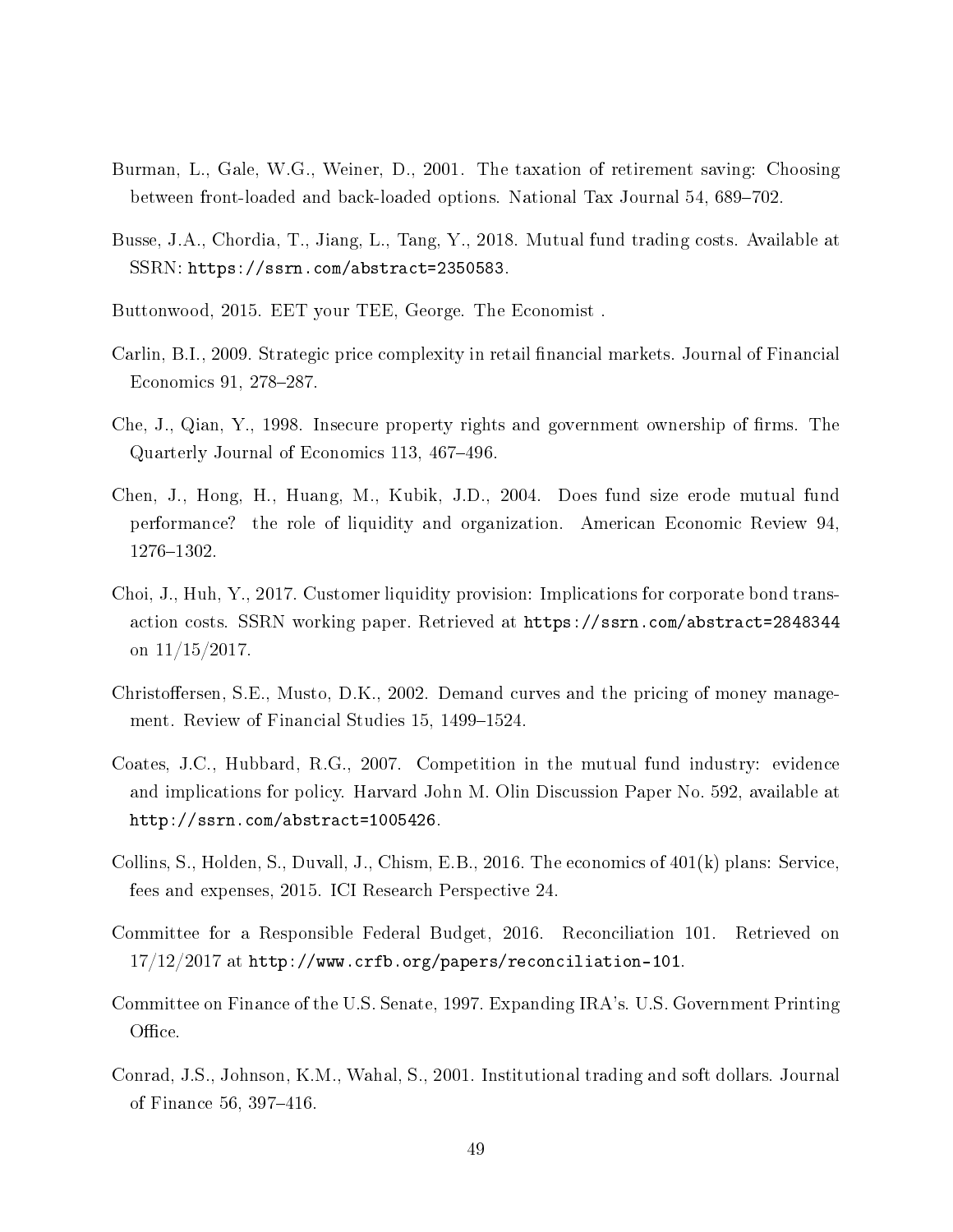- Cooper, M., Halling, M., Yang, W., 2018. The persistence of fee dispersion among mutual funds. Available at https://ssrn.com/abstract=1456079.
- Copeland, C., 2016. 2014 update of the EBRI IRA database: Ira balances, contributions, rollovers, withdrawals, and asset allocation. EBRI Issue Brief 424.
- Cremers, M., Ferreira, M.A., Matos, P., Starks, L., 2016. Indexing and active fund management: International evidence. Journal of Financial Economics 120, 539–560.
- Diamond, P., Geanakoplos, J., 2003. Social security investment in equities. American Economic Review 93, 1047-1074.
- Dyck, A., Pomorski, L., 2011. Is bigger better? size and performance in pension plan management. Rotman School of Management Working Paper No. 1690724, available at http://ssrn.com/abstract=1690724.
- Economides, N., 1989. Symmetric equilibrium existence and optimality in differentiated product markets. Journal of Economic Theory 47, 178–194.
- Elton, E.J., Gruber, M.J., Busse, J.A., 2004. Are investors rational? choices among index funds. Journal of Finance  $59, 261-288$ .
- Fama, E.F., French, K.R., 2010. Luck versus skill in the cross-section of mutual fund returns. The Journal of Finance  $65, 1915-1947$ .
- Feenberg, D.R., Skinner, J., 1989. Sources of IRA saving. Tax Policy and the Economy 3, 2546.
- French, K.R., 2008. Presidential address: The cost of investing. The Journal of Finance 53, 1537-1573.
- Gabaix, X., Gopikrishnan, P., Plerou, V., Stanley, H.E., 2006. Institutional investors and stock market volatility. Quarterly Journal of Economics 121, 461–504.
- Gabaix, X., Laibson, D., 2006. Shrouded attributes, consumer myopia, and information suppression in competitive markets. Quarterly Journal of Economics 121, 505–540.
- Gao, X., Livingston, M., 2008. The components of mutual fund fees. Financial Markets, Institutions and Instruments 17, 197–223.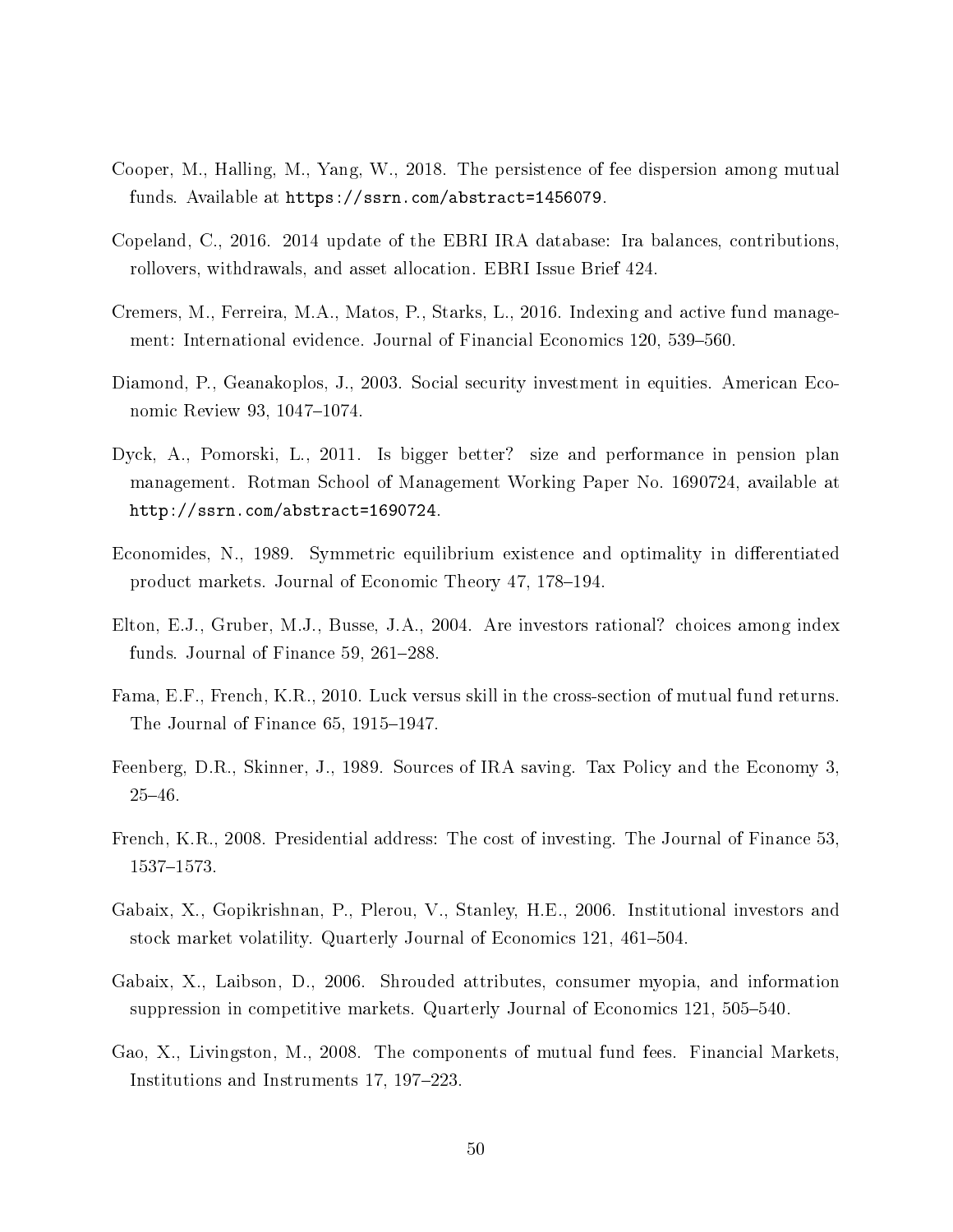- Gârleanu, N.B., Pedersen, L.H., 2018. Efficiently inefficient markets for assets and asset management. Journal of Finance 73, 1663–1712.
- Geanakoplos, J., Mitchell, O., Zeldes, S.P., 1999. Social Security Money's Worth. Pension Research Council, University of Pennsylvania Press. chapter 5. Prospects for Social Security Reform, pp.  $79-151$ .
- Gennaioli, N., Shleifer, A., Vishny, R., 2015. Money doctors. Journal of Finance  $70, 91-114$ .
- Gil-Bazo, J., Ruiz-Verdú, P., 2008. When cheaper is better: Fee determination in the market for equity mutual funds. Journal of Economic Behavior and Organization 67, 871–885.
- Gil-Bazo, J., Ruiz-Verdú, P., 2009. The relation between price and performance in the mutual fund industry. The Journal of Finance  $64, 2153-2183$ .
- Goldstein, M.A., Hotchkiss, E.S., 2018. Providing Liquidity in an Illiquid Market: Dealer Behavior in U.S. Corporate Bonds. Journal of Financial Economics forthcoming.
- Gong, Q., Liu, Q., Zhang, Y., 2016. Optimal product differentiation in a circular model. Journal of Economics 119,  $219-252$ .
- Greenwood, R., Scharfstein, D., 2013. The growth of finance. Journal of Economic Perspectives  $27, 3-28.$
- Heathcote, J., 2005. Fiscal policy with heterogeneous agents and incomplete markets. Review of Economic Studies 72, 161–188.
- Henderson, B.J., Pearson, N.D., 2011. The dark side of financial innovation: A case study of the pricing of a retail financial product. Journal of Financial Economics 100,  $227-247$ .
- Holmström, B., Tirole, J., 1998. Private and public supply of liquidity. Journal of Political Economy  $106, 1-40.$
- Holzmann, R., Hinz, R., 2005. Old Age Income Support in the 21st Century. The World Bank.
- Hortacsu, A., Syverson, C., 2004. Product differentiation, search costs, and competition in the mutual fund industry: A case study of S&P 500 index funds. Quarterly Journal of Economics,  $403-456$ .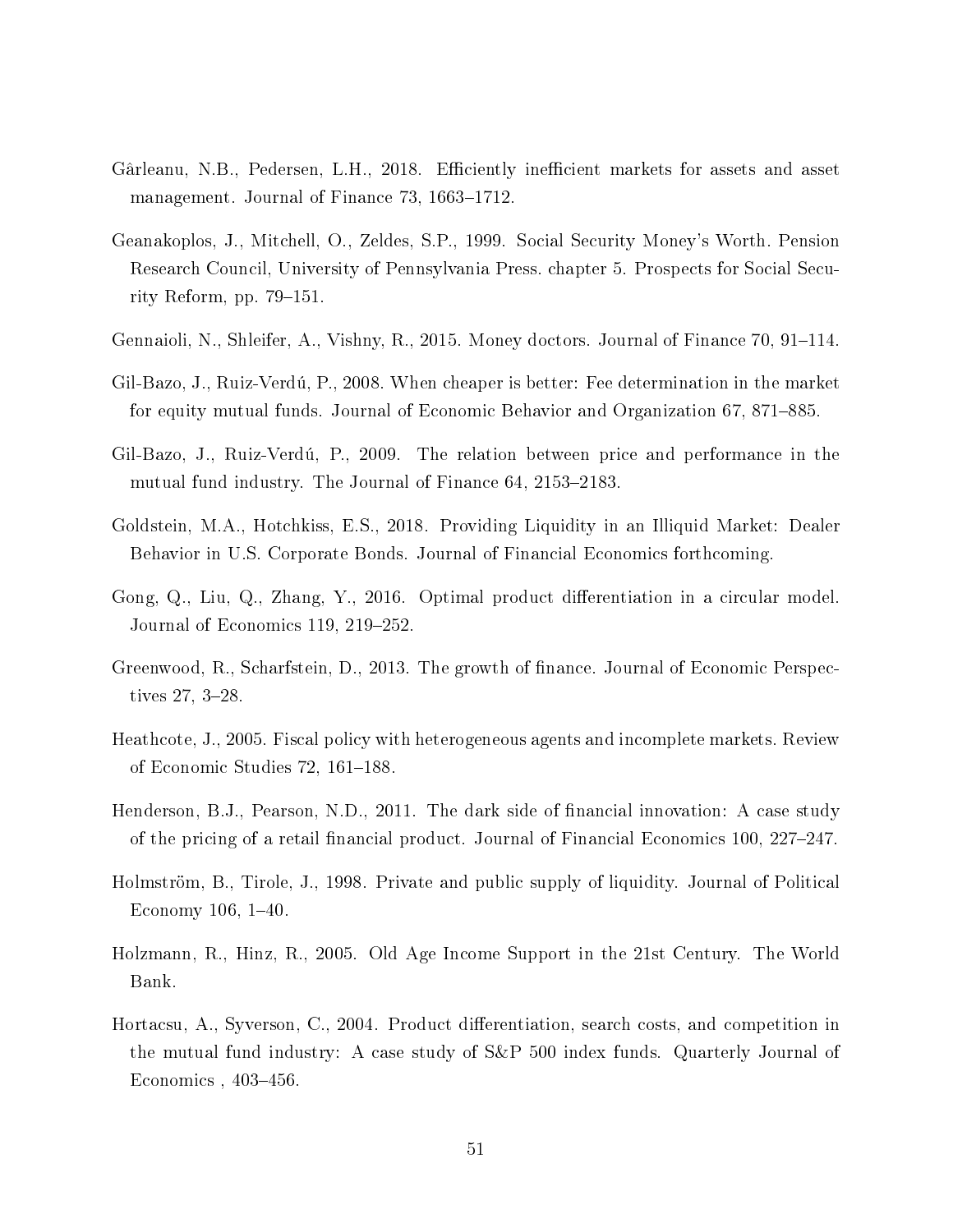- Hubbard, R.G., Koehn, M.F., Ornstein, S.I., Audenrode, M.V., Royer, J., 2010. The Mutual Fund Industry: Competition and Investor Welfare. Columbia Business School Publishing.
- ICI, 2018. 2018 Investment Company Fact Book. Investment Company Institute. Available at http://www.icifactbook.org/deployedfiles/FactBook/Site\ %20Properties/pdf/2018/2018\\_factbook.pdf.
- Ince, O., Kadlec, G.B., McKeon, S.B., 2018. Institutional counterparties and performance. Available at SSRN: https://ssrn.com/abstract=3172301.
- Investor Economics, 2012. Mutual fund MERs and cost to customer in Canada: Measurement, trends and changing perspectives. Retrieved on 2017/12/17 at https://www.ific.ca/wp-content/uploads/2013/08/ Canadian-Study-Mutual-Fund-MERs-and-Cost-to-Customer-in-Canada-September-2012. pdf/1655/.
- Iwry, J.M., John, D.C., 2009. Pursuing universal retirement security through automatic IRAs. Brookings Institution, Retirement Security Project, Research Report 2009-3.
- Kahn, V.M., 2002. Investing; mutual fund expertise, for rent. The New York Times .
- Latzko, D.A., 1999. Economies of scale in mutual fund administration. Journal of Financial Research 22, 331-339.
- Lucas, D.J., Zeldes, S.P., 2009. How should public pension plans invest? American Economic Review 99, 527–532.
- Lurie, I.Z., Ramnath, S.P., 2011. Long-run changes in tax expenditures on  $401(k)$ -type retirement plans. National Tax Journal 64, 1025–1038.
- Malkiel, B.G., 2013. Asset management fees and the growth of finance. Journal of Economic Perspectives  $27, 97-108$ .
- Novick, B., Medero, J., Rosenblum, A., Barry, R., 2016. Breaking down the data: A closer look at bond fund AUM. Blackrock white paper.
- OECD, 2015a. Stocktaking of the tax treatment of funded private pension plans in OECD and EU countries.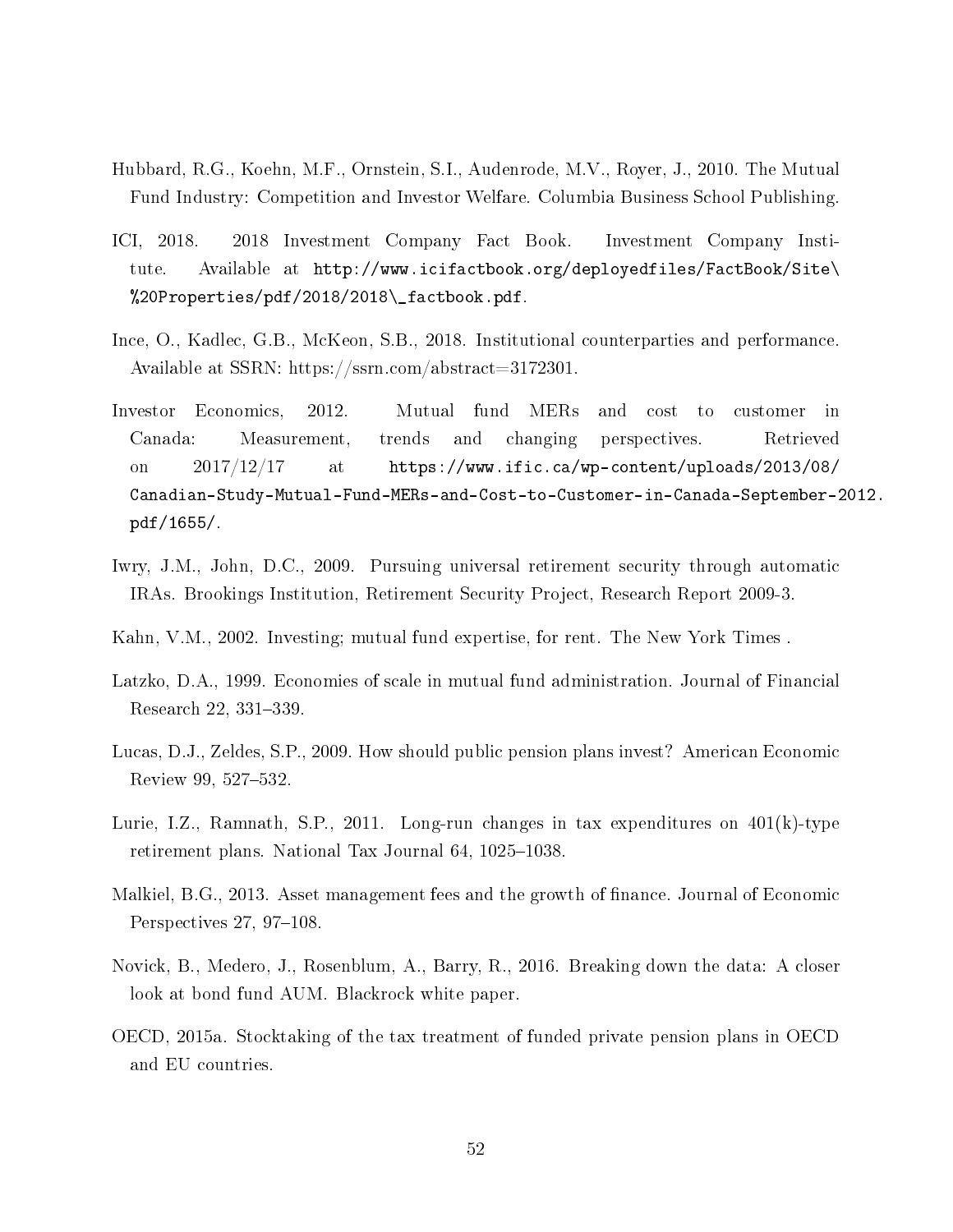- OECD, 2015b. The tax treatment of funded private pension plans OECD and EU country profiles.
- Office of Management and Budget, 2014. Budget of the U.S. Government. Analytical Perspectives. Fiscal Year 2015. Technical Report. United States Government.
- Osborne, G., 2015. Strengthening the incentive to save: a consultation on pensions tax relief. Her Majesty's Treasury Cm 9102.
- Pástor, L., Stambaugh, R.F., 2012. On the size of the active management industry. Journal of Political Economy .
- Pástor, L., Stambaugh, R.F., Taylor, L.A., 2015. Scale and skill in active management. Journal of Financial Economics 116, 23–45.
- Pedersen, L.H., 2018. Sharpening the arithmetic of active management. Financial Analysts Journal 74, 21-36.
- Perold, A.F., Salomon, R.S.J., 1991. The right amount of assets under management. Financial Analysts Journal 47, 31–39.
- Petajisto, A., 2009. Why do demand curves for stocks slope down? Journal of Financial and Quantitative Analysis 44, 1013–1044.
- Philippon, T., 2015. Has the U.S. finance industry become less efficient? on the theory and measurement of financial intermediation. American Economic Review 105, 1408–1438.
- Philippon, T., Reshef, A., 2012. Wages and human capital in the U.S. financial industry: 1909–2006. Quarterly Journal of Economics 127, 1551–1609.
- Phillips, D., 2013. Mutual fund urban myths. Morningstar Adviser , 80Retrieved at http: //news.morningstar.com/articlenet/article.aspx?id=600657 on  $11/15/2017$ .
- Pine, A., 1989. GOP senators offer capital gains cut, new type of IRA. Los Angeles Times . Retrieved online on 10/19/2016.
- Pool, V.K., Sialm, C., Stefanescu, I., 2016. It pays to set the menu: Mutual fund investment options in  $401(k)$  plans. Journal of Finance 71, 1779–1812.
- Romaniuk, K., 2013. Pension fund taxation and risk-taking: should we switch from the EET to the TEE regime? Annals of Finance 9, 573-588. doi:10.1007/s10436-012-0204-3.